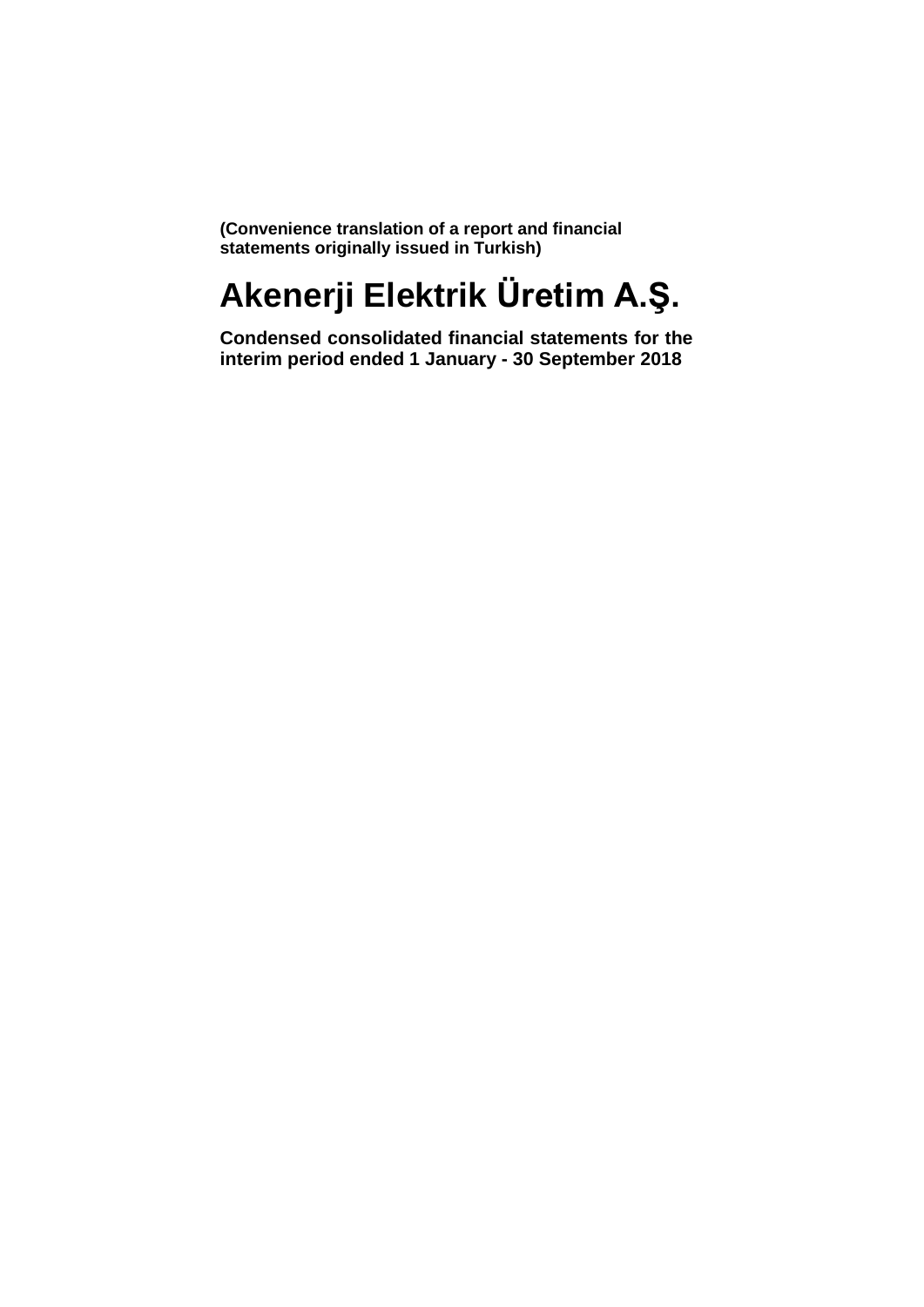|                                                                                                                                                | <b>TABLE OF CONTENTS</b>                               | <b>PAGE</b>                                                                                            |  |  |
|------------------------------------------------------------------------------------------------------------------------------------------------|--------------------------------------------------------|--------------------------------------------------------------------------------------------------------|--|--|
|                                                                                                                                                | CONDENSED CONSOLIDATED STATEMENT OF FINANCIAL POSITION | $1 - 2$                                                                                                |  |  |
|                                                                                                                                                |                                                        | 3                                                                                                      |  |  |
| <b>CONDENSED CONSOLIDATED STATEMENT OF OTHER COMPREHENSIVE INCOME </b>                                                                         |                                                        |                                                                                                        |  |  |
|                                                                                                                                                | CONDENSED CONSOLIDATED STATEMENT OF CHANGES IN EQUITY  | 5                                                                                                      |  |  |
|                                                                                                                                                |                                                        | 6                                                                                                      |  |  |
|                                                                                                                                                |                                                        |                                                                                                        |  |  |
| NOTE <sub>2</sub><br>NOTE <sub>3</sub><br>NOTE <sub>4</sub><br>NOTE <sub>5</sub><br>NOTE <sub>6</sub><br>NOTE <sub>7</sub><br>NOTE 8<br>NOTE 9 |                                                        | $8 - 16$<br>$17 - 19$<br>$20 - 21$<br>21<br>$22 - 24$<br>25<br>26<br>$27 - 28$<br>29<br>29<br>30<br>31 |  |  |
|                                                                                                                                                |                                                        | 31<br>32-33<br>34-36<br>37<br>37                                                                       |  |  |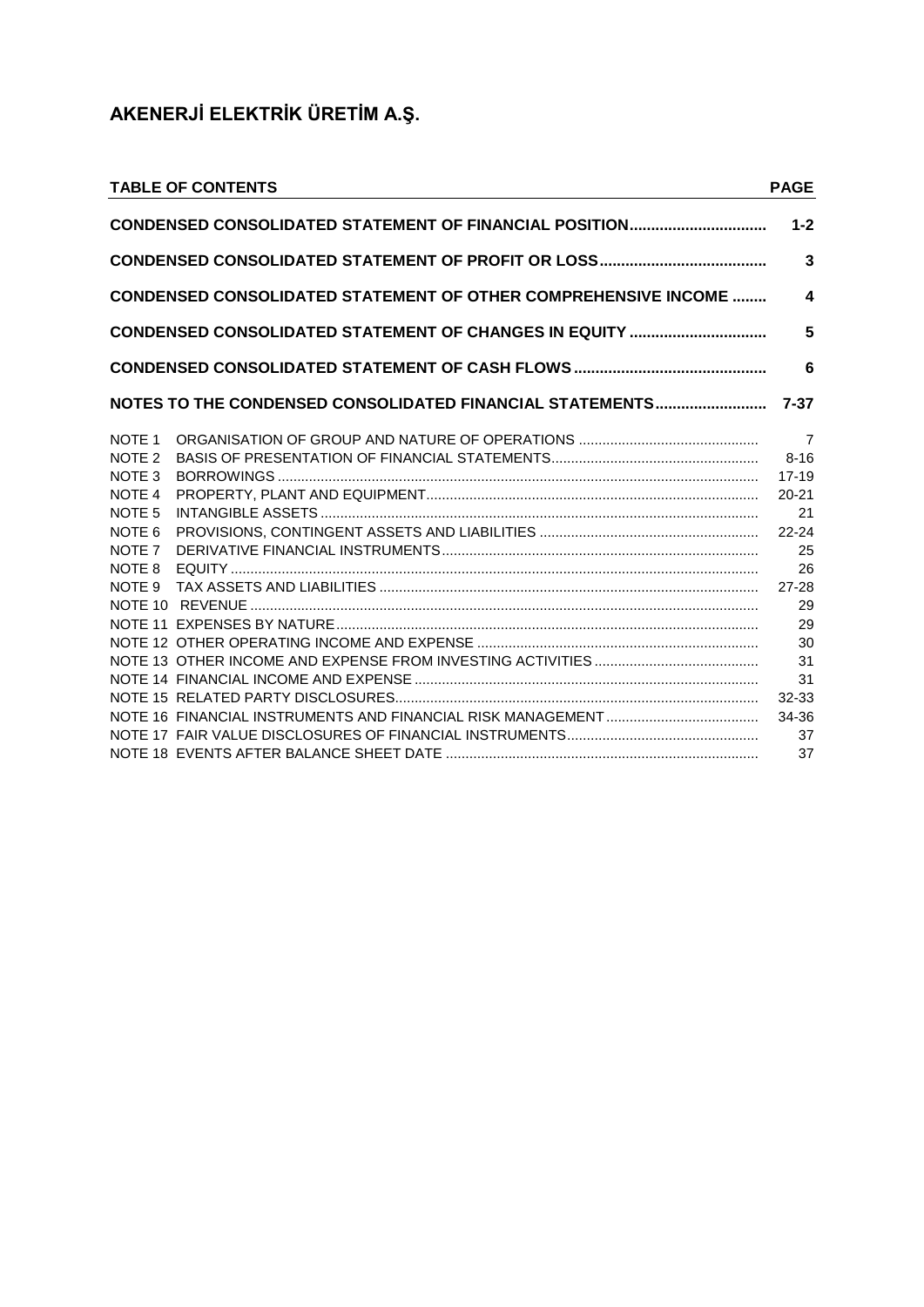## **CONDENSED CONSOLIDATED STATEMENT OF FINANCIAL POSITION AT 30 SEPTEMBER 2018 AND 31 DECEMBER 2017**

(Amounts expressed in Turkish Lira ("TL") unless otherwise indicated.)

|                                                |                | <b>Current period</b> | <b>Prior period</b> |
|------------------------------------------------|----------------|-----------------------|---------------------|
|                                                |                | <b>Unaudited</b>      | <b>Audited</b>      |
|                                                |                |                       | Restated (Note 2.5) |
|                                                | <b>Notes</b>   | 30 September 2018     | 31 December 2017    |
| <b>ASSETS</b>                                  |                |                       |                     |
| <b>Current assets</b>                          |                |                       |                     |
| Cash and cash equivalents<br>Trade receivables |                | 18.340.382            | 45.241.003          |
| - Due from related parties                     | 15             | 66.833.333            | 21.236.890          |
| - Due from third parties                       |                | 96.674.148            | 69.064.218          |
| Inventories                                    |                | 8.155.247             | 1.666.918           |
| Other receivables                              |                |                       |                     |
| - Due from third parties                       |                | 19.679.026            | 2.395.192           |
| Prepaid expenses                               |                | 14.861.118            | 9.416.948           |
| Derivative financial instruments               | $\overline{7}$ |                       | 497.923             |
| Current income tax assets                      | 9              | 415.620               | 2.262.033           |
| Other current assets                           |                | 20.264.861            | 20.995.542          |
| <b>Total current assets</b>                    |                | 245.223.735           | 172.776.667         |
|                                                |                |                       |                     |
| <b>Non-current assets</b>                      |                |                       |                     |
| Trade receivables                              |                |                       |                     |
| - Due from third parties                       |                |                       | 8.055.071           |
| Other receivables                              |                |                       |                     |
| - Due from third parties                       |                | 348.767               | 7.325.006           |
| Inventories                                    |                | 17.899.707            | 17.154.844          |
| <b>Financial investments</b>                   |                | 100.000               | 100.000             |
| Property, plant and equipment                  | 4              | 5.288.313.239         | 5.474.149.740       |
| Intangible assets                              | 5              | 111.340.793           | 113.308.159         |
| Deferred tax assets                            | 9              | 208.629.244           | 16.795.470          |
| Prepaid expenses                               |                | 2.338.539             | 1.894.505           |
| Other non-current assets                       |                | 86.485.549            | 67.654.140          |
| <b>Total non-current assets</b>                |                | 5.715.455.838         | 5.706.436.935       |
|                                                |                |                       |                     |
| <b>TOTAL ASSETS</b>                            |                | 5.960.679.573         | 5.879.213.602       |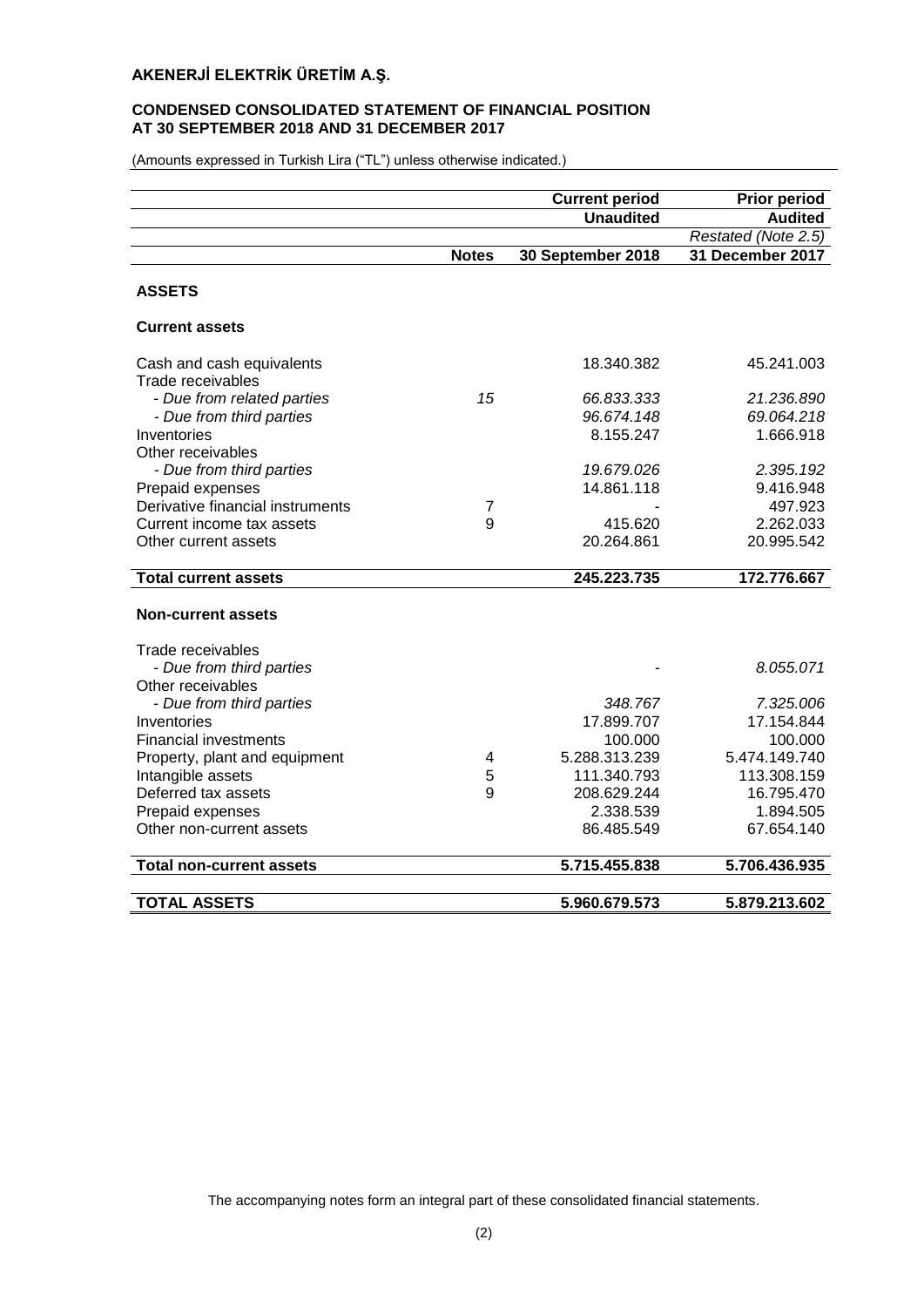## **CONDENSED CONSOLIDATED STATEMENT OF FINANCIAL POSITION AT 30 SEPTEMBER 2018 AND 31 DECEMBER 2017**

(Amounts expressed in Turkish Lira ("TL") unless otherwise indicated.)

| <b>Unaudited</b><br><b>Audited</b><br>Restated (Note 2.5)<br>31 December 2017<br><b>Notes</b><br>30 September 2018<br>LIABILITIES<br><b>Current liabilities</b><br>3<br>277.372.429<br>Short term borrowings<br>Short term portion of long term borrowings<br>- Bank Ioans<br>3<br>653.063.755<br>377.892.651<br>- Financial leasing liabilities<br>3<br>4.898.505<br>7.084.510<br>Trade payables<br>- Due to related parties<br>15<br>26.801.331<br>11.847.438<br>233.299.558<br>176.033.413<br>- Due to third parties<br>9<br>Current income tax liabilities<br>783.780<br>568.374<br>Other payables<br>- Other payables to third parties<br>5.259.996<br>1.770.447<br>Derivative financial instruments<br>7<br>6.886.519<br>15.163.211<br>Employee benefit obligations<br>1.117.875<br>935.182<br>Short term provisions<br>- Provisions for employee benefits<br>2.121.929<br>2.975.000<br>6<br>18.798.123<br>17.440.977<br>- Other short-term provisions<br><b>Total current liabilities</b><br>1.232.589.805<br>609.525.198<br><b>Non-current liabilities</b><br>Long term borrowings<br>3<br>3.991.560.206<br>2.783.727.773<br>- Bank Ioans<br>- Financial leasing liabilities<br>3<br>70.509.919<br>50.059.418<br>Derivative financial instruments<br>$\overline{7}$<br>14.531.161<br>17.585.703<br>Trade payables<br>200.734.583<br>- Due to third parties<br>216.958.645<br>Other payables<br>- Due to third parties<br>16.615<br>15.728<br>Long term provisions<br>- Provisions for employee benefits<br>4.126.241<br>3.746.304<br>Deferred tax liabilities<br>9<br>206.782.227<br>345.385.759<br>4.504.485.014<br>3.401.255.268<br><b>Total non-current liabilities</b><br><b>EQUITY</b><br>Share capital<br>8<br>729.164.000<br>729.164.000<br>Adjustments to share capital<br>8<br>101.988.910<br>101.988.910<br>Share premiums<br>50.220.043<br>50.220.043<br>Other comprehensive income/expense to be reclassified to profit/loss<br>- Gains/(losses) on cash flow hedging<br>(12.518.059)<br>(15.159.903)<br>Restricted reserves<br>- Legal reserves<br>12.053.172<br>12.053.172<br>8<br>- Other reserves<br>(4.322.722)<br>(4.322.722)<br>Other comprehensive income/expense not to be reclassified to<br>profit/loss<br>- Increase on revaluation of property, plant and equipment<br>2.496.831.321<br>2.593.981.900<br>- Gains/(losses) on re-measurement of defined benefit plans<br>(1.123.740)<br>(1.349.827)<br>Retained earnings/(losses)<br>(1.500.991.858)<br>(1.090.945.284)<br>(1.647.696.313)<br>Net profit/(loss) for the period<br>(507.197.153)<br><b>Total equity</b><br>223.604.754<br>1.868.433.136 |                                     | <b>Current period</b> | <b>Prior period</b> |
|----------------------------------------------------------------------------------------------------------------------------------------------------------------------------------------------------------------------------------------------------------------------------------------------------------------------------------------------------------------------------------------------------------------------------------------------------------------------------------------------------------------------------------------------------------------------------------------------------------------------------------------------------------------------------------------------------------------------------------------------------------------------------------------------------------------------------------------------------------------------------------------------------------------------------------------------------------------------------------------------------------------------------------------------------------------------------------------------------------------------------------------------------------------------------------------------------------------------------------------------------------------------------------------------------------------------------------------------------------------------------------------------------------------------------------------------------------------------------------------------------------------------------------------------------------------------------------------------------------------------------------------------------------------------------------------------------------------------------------------------------------------------------------------------------------------------------------------------------------------------------------------------------------------------------------------------------------------------------------------------------------------------------------------------------------------------------------------------------------------------------------------------------------------------------------------------------------------------------------------------------------------------------------------------------------------------------------------------------------------------------------------------------------------------------------------------------------------------------------------------------------------------------------------------------------------------------------------------------------------------------------------|-------------------------------------|-----------------------|---------------------|
|                                                                                                                                                                                                                                                                                                                                                                                                                                                                                                                                                                                                                                                                                                                                                                                                                                                                                                                                                                                                                                                                                                                                                                                                                                                                                                                                                                                                                                                                                                                                                                                                                                                                                                                                                                                                                                                                                                                                                                                                                                                                                                                                                                                                                                                                                                                                                                                                                                                                                                                                                                                                                                        |                                     |                       |                     |
|                                                                                                                                                                                                                                                                                                                                                                                                                                                                                                                                                                                                                                                                                                                                                                                                                                                                                                                                                                                                                                                                                                                                                                                                                                                                                                                                                                                                                                                                                                                                                                                                                                                                                                                                                                                                                                                                                                                                                                                                                                                                                                                                                                                                                                                                                                                                                                                                                                                                                                                                                                                                                                        |                                     |                       |                     |
|                                                                                                                                                                                                                                                                                                                                                                                                                                                                                                                                                                                                                                                                                                                                                                                                                                                                                                                                                                                                                                                                                                                                                                                                                                                                                                                                                                                                                                                                                                                                                                                                                                                                                                                                                                                                                                                                                                                                                                                                                                                                                                                                                                                                                                                                                                                                                                                                                                                                                                                                                                                                                                        |                                     |                       |                     |
|                                                                                                                                                                                                                                                                                                                                                                                                                                                                                                                                                                                                                                                                                                                                                                                                                                                                                                                                                                                                                                                                                                                                                                                                                                                                                                                                                                                                                                                                                                                                                                                                                                                                                                                                                                                                                                                                                                                                                                                                                                                                                                                                                                                                                                                                                                                                                                                                                                                                                                                                                                                                                                        |                                     |                       |                     |
|                                                                                                                                                                                                                                                                                                                                                                                                                                                                                                                                                                                                                                                                                                                                                                                                                                                                                                                                                                                                                                                                                                                                                                                                                                                                                                                                                                                                                                                                                                                                                                                                                                                                                                                                                                                                                                                                                                                                                                                                                                                                                                                                                                                                                                                                                                                                                                                                                                                                                                                                                                                                                                        |                                     |                       |                     |
|                                                                                                                                                                                                                                                                                                                                                                                                                                                                                                                                                                                                                                                                                                                                                                                                                                                                                                                                                                                                                                                                                                                                                                                                                                                                                                                                                                                                                                                                                                                                                                                                                                                                                                                                                                                                                                                                                                                                                                                                                                                                                                                                                                                                                                                                                                                                                                                                                                                                                                                                                                                                                                        |                                     |                       |                     |
|                                                                                                                                                                                                                                                                                                                                                                                                                                                                                                                                                                                                                                                                                                                                                                                                                                                                                                                                                                                                                                                                                                                                                                                                                                                                                                                                                                                                                                                                                                                                                                                                                                                                                                                                                                                                                                                                                                                                                                                                                                                                                                                                                                                                                                                                                                                                                                                                                                                                                                                                                                                                                                        |                                     |                       |                     |
|                                                                                                                                                                                                                                                                                                                                                                                                                                                                                                                                                                                                                                                                                                                                                                                                                                                                                                                                                                                                                                                                                                                                                                                                                                                                                                                                                                                                                                                                                                                                                                                                                                                                                                                                                                                                                                                                                                                                                                                                                                                                                                                                                                                                                                                                                                                                                                                                                                                                                                                                                                                                                                        |                                     |                       |                     |
|                                                                                                                                                                                                                                                                                                                                                                                                                                                                                                                                                                                                                                                                                                                                                                                                                                                                                                                                                                                                                                                                                                                                                                                                                                                                                                                                                                                                                                                                                                                                                                                                                                                                                                                                                                                                                                                                                                                                                                                                                                                                                                                                                                                                                                                                                                                                                                                                                                                                                                                                                                                                                                        |                                     |                       |                     |
|                                                                                                                                                                                                                                                                                                                                                                                                                                                                                                                                                                                                                                                                                                                                                                                                                                                                                                                                                                                                                                                                                                                                                                                                                                                                                                                                                                                                                                                                                                                                                                                                                                                                                                                                                                                                                                                                                                                                                                                                                                                                                                                                                                                                                                                                                                                                                                                                                                                                                                                                                                                                                                        |                                     |                       |                     |
|                                                                                                                                                                                                                                                                                                                                                                                                                                                                                                                                                                                                                                                                                                                                                                                                                                                                                                                                                                                                                                                                                                                                                                                                                                                                                                                                                                                                                                                                                                                                                                                                                                                                                                                                                                                                                                                                                                                                                                                                                                                                                                                                                                                                                                                                                                                                                                                                                                                                                                                                                                                                                                        |                                     |                       |                     |
|                                                                                                                                                                                                                                                                                                                                                                                                                                                                                                                                                                                                                                                                                                                                                                                                                                                                                                                                                                                                                                                                                                                                                                                                                                                                                                                                                                                                                                                                                                                                                                                                                                                                                                                                                                                                                                                                                                                                                                                                                                                                                                                                                                                                                                                                                                                                                                                                                                                                                                                                                                                                                                        |                                     |                       |                     |
|                                                                                                                                                                                                                                                                                                                                                                                                                                                                                                                                                                                                                                                                                                                                                                                                                                                                                                                                                                                                                                                                                                                                                                                                                                                                                                                                                                                                                                                                                                                                                                                                                                                                                                                                                                                                                                                                                                                                                                                                                                                                                                                                                                                                                                                                                                                                                                                                                                                                                                                                                                                                                                        |                                     |                       |                     |
|                                                                                                                                                                                                                                                                                                                                                                                                                                                                                                                                                                                                                                                                                                                                                                                                                                                                                                                                                                                                                                                                                                                                                                                                                                                                                                                                                                                                                                                                                                                                                                                                                                                                                                                                                                                                                                                                                                                                                                                                                                                                                                                                                                                                                                                                                                                                                                                                                                                                                                                                                                                                                                        |                                     |                       |                     |
|                                                                                                                                                                                                                                                                                                                                                                                                                                                                                                                                                                                                                                                                                                                                                                                                                                                                                                                                                                                                                                                                                                                                                                                                                                                                                                                                                                                                                                                                                                                                                                                                                                                                                                                                                                                                                                                                                                                                                                                                                                                                                                                                                                                                                                                                                                                                                                                                                                                                                                                                                                                                                                        |                                     |                       |                     |
|                                                                                                                                                                                                                                                                                                                                                                                                                                                                                                                                                                                                                                                                                                                                                                                                                                                                                                                                                                                                                                                                                                                                                                                                                                                                                                                                                                                                                                                                                                                                                                                                                                                                                                                                                                                                                                                                                                                                                                                                                                                                                                                                                                                                                                                                                                                                                                                                                                                                                                                                                                                                                                        |                                     |                       |                     |
|                                                                                                                                                                                                                                                                                                                                                                                                                                                                                                                                                                                                                                                                                                                                                                                                                                                                                                                                                                                                                                                                                                                                                                                                                                                                                                                                                                                                                                                                                                                                                                                                                                                                                                                                                                                                                                                                                                                                                                                                                                                                                                                                                                                                                                                                                                                                                                                                                                                                                                                                                                                                                                        |                                     |                       |                     |
|                                                                                                                                                                                                                                                                                                                                                                                                                                                                                                                                                                                                                                                                                                                                                                                                                                                                                                                                                                                                                                                                                                                                                                                                                                                                                                                                                                                                                                                                                                                                                                                                                                                                                                                                                                                                                                                                                                                                                                                                                                                                                                                                                                                                                                                                                                                                                                                                                                                                                                                                                                                                                                        |                                     |                       |                     |
|                                                                                                                                                                                                                                                                                                                                                                                                                                                                                                                                                                                                                                                                                                                                                                                                                                                                                                                                                                                                                                                                                                                                                                                                                                                                                                                                                                                                                                                                                                                                                                                                                                                                                                                                                                                                                                                                                                                                                                                                                                                                                                                                                                                                                                                                                                                                                                                                                                                                                                                                                                                                                                        |                                     |                       |                     |
|                                                                                                                                                                                                                                                                                                                                                                                                                                                                                                                                                                                                                                                                                                                                                                                                                                                                                                                                                                                                                                                                                                                                                                                                                                                                                                                                                                                                                                                                                                                                                                                                                                                                                                                                                                                                                                                                                                                                                                                                                                                                                                                                                                                                                                                                                                                                                                                                                                                                                                                                                                                                                                        |                                     |                       |                     |
|                                                                                                                                                                                                                                                                                                                                                                                                                                                                                                                                                                                                                                                                                                                                                                                                                                                                                                                                                                                                                                                                                                                                                                                                                                                                                                                                                                                                                                                                                                                                                                                                                                                                                                                                                                                                                                                                                                                                                                                                                                                                                                                                                                                                                                                                                                                                                                                                                                                                                                                                                                                                                                        |                                     |                       |                     |
|                                                                                                                                                                                                                                                                                                                                                                                                                                                                                                                                                                                                                                                                                                                                                                                                                                                                                                                                                                                                                                                                                                                                                                                                                                                                                                                                                                                                                                                                                                                                                                                                                                                                                                                                                                                                                                                                                                                                                                                                                                                                                                                                                                                                                                                                                                                                                                                                                                                                                                                                                                                                                                        |                                     |                       |                     |
|                                                                                                                                                                                                                                                                                                                                                                                                                                                                                                                                                                                                                                                                                                                                                                                                                                                                                                                                                                                                                                                                                                                                                                                                                                                                                                                                                                                                                                                                                                                                                                                                                                                                                                                                                                                                                                                                                                                                                                                                                                                                                                                                                                                                                                                                                                                                                                                                                                                                                                                                                                                                                                        |                                     |                       |                     |
|                                                                                                                                                                                                                                                                                                                                                                                                                                                                                                                                                                                                                                                                                                                                                                                                                                                                                                                                                                                                                                                                                                                                                                                                                                                                                                                                                                                                                                                                                                                                                                                                                                                                                                                                                                                                                                                                                                                                                                                                                                                                                                                                                                                                                                                                                                                                                                                                                                                                                                                                                                                                                                        |                                     |                       |                     |
|                                                                                                                                                                                                                                                                                                                                                                                                                                                                                                                                                                                                                                                                                                                                                                                                                                                                                                                                                                                                                                                                                                                                                                                                                                                                                                                                                                                                                                                                                                                                                                                                                                                                                                                                                                                                                                                                                                                                                                                                                                                                                                                                                                                                                                                                                                                                                                                                                                                                                                                                                                                                                                        |                                     |                       |                     |
|                                                                                                                                                                                                                                                                                                                                                                                                                                                                                                                                                                                                                                                                                                                                                                                                                                                                                                                                                                                                                                                                                                                                                                                                                                                                                                                                                                                                                                                                                                                                                                                                                                                                                                                                                                                                                                                                                                                                                                                                                                                                                                                                                                                                                                                                                                                                                                                                                                                                                                                                                                                                                                        |                                     |                       |                     |
|                                                                                                                                                                                                                                                                                                                                                                                                                                                                                                                                                                                                                                                                                                                                                                                                                                                                                                                                                                                                                                                                                                                                                                                                                                                                                                                                                                                                                                                                                                                                                                                                                                                                                                                                                                                                                                                                                                                                                                                                                                                                                                                                                                                                                                                                                                                                                                                                                                                                                                                                                                                                                                        |                                     |                       |                     |
|                                                                                                                                                                                                                                                                                                                                                                                                                                                                                                                                                                                                                                                                                                                                                                                                                                                                                                                                                                                                                                                                                                                                                                                                                                                                                                                                                                                                                                                                                                                                                                                                                                                                                                                                                                                                                                                                                                                                                                                                                                                                                                                                                                                                                                                                                                                                                                                                                                                                                                                                                                                                                                        |                                     |                       |                     |
|                                                                                                                                                                                                                                                                                                                                                                                                                                                                                                                                                                                                                                                                                                                                                                                                                                                                                                                                                                                                                                                                                                                                                                                                                                                                                                                                                                                                                                                                                                                                                                                                                                                                                                                                                                                                                                                                                                                                                                                                                                                                                                                                                                                                                                                                                                                                                                                                                                                                                                                                                                                                                                        |                                     |                       |                     |
|                                                                                                                                                                                                                                                                                                                                                                                                                                                                                                                                                                                                                                                                                                                                                                                                                                                                                                                                                                                                                                                                                                                                                                                                                                                                                                                                                                                                                                                                                                                                                                                                                                                                                                                                                                                                                                                                                                                                                                                                                                                                                                                                                                                                                                                                                                                                                                                                                                                                                                                                                                                                                                        |                                     |                       |                     |
|                                                                                                                                                                                                                                                                                                                                                                                                                                                                                                                                                                                                                                                                                                                                                                                                                                                                                                                                                                                                                                                                                                                                                                                                                                                                                                                                                                                                                                                                                                                                                                                                                                                                                                                                                                                                                                                                                                                                                                                                                                                                                                                                                                                                                                                                                                                                                                                                                                                                                                                                                                                                                                        |                                     |                       |                     |
|                                                                                                                                                                                                                                                                                                                                                                                                                                                                                                                                                                                                                                                                                                                                                                                                                                                                                                                                                                                                                                                                                                                                                                                                                                                                                                                                                                                                                                                                                                                                                                                                                                                                                                                                                                                                                                                                                                                                                                                                                                                                                                                                                                                                                                                                                                                                                                                                                                                                                                                                                                                                                                        |                                     |                       |                     |
|                                                                                                                                                                                                                                                                                                                                                                                                                                                                                                                                                                                                                                                                                                                                                                                                                                                                                                                                                                                                                                                                                                                                                                                                                                                                                                                                                                                                                                                                                                                                                                                                                                                                                                                                                                                                                                                                                                                                                                                                                                                                                                                                                                                                                                                                                                                                                                                                                                                                                                                                                                                                                                        |                                     |                       |                     |
|                                                                                                                                                                                                                                                                                                                                                                                                                                                                                                                                                                                                                                                                                                                                                                                                                                                                                                                                                                                                                                                                                                                                                                                                                                                                                                                                                                                                                                                                                                                                                                                                                                                                                                                                                                                                                                                                                                                                                                                                                                                                                                                                                                                                                                                                                                                                                                                                                                                                                                                                                                                                                                        |                                     |                       |                     |
|                                                                                                                                                                                                                                                                                                                                                                                                                                                                                                                                                                                                                                                                                                                                                                                                                                                                                                                                                                                                                                                                                                                                                                                                                                                                                                                                                                                                                                                                                                                                                                                                                                                                                                                                                                                                                                                                                                                                                                                                                                                                                                                                                                                                                                                                                                                                                                                                                                                                                                                                                                                                                                        |                                     |                       |                     |
|                                                                                                                                                                                                                                                                                                                                                                                                                                                                                                                                                                                                                                                                                                                                                                                                                                                                                                                                                                                                                                                                                                                                                                                                                                                                                                                                                                                                                                                                                                                                                                                                                                                                                                                                                                                                                                                                                                                                                                                                                                                                                                                                                                                                                                                                                                                                                                                                                                                                                                                                                                                                                                        |                                     |                       |                     |
|                                                                                                                                                                                                                                                                                                                                                                                                                                                                                                                                                                                                                                                                                                                                                                                                                                                                                                                                                                                                                                                                                                                                                                                                                                                                                                                                                                                                                                                                                                                                                                                                                                                                                                                                                                                                                                                                                                                                                                                                                                                                                                                                                                                                                                                                                                                                                                                                                                                                                                                                                                                                                                        |                                     |                       |                     |
|                                                                                                                                                                                                                                                                                                                                                                                                                                                                                                                                                                                                                                                                                                                                                                                                                                                                                                                                                                                                                                                                                                                                                                                                                                                                                                                                                                                                                                                                                                                                                                                                                                                                                                                                                                                                                                                                                                                                                                                                                                                                                                                                                                                                                                                                                                                                                                                                                                                                                                                                                                                                                                        |                                     |                       |                     |
|                                                                                                                                                                                                                                                                                                                                                                                                                                                                                                                                                                                                                                                                                                                                                                                                                                                                                                                                                                                                                                                                                                                                                                                                                                                                                                                                                                                                                                                                                                                                                                                                                                                                                                                                                                                                                                                                                                                                                                                                                                                                                                                                                                                                                                                                                                                                                                                                                                                                                                                                                                                                                                        |                                     |                       |                     |
|                                                                                                                                                                                                                                                                                                                                                                                                                                                                                                                                                                                                                                                                                                                                                                                                                                                                                                                                                                                                                                                                                                                                                                                                                                                                                                                                                                                                                                                                                                                                                                                                                                                                                                                                                                                                                                                                                                                                                                                                                                                                                                                                                                                                                                                                                                                                                                                                                                                                                                                                                                                                                                        |                                     |                       |                     |
|                                                                                                                                                                                                                                                                                                                                                                                                                                                                                                                                                                                                                                                                                                                                                                                                                                                                                                                                                                                                                                                                                                                                                                                                                                                                                                                                                                                                                                                                                                                                                                                                                                                                                                                                                                                                                                                                                                                                                                                                                                                                                                                                                                                                                                                                                                                                                                                                                                                                                                                                                                                                                                        |                                     |                       |                     |
|                                                                                                                                                                                                                                                                                                                                                                                                                                                                                                                                                                                                                                                                                                                                                                                                                                                                                                                                                                                                                                                                                                                                                                                                                                                                                                                                                                                                                                                                                                                                                                                                                                                                                                                                                                                                                                                                                                                                                                                                                                                                                                                                                                                                                                                                                                                                                                                                                                                                                                                                                                                                                                        |                                     |                       |                     |
|                                                                                                                                                                                                                                                                                                                                                                                                                                                                                                                                                                                                                                                                                                                                                                                                                                                                                                                                                                                                                                                                                                                                                                                                                                                                                                                                                                                                                                                                                                                                                                                                                                                                                                                                                                                                                                                                                                                                                                                                                                                                                                                                                                                                                                                                                                                                                                                                                                                                                                                                                                                                                                        |                                     |                       |                     |
|                                                                                                                                                                                                                                                                                                                                                                                                                                                                                                                                                                                                                                                                                                                                                                                                                                                                                                                                                                                                                                                                                                                                                                                                                                                                                                                                                                                                                                                                                                                                                                                                                                                                                                                                                                                                                                                                                                                                                                                                                                                                                                                                                                                                                                                                                                                                                                                                                                                                                                                                                                                                                                        |                                     |                       |                     |
|                                                                                                                                                                                                                                                                                                                                                                                                                                                                                                                                                                                                                                                                                                                                                                                                                                                                                                                                                                                                                                                                                                                                                                                                                                                                                                                                                                                                                                                                                                                                                                                                                                                                                                                                                                                                                                                                                                                                                                                                                                                                                                                                                                                                                                                                                                                                                                                                                                                                                                                                                                                                                                        |                                     |                       |                     |
|                                                                                                                                                                                                                                                                                                                                                                                                                                                                                                                                                                                                                                                                                                                                                                                                                                                                                                                                                                                                                                                                                                                                                                                                                                                                                                                                                                                                                                                                                                                                                                                                                                                                                                                                                                                                                                                                                                                                                                                                                                                                                                                                                                                                                                                                                                                                                                                                                                                                                                                                                                                                                                        |                                     |                       |                     |
|                                                                                                                                                                                                                                                                                                                                                                                                                                                                                                                                                                                                                                                                                                                                                                                                                                                                                                                                                                                                                                                                                                                                                                                                                                                                                                                                                                                                                                                                                                                                                                                                                                                                                                                                                                                                                                                                                                                                                                                                                                                                                                                                                                                                                                                                                                                                                                                                                                                                                                                                                                                                                                        |                                     |                       |                     |
|                                                                                                                                                                                                                                                                                                                                                                                                                                                                                                                                                                                                                                                                                                                                                                                                                                                                                                                                                                                                                                                                                                                                                                                                                                                                                                                                                                                                                                                                                                                                                                                                                                                                                                                                                                                                                                                                                                                                                                                                                                                                                                                                                                                                                                                                                                                                                                                                                                                                                                                                                                                                                                        |                                     |                       |                     |
|                                                                                                                                                                                                                                                                                                                                                                                                                                                                                                                                                                                                                                                                                                                                                                                                                                                                                                                                                                                                                                                                                                                                                                                                                                                                                                                                                                                                                                                                                                                                                                                                                                                                                                                                                                                                                                                                                                                                                                                                                                                                                                                                                                                                                                                                                                                                                                                                                                                                                                                                                                                                                                        |                                     |                       |                     |
|                                                                                                                                                                                                                                                                                                                                                                                                                                                                                                                                                                                                                                                                                                                                                                                                                                                                                                                                                                                                                                                                                                                                                                                                                                                                                                                                                                                                                                                                                                                                                                                                                                                                                                                                                                                                                                                                                                                                                                                                                                                                                                                                                                                                                                                                                                                                                                                                                                                                                                                                                                                                                                        | <b>TOTAL LIABILITIES AND EQUITY</b> | 5.960.679.573         | 5.879.213.602       |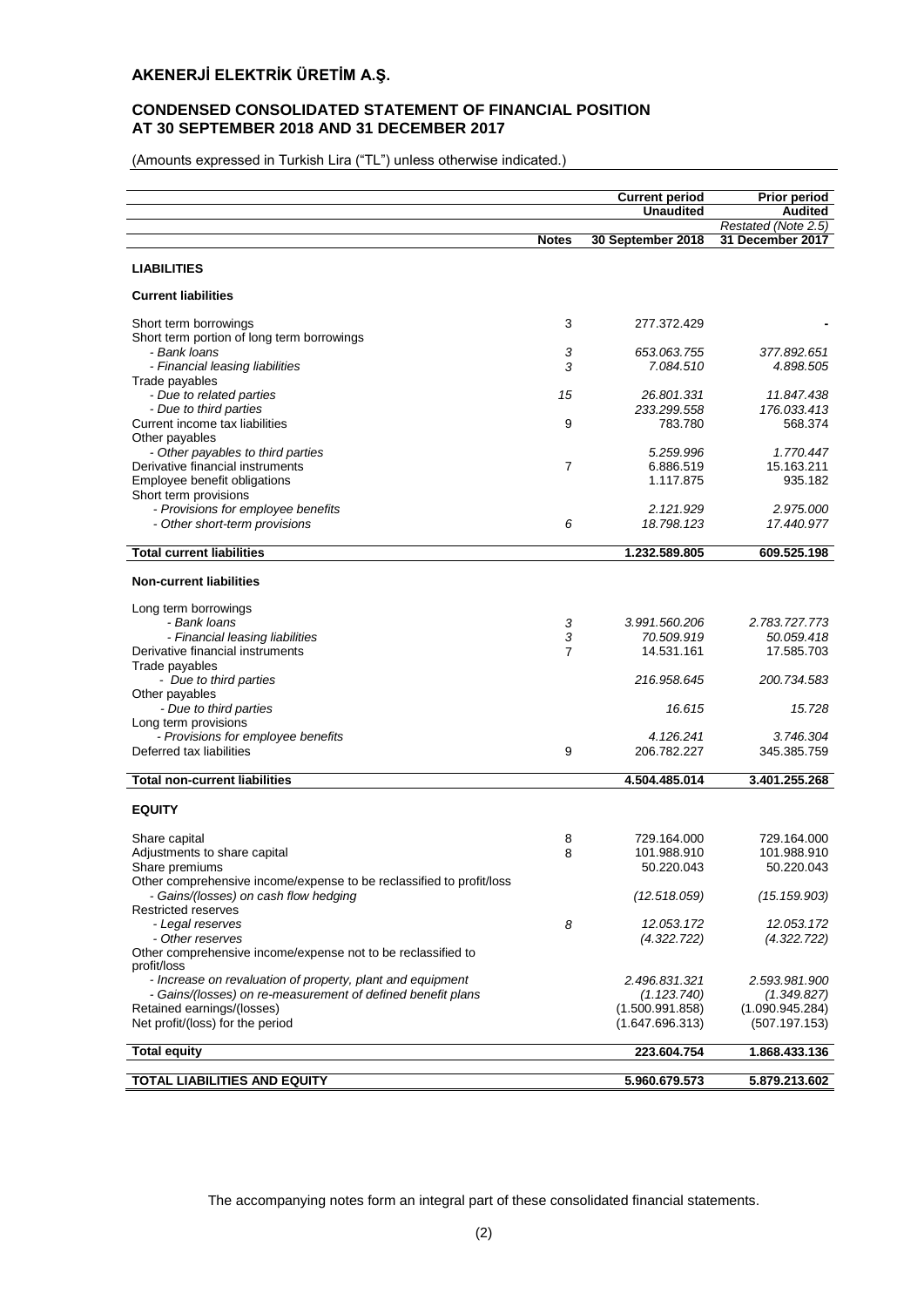## **CONDENSED CONSOLIDATED STATEMENT OF PROFIT OR LOSS FOR THE INTERIM PERIODS BETWEEN 1 JANUARY - 30 SEPTEMBER 2018 AND 2017**

(Amounts expressed in Turkish Lira ("TL"), unless otherwise indicated.)

|                                              |              | <b>Current period</b> | <b>Prior period</b> |                                   |                  |
|----------------------------------------------|--------------|-----------------------|---------------------|-----------------------------------|------------------|
|                                              |              | <b>Unaudited</b>      | <b>Unaudited</b>    | <b>Unaudited</b>                  | <b>Unaudited</b> |
|                                              |              | 1 January -           | 1 January -         | 1 July -                          | 1 July -         |
|                                              |              | 30 September          | 30 September        | 30 September                      | 30 September     |
|                                              | <b>Notes</b> | 2018                  | 2017                | 2018                              | 2017             |
|                                              |              |                       |                     |                                   |                  |
| Revenue                                      | 10           | 1.592.243.661         | 1.336.798.154       | 659.280.665                       | 529.598.956      |
| Cost of sales $(-)$                          | 11           | (1.550.167.441)       | (1.291.965.093)     | (667.207.603)                     | (517.600.003)    |
| <b>GROSS PROFIT</b>                          |              | 42.076.220            | 44.833.061          | (7.926.938)                       | 11.998.953       |
| General administrative expenses (-)          | 11           | (39.703.671)          | (36.326.626)        | (13.113.395)                      | (11.303.535)     |
| Other operating income                       | 12           | 31.136.161            | 10.416.977          | 19.417.399                        | 1.913.002        |
| Other operating expenses (-)                 | 12           | (89.641.452)          | (52.160.636)        | (74.382.265)                      | (22.020.049)     |
|                                              |              |                       |                     |                                   |                  |
| <b>OPERATING PROFIT / (LOSS)</b>             |              | (56.132.742)          | (33.237.224)        | (76.005.199)                      | (19.411.629)     |
|                                              |              |                       |                     |                                   |                  |
| Income/(expenses) from investing activities, |              |                       |                     |                                   |                  |
| net                                          | 13           | 166.102               | 18.792              |                                   | 815.018          |
| <b>OPERATING PROFIT / (LOSS)</b>             |              |                       |                     |                                   |                  |
| <b>BEFORE FINANCIAL INCOME/ (EXPENSE)</b>    |              | (55.966.640)          | (33.218.432)        | (76.005.199)                      | (18.596.611)     |
|                                              |              |                       |                     |                                   |                  |
| <b>Financial income</b>                      | 14           | 35.173.779            | 22.345.874          | 8.709.308                         | (4.215.306)      |
| Financial expenses (-)                       | 14           | (1.954.699.269)       | (254.462.021)       | (1.192.629.292)                   | (95.174.550)     |
| <b>PROFIT / (LOSS) BEFORE TAX</b>            |              | (1.975.492.130)       | (265.334.579)       | (1.259.925.183)                   | (117.986.467)    |
| Tax Income / (expense)                       |              |                       |                     |                                   |                  |
|                                              |              |                       |                     |                                   |                  |
| Current income tax expense                   | 9            | (3.358.352)           | (1.513.318)         | (1.925.296)                       | (543.475)        |
| Deferred tax (expense) / income              | 9            | 331.154.169           | (38.181.314)        | 205.985.697                       | (12.169.178)     |
|                                              |              |                       |                     |                                   |                  |
| NET PROFIT / (LOSS) FOR THE PERIOD           |              | (1.647.696.313)       | (305.029.211)       | (1.055.864.782)                   | (130.699.120)    |
| Net profit / (loss) attributable to:         |              |                       |                     |                                   |                  |
|                                              |              |                       |                     |                                   |                  |
| Equity holders of the parent                 |              | (1.647.696.313)       |                     | $(305.029.211)$ $(1.055.864.782)$ | (130.699.120)    |
|                                              |              | (1.647.696.313)       | (305.029.211)       | (1.055.864.782)                   | (130.699.120)    |
|                                              |              |                       |                     |                                   |                  |
| Earnings/(losses) per share (1.000 shares)   |              | (22, 60)              | (4, 18)             | (14, 48)                          | (1,79)           |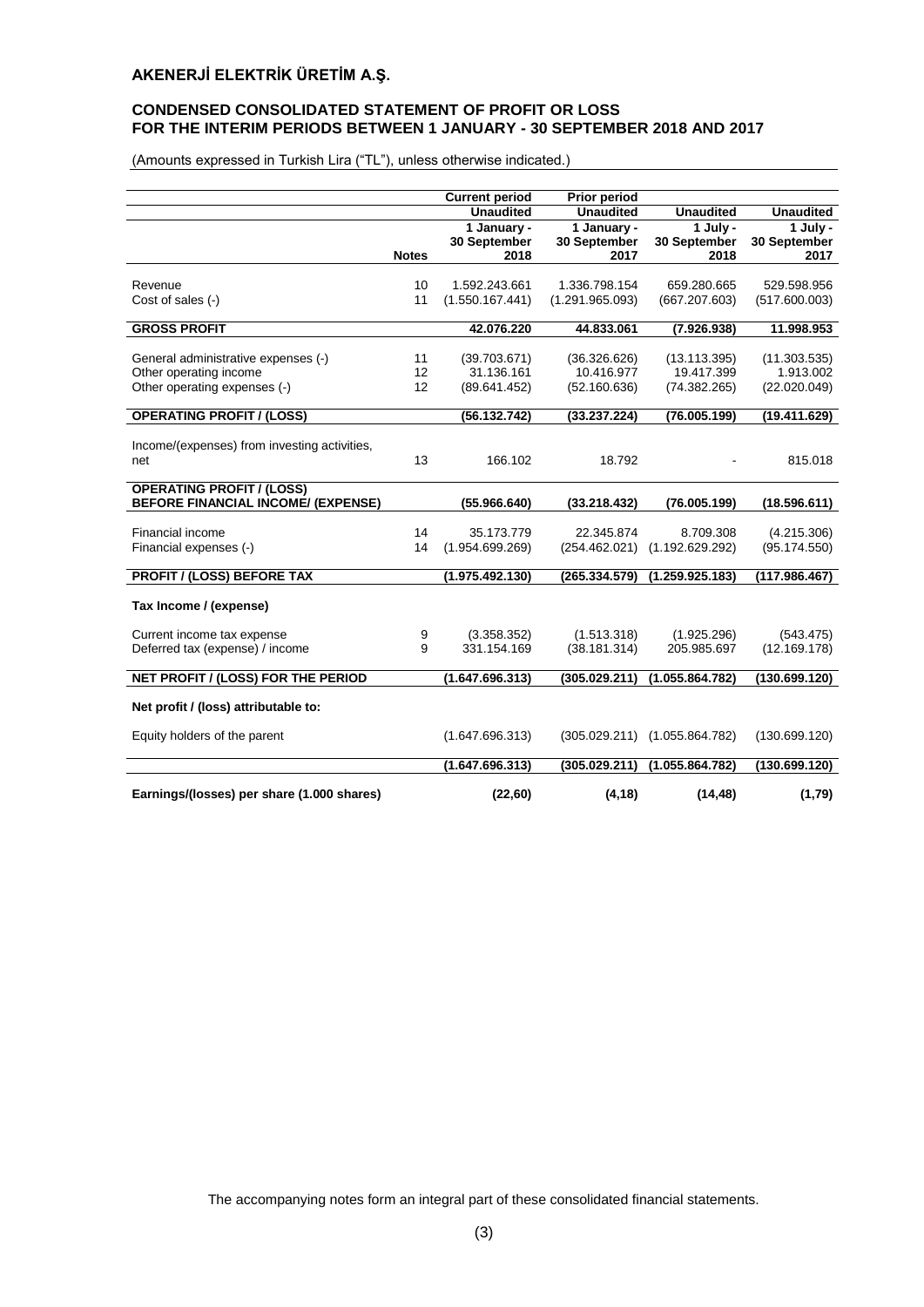#### **CONDENSED CONSOLIDATED STATEMENT OF OTHER COMPREHENSIVE INCOME FOR THE PERIODS BETWEEN 1 JANUARY - 30 SEPTEMBER 2018 AND 2017**

|                                                             | <b>Current period</b>               | <b>Prior period</b>                 |                                  |                                  |
|-------------------------------------------------------------|-------------------------------------|-------------------------------------|----------------------------------|----------------------------------|
|                                                             | <b>Unaudited</b>                    | <b>Unaudited</b>                    | <b>Unaudited</b>                 | <b>Unaudited</b>                 |
|                                                             | 1 January -<br>30 September<br>2018 | 1 January -<br>30 September<br>2017 | 1 July -<br>30 September<br>2018 | 1 July -<br>30 September<br>2017 |
| Net profit/(loss) for the<br>period                         | (1.647.696.313)                     | (305.029.211)                       | (1.055.864.782)                  | (130.699.120)                    |
| Other comprehensive<br>income/(expense)                     |                                     |                                     |                                  |                                  |
| Not to be reclassified to<br>profit or loss                 |                                     |                                     |                                  |                                  |
| Actuarial gain/(loss) arising<br>from defined benefit plans | 282.609                             | (1.715.260)                         | (105.587)                        | (116.533)                        |
| Deferred tax<br>income/(expense) effect                     | (56.522)                            | 343.052                             | 21.117                           | 23.307                           |
| <b>OTHER COMPREHENSIVE</b><br><b>INCOME/(EXPENSE)</b>       | 226.087                             | (1.372.208)                         | (84.470)                         | (93.226)                         |
| <b>TOTAL COMPREHENSIVE</b><br><b>INCOME/(LOSS)</b>          | (1.647.470.226)                     | (306.401.419)                       | (1.055.949.252)                  | (130.792.346)                    |

(Amounts expressed in Turkish Lira ("TL"), unless otherwise indicated.)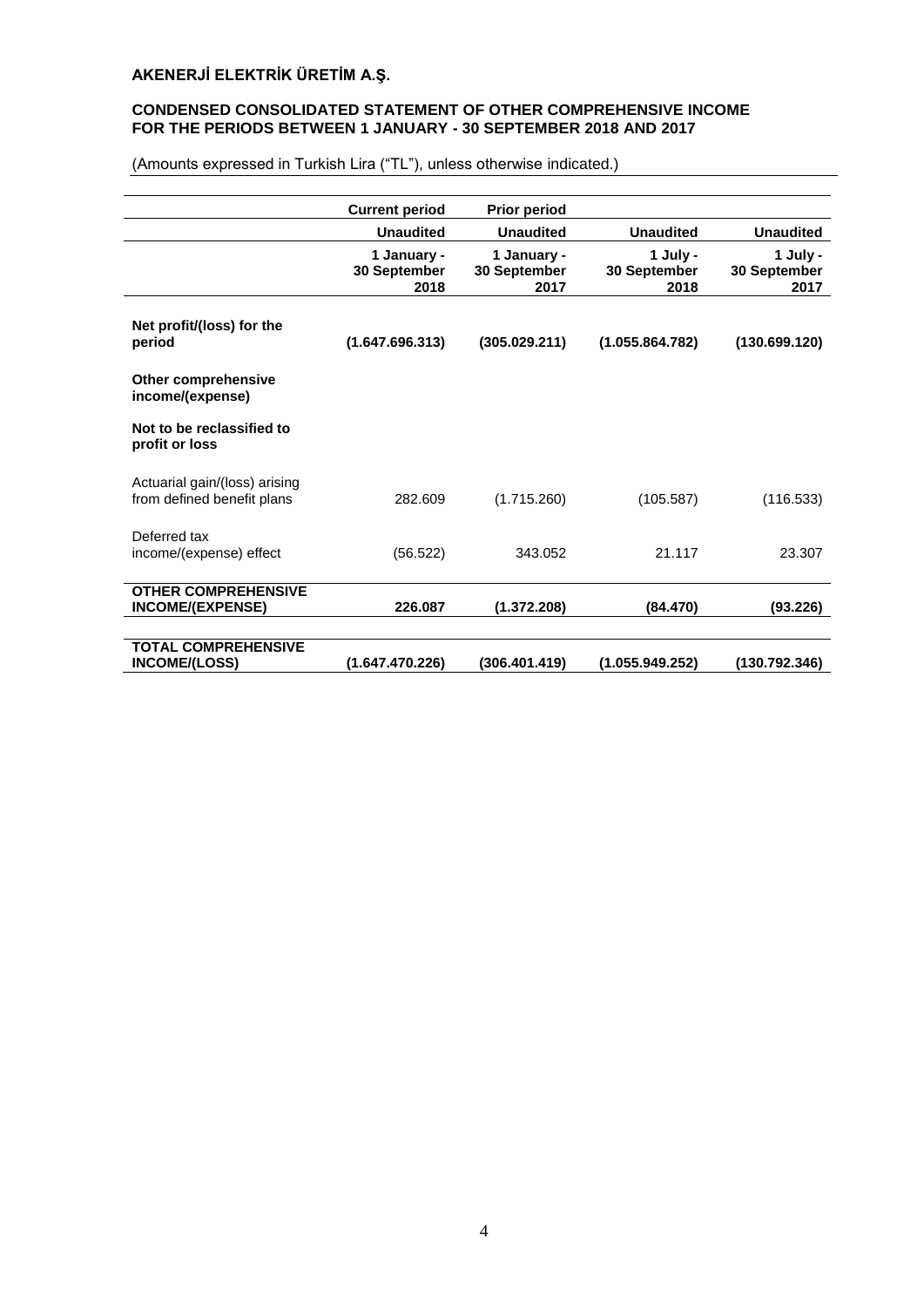#### **CONDENSED CONSOLIDATED STATEMENT OF CHANGES IN EQUITY FOR THE INTERIM PERIODS BETWEEN 1 JANUARY - 30 SEPTEMBER 2018 AND 2017**

(Amounts expressed in Turkish Lira ("TL"), unless otherwise indicated.)

|                           |              |                    |                          | Other<br>comprehensive       |             |                            | Other comprehensive |                |                   |                                     |                     |
|---------------------------|--------------|--------------------|--------------------------|------------------------------|-------------|----------------------------|---------------------|----------------|-------------------|-------------------------------------|---------------------|
|                           |              |                    |                          | income                       |             |                            | income /(expenses)  |                |                   |                                     |                     |
|                           |              |                    |                          | ((expenses) to be            |             |                            | not to be           |                |                   |                                     |                     |
|                           |              |                    |                          | reclassified                 |             |                            | reclassified        |                |                   |                                     |                     |
|                           |              |                    |                          | to profit or loss            |             | <b>Restricted reserves</b> | to profit or loss   |                |                   |                                     |                     |
|                           |              |                    |                          |                              |             |                            |                     | Gains/(losses) |                   |                                     |                     |
|                           |              |                    |                          |                              |             |                            | Increase on         | on re-         |                   |                                     |                     |
|                           |              | <b>Adjustments</b> |                          | Gains / (losses)             |             |                            | revaluation of      | measurement    |                   | <b>Net</b>                          |                     |
|                           | <b>Share</b> | to share           | <b>Share</b>             | on cash flow                 | Other       | Legal                      | property, plant and | of defined     |                   | Retained profit/(loss) for          |                     |
|                           | capital      | capital            | premiums                 | hedging (**)                 | reserves    | reserves                   | equipment           | benefit plans  | earnings/(losses) | the period                          | <b>Total equity</b> |
| 1 January 2017            | 729.164.000  | 101.988.910        | 50.220.043               | (30.964.517)                 | (4.322.722) | 12.053.172                 | 1.409.709.068       | $\sim$         | (618.995.310)     | (548.673.970)                       | 1.100.178.674       |
|                           |              |                    |                          |                              |             |                            |                     |                |                   |                                     |                     |
| Transfers                 |              |                    |                          |                              |             |                            |                     |                | (548.673.970)     | 548.673.970                         |                     |
| Other adjustments (*)     |              |                    | $\blacksquare$           | 11.820.985                   |             |                            | (49.365.864)        |                | 49.365.864        | $\overline{\phantom{a}}$            | 11.820.985          |
| Total comprehensive       |              |                    |                          |                              |             |                            |                     |                |                   |                                     |                     |
| loss                      |              | $\blacksquare$     | $\overline{\phantom{a}}$ |                              |             |                            |                     | (1.372.208)    |                   | (305.029.211)                       | (306.401.419)       |
|                           |              |                    |                          |                              |             |                            |                     |                |                   |                                     |                     |
| 30 September 2017         | 729.164.000  | 101.988.910        | 50.220.043               | (19.143.532)                 | (4.322.722) | 12.053.172                 | 1.360.343.204       | (1.372.208)    | (1.118.303.416)   | (305.029.211)                       | 805.598.240         |
|                           |              |                    |                          |                              |             |                            |                     |                |                   |                                     |                     |
| 1 January 2018 -          |              |                    |                          |                              |             |                            |                     |                |                   |                                     |                     |
| previously reported       | 729.164.000  | 101.988.910        | 50.220.043               | $(15.159.903)$ $(4.322.722)$ |             | 12.053.172                 | 2.526.950.583       | (1.349.827)    | (1.090.945.284)   | (505.044.383)                       | 1.803.554.589       |
|                           |              |                    |                          |                              |             |                            |                     |                |                   |                                     |                     |
| Restatement effect (Note  |              |                    |                          |                              |             |                            |                     |                |                   |                                     |                     |
| 2.5)                      |              |                    |                          |                              |             |                            | 67.031.317          |                | $\sim$            | (2.152.770)                         | 64.878.547          |
| 1 January 2018 - restated | 729.164.000  | 101.988.910        | 50.220.043               | (15.159.903)                 | (4.322.722) | 12.053.172                 | 2.593.981.900       | (1.349.827)    | (1.090.945.284)   | (507.197.153)                       | 1.868.433.136       |
|                           |              |                    |                          |                              |             |                            |                     |                |                   |                                     |                     |
| Transfers                 |              |                    |                          |                              |             |                            |                     |                | (507.197.153)     | 507.197.153                         |                     |
| Other adjustments (*)     |              |                    | $\overline{\phantom{a}}$ | 2.641.844                    |             | $\sim$                     | (97.150.579)        |                | 97.150.579        |                                     | 2.641.844           |
| Total comprehensive       |              |                    |                          |                              |             |                            |                     |                |                   |                                     |                     |
| loss                      |              |                    |                          |                              |             |                            | $\blacksquare$      | 226.087        |                   | $(1.647.696.313)$ $(1.647.470.226)$ |                     |
|                           |              |                    |                          |                              |             |                            |                     |                |                   |                                     |                     |
| 30 September 2018         | 729.164.000  | 101.988.910        | 50.220.043               | (12.518.059)                 | (4.322.722) | 12.053.172                 | 2.496.831.321       | (1.123.740)    | (1.500.991.858)   | (1.647.696.313)                     | 223.604.754         |

(\*) As of 30 September 2018 the depreciation difference between acquisition cost and carrying values of assets subjected to revaluation method is TL 121.438.224 (30 September 2017: TL : 61.707.330) and were reclassified under the retained earnings net of the deferred tax impact amounting to TL 97.150.579 (30 September 2017: TL 49.365.864) has been transferred from the revaluation reserve to retained earnings.

(\*\*) Since the Group has ceased to apply hedge accounting on 30 September 2015, the "Gains / (losses) on cash flow hedging", which is included in equity, has been recorded in the statement of profit or loss for the duration of related contracts.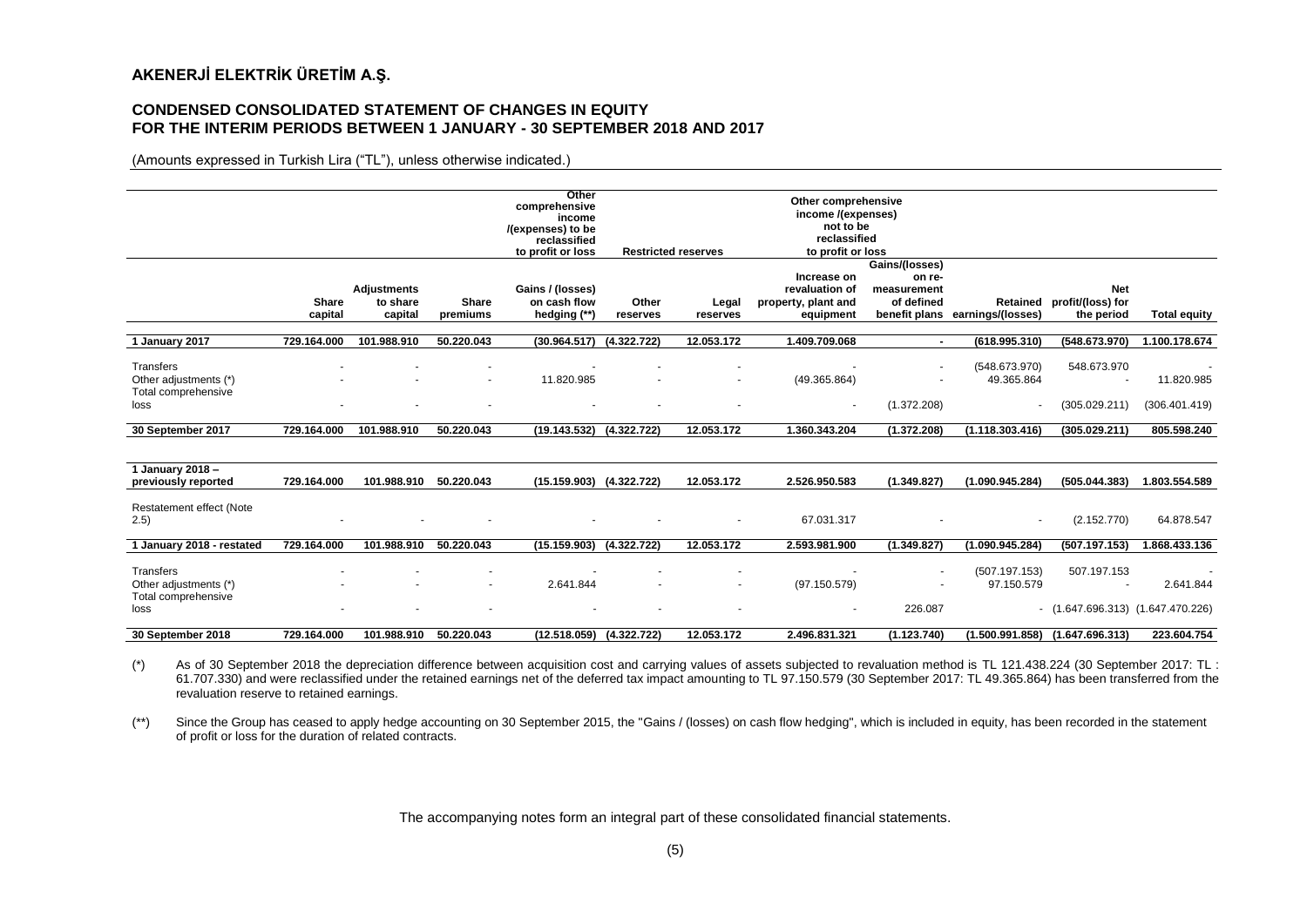## **CONDENSED CONSOLIDATED STATEMENT OF CASH FLOWS FOR THE PERIODS BETWEEN 1 JANUARY - 30 SEPTEMBER 2018 AND 2017**

(Amounts expressed in Turkish Lira ("TL"), unless otherwise indicated.)

|                                                                                                                                                                                                                                                                                                          | <b>Notes</b> | <b>Unaudited</b><br><b>Current period</b><br>January 1, -<br>September 30,<br>2018 | <b>Unaudited</b><br><b>Prior period</b><br>January 1, -<br>September 30,<br>2017 |
|----------------------------------------------------------------------------------------------------------------------------------------------------------------------------------------------------------------------------------------------------------------------------------------------------------|--------------|------------------------------------------------------------------------------------|----------------------------------------------------------------------------------|
| A. Cash flows from operating activities                                                                                                                                                                                                                                                                  |              | (49.561.691)                                                                       | 133.222.888                                                                      |
| Net profit / (loss) for the period                                                                                                                                                                                                                                                                       |              | (1.647.696.313)                                                                    | (305.029.211)                                                                    |
| Adjustments to reconcile net income                                                                                                                                                                                                                                                                      |              | 1.664.639.572                                                                      | 419.225.737                                                                      |
| Adjustments for depreciation and amortization expenses<br>Adjustments for provisions of receivables<br>Adjustments for provisions                                                                                                                                                                        | 4, 11        | 194.037.996                                                                        | 133.565.170<br>599.100                                                           |
| - Adjustments for litigation provisions<br>- Adjustments for other provisions<br>- Adjustment for provisions for employee benefits<br>Adjustments for unrealized foreign exchange differences<br>Adjustments for tax (income) / expense<br>Adjustments for loss on sale of property, plant and equipment | 6<br>6<br>13 | (620.764)<br>1.977.910<br>1.242.955<br>1.572.953.860<br>(327.795.817)<br>(166.102) | 461.644<br>585.511<br>1.990.593<br>29.138.242<br>39.694.632<br>(18.792)          |
| Fair value of derivative financial instruments<br>Adjustments for interest (income)/expense, net                                                                                                                                                                                                         |              | (14.968.499)<br>237.978.033                                                        | 11.820.985<br>201.388.652                                                        |
|                                                                                                                                                                                                                                                                                                          |              |                                                                                    |                                                                                  |
| <b>Changes in working capital</b>                                                                                                                                                                                                                                                                        |              | (63.774.935)                                                                       | 20.501.281                                                                       |
| Increase / decrease in trade receivables from related parties<br>Increase / decrease in trade receivables from third parties<br>Increase / decrease in other receivables from related parties                                                                                                            |              | (45.596.443)<br>(18.292.793)                                                       | 7.927.976<br>52.035.107<br>(535)                                                 |
| Increase / decrease in other receivables from third parties<br>Increase / decrease in inventories<br>Increase / decrease in prepaid expenses<br>Increase / decrease in other assets                                                                                                                      |              | (10.307.595)<br>(7.233.192)<br>(5.888.204)<br>(18.100.728)                         | (16.125)<br>(933.439)<br>5.672.424<br>(8.026.816)                                |
| Increase / decrease in trade payables to related parties<br>Increase / decrease in trade payables to third parties<br>Increase / decrease in derivative financial instruments<br>Increase / decrease in deferred income                                                                                  |              | (39.654.506)<br>73.490.207<br>4.135.190                                            | (19.219.314)<br>(9.599.185)<br>(3.232.472)<br>(4.731.878)                        |
| Increase / decrease in employee benefit obligations<br>Increase / decrease in other payables to third parties                                                                                                                                                                                            |              | 182.693<br>3.490.436                                                               | 51.614<br>573.924                                                                |
| Cash flows from operating activities                                                                                                                                                                                                                                                                     |              | (46.831.676)                                                                       | 134.697.807                                                                      |
| Payments related to provisions for employee benefits<br>Tax (payments) / receipts                                                                                                                                                                                                                        |              | (1.433.482)<br>(1.296.533)                                                         | (1.474.919)                                                                      |
| B. Cash flows from investing activities                                                                                                                                                                                                                                                                  |              | (6.068.027)                                                                        | 14.746.897                                                                       |
| Cash outflows due to purchase of property, plant and equipment<br>Cash outflows due to purchase of intangible assets<br>Cash inflows due to sale of property, plant and equipment<br>Cash inflows from sales of assets held for sale                                                                     | 4<br>5       | (6.222.999)<br>(12.003)<br>166.975                                                 | (2.086.983)<br>(261.225)<br>131.257<br>16.963.848                                |
| C. Cash flows from financing activities                                                                                                                                                                                                                                                                  |              | 37.811.682                                                                         | (266.962.466)                                                                    |
| Cash inflows due on borrowings received<br>Cash outflows due to repayment of bank borrowings<br>Interest paid<br>Interest received<br>Other cash inflows / (outflows) (*)                                                                                                                                |              | 328.948.366<br>(212.225.868)<br>(90.912.866)<br>2.919.465<br>9.082.585             | (149.110.438)<br>(140.475.429)<br>11.994.501<br>10.628.900                       |
| Net increase / (decrease) in cash and cash equivalents                                                                                                                                                                                                                                                   |              | (17.818.036)                                                                       | (118.992.681)                                                                    |
| Cash and cash equivalents at the beginning of the period (*)                                                                                                                                                                                                                                             |              | 44.170.711                                                                         | 420.637.487                                                                      |
| Cash and cash equivalents at the end of the period (*)                                                                                                                                                                                                                                                   |              | 26.352.675                                                                         | 301.644.806                                                                      |

(\*) Cash and cash equivalents at the beginning of the period and at the end of the period does not include interest accruals and blockage deposits, and the change in blocked deposits in the period is disclosed in "Other cash inflows / (outflows)" line.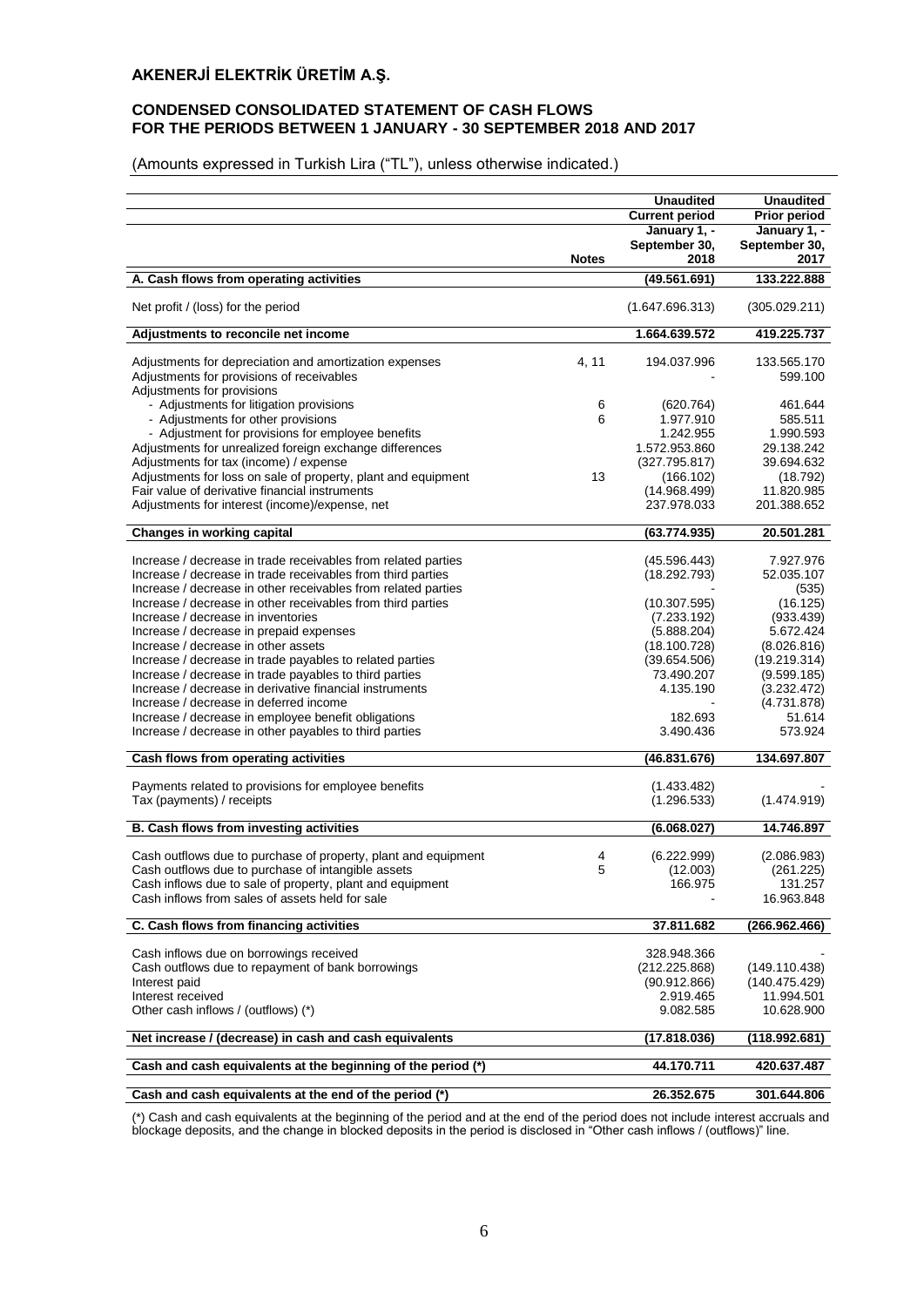#### **NOTES TO THE CONDENSED CONSOLIDATED FINANCIAL STATEMENTS FOR THE INTERIM PERIOD BETWEEN 1 JANUARY - 30 SEPTEMBER 2018 AND 2017**

(Amounts expressed in Turkish Lira ("TL"), unless otherwise indicated.)

## **NOTE 1 – GROUP'S ORGANISATION AND NATURE OF OPERATIONS**

Akenerji Elektrik Üretim A.Ş. ("the Company" or "Akenerji") is engaged in establishing, renting and operating facilities of electrical energy production plant, producing electricity and trading electricity to the customers. The Company was established by Akkök Sanayi Yatırım ve Geliştirme A.Ş. in 1989 (Akkök Sanayi Yatırım ve Geliştirme A.Ş. is registered as Akkök Holding A.Ş. on 13 May 2014). On 14 May 2009, the Company has become a joint venture between Akkök Holding A.Ş. and CEZ a.s.

The Company is registered in Turkey and its registered address is as follows;

Miralay Şefik Bey Sokak No: 15 Akhan Kat: 3-4 Gümüşsuyu / Istanbul - Turkey

The Company is registered to the Capital Markets Board ("CMB"), and its shares are publicly traded in Istanbul Stock Exchange ("ISE"). As of 30 September 2018, 52,83% of its shares are open for trading (31 December 2017: 52,83%).

As of 30 September 2018, the number of employees employed Akenerji and its subsidiaries (Akenerji and its subsidiaries will be referred called as the "Group") is 198 (31 December 2017: 206).

These condensed consolidated financial statements for the interim period 1 January – 30 September 2018 have been approved for issue by the Board of Directors at 6 November 2018.

The nature of business and registered addresses of the entities included in the consolidation ("Subsidiaries") are presented below:

| <b>Subsidiary</b>                                                                 | Nature of<br>business              | <b>Registered</b><br>address |
|-----------------------------------------------------------------------------------|------------------------------------|------------------------------|
| Akenerji Elektrik Enerjisi İthalat-İhracat                                        |                                    |                              |
| ve Toptan Ticaret A.Ş. ("Akenerji Toptan")<br>Ak-el Yalova Elektrik Üretim A.Ş.   | Electricity trading                | Gümüşsuyu / İstanbul         |
| $("Ak-el")$                                                                       | Electricity production and trading | Gümüşsuyu / İstanbul         |
| Egemer Elektrik Üretim A.Ş. ("Egemer")<br>Ak-el Kemah Elektrik Üretim A.Ş.        | Electricity production and trading | Gümüşsuyu / İstanbul         |
| ("Akel Kemah")                                                                    | Electricity production and trading | Gümüşsuyu / İstanbul         |
| Akenerji Doğalgaz İthalat İhracat ve Toptan<br>Ticaret A.Ş. ("Akenerji Doğalgaz") | Natural gas trading                | Gümüşsuyu / İstanbul         |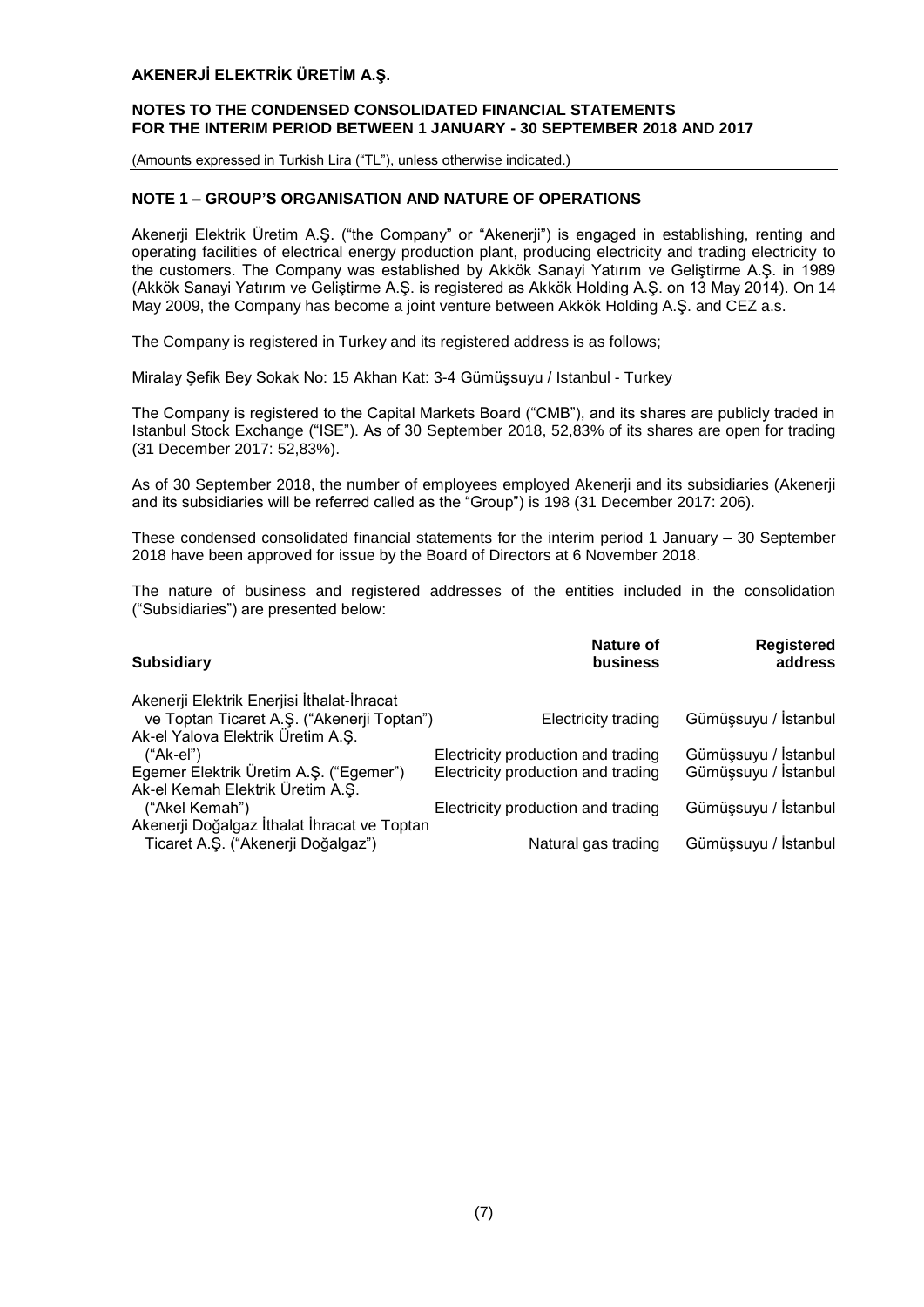#### **NOTES TO THE CONDENSED CONSOLIDATED FINANCIAL STATEMENTS FOR THE INTERIM PERIOD BETWEEN 1 JANUARY - 30 SEPTEMBER 2018 AND 2017**

(Amounts expressed in Turkish Lira ("TL"), unless otherwise indicated.)

## **NOTE 2 - BASIS OF PRESENTATION OF FINANCIAL STATEMENTS**

#### **2.1 Basis of Presentation**

#### **Principles of Preparation of Interim Condensed Consolidated Financial Statements**

The accompanying interim condensed consolidated financial statements have been prepared in accordance with Communiqué Serial II, No: 14.1, "Principles of Financial Reporting in Capital Markets" ("the Communiqué") of Capital Market Board ("CMB") of Turkey published in the Official Gazette numbered 28676 on 13 June 2013. According to Article 5 of the Communiqué, interim condensed consolidated financial statements are prepared in accordance with the Turkish Accounting Standards 34 "Interim Financial Reporting" ("TAS 34") issued by Public Oversight Accounting and Auditing Standards Authority of Turkey ("POA").

In accordance with the TAS 34 "Interim Financial Reporting", entities are allowed to prepare a complete or condensed set of interim financial statements. In this respect, the Group has preferred to prepare condensed consolidated financial statements in the interim periods. Accordingly, these interim condensed consolidated financial statements does not include all required explanatory notes as should be provided and should be read in conjunction with the annual consolidated financial statements for the year ended 31 December 2017.

The Group and its subsidiaries registered in Turkey maintain their books of account and prepare their statutory financial statements in accordance with Turkish Commercial Code ("TCC"), tax legislations and Turkish Uniform Chart of Accounts issued by the Ministry of Finance. The condensed consolidated interim financial statements have been prepared with the historical cost principle and adjustments and reclassifications, required for the fair presentation of the consolidated financial statements in conformity with the Turkish Accounting Standards / Turkish Financial Reporting Standards ("TAS/TFRS") have been accounted for in the statutory financial statements.

With the decision taken on 17 March 2015, the CMB announced that, effective from 1 January 2015, the application of inflation accounting is no longer required for companies operating in Turkey. The Group has prepared its consolidated financial statements in accordance with this decision.

#### **2.2 Basis of Consolidation**

- **a)** The condensed consolidated interim financial statements include the accounts of the parent company, Akenerji, and its subsidiaries on the basis set out in sections (b) to (c) below. The financial statements of the companies included in the scope of consolidation have been prepared at the date of the consolidated financial statements and have been prepared in accordance with TAS by applying uniform accounting policies and presentation. The results of operations of subsidiaries are included or excluded from their effective dates of acquisition or disposal respectively.
- **b)** Subsidiaries are companies in which Akenerji has the power to control the financial and operating policies for the benefit of itself, either through the power to exercise more than 50% of voting rights related to shares in the companies as a result of shares owned directly and/or indirectly by itself.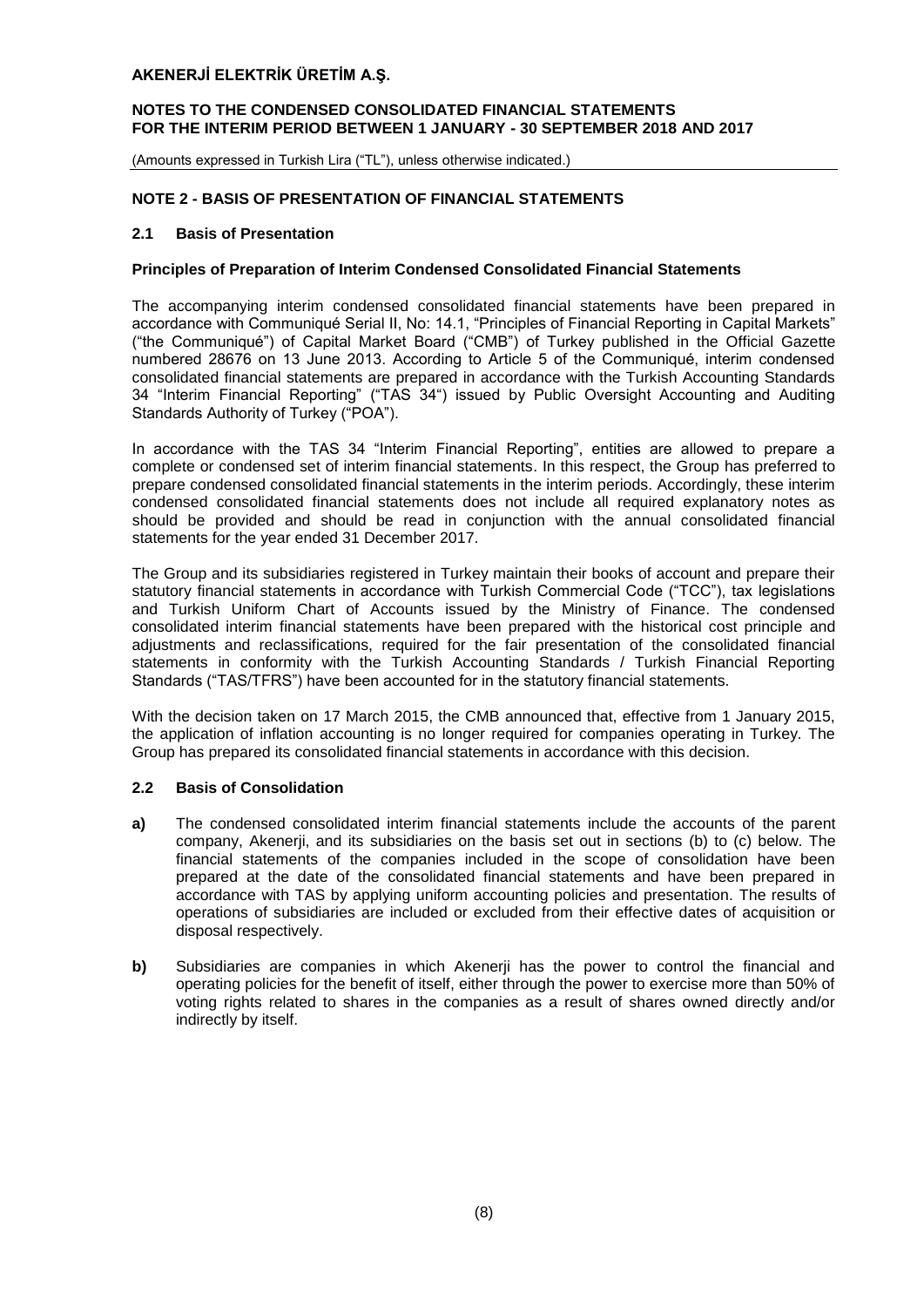#### **NOTES TO THE CONDENSED CONSOLIDATED FINANCIAL STATEMENTS FOR THE INTERIM PERIOD BETWEEN 1 JANUARY - 30 SEPTEMBER 2018 AND 2017**

(Amounts expressed in Turkish Lira ("TL"), unless otherwise indicated.)

## **NOTE 2 - BASIS OF PRESENTATION OF FINANCIAL STATEMENTS (Continued)**

The table below sets out all subsidiaries and demonstrates the proportion of ownership interest which is equal to the effective interest of the Company over the subsidiary as of 30 September 2018 and 31 December 2017:

|                     | Direct and indirect ownership interest by<br>the Company and its subsidiaries (%) |                  |  |  |
|---------------------|-----------------------------------------------------------------------------------|------------------|--|--|
| <b>Subsidiaries</b> | 30 September 2018                                                                 | 31 December 2017 |  |  |
| Akenerji Toptan     | 100,00                                                                            | 100,00           |  |  |
| Ak-el               | 100,00                                                                            | 100,00           |  |  |
| Egemer              | 100.00                                                                            | 100,00           |  |  |
| Akel Kemah          | 100,00                                                                            | 100,00           |  |  |
| Akenerji Doğalgaz   | 100,00                                                                            | 100,00           |  |  |

Subsidiaries are consolidated from the date on which the control is transferred to the Group and are deconsolidated from the date that the control ceases. Where necessary, accounting policies for subsidiaries have been changed to ensure consistency with the policies adopted by the Group.

Carrying values of the subsidiaries' shares held by the Company are eliminated against the related equity of subsidiaries. Intercompany transactions and balances between Akenerji and its subsidiaries are eliminated on consolidation. Dividends arising from shares held by the Company in its subsidiaries are eliminated from income for the period and equity, respectively.

**c)** The minority shareholders' share in the net assets and results of subsidiaries for the period are separately classified as non-controlling interest in the condensed consolidated balance sheets and statements of comprehensive income. There are no minority shares in subsidiaries of the Company.

#### **2.3 The New Standards, Amendments and Interpretations**

The accounting policies adopted in preparation of the interim condensed consolidated financial statements as at 30 September 2018 are consistent with those of the previous financial year, except for the adoption of new and amended TFRS and TFRIC interpretations effective as of 1 January 2018. The effects of these standards and interpretations on the Group's financial position and performance have been disclosed in the related paragraphs.

#### **i) The new standards, amendments and interpretations which are effective as at 1 January 2018 are as follows:**

- TFRS 15 Revenue from Contracts with Customers
- TFRS 9 Financial Instruments
- TFRS 4 Insurance Contracts (Amendments)
- TFRIC 22 Foreign Currency Transactions and Advance Consideration
- TFRS 2 Classification and Measurement of Share-based Payment Transactions (Amendments)
- TAS 40 Investment Property: [Transfers of Investment Property](http://www.ifrs.org/Current-Projects/IASB-Projects/Investment-Property-under-construct-invetory-investment-change-in-use/Pages/home.aspx) (Amendments)
- Annual Improvements to TFRSs 2014-2016 Cycle

The standards, amendments and interpretations did not have a significant impact on the financial position or performance the Group and the impact of the transition to TFRS 15 - Revenue from Contracts with Customers and TFRS 9 - Financial Instruments is provided at Note 2.4.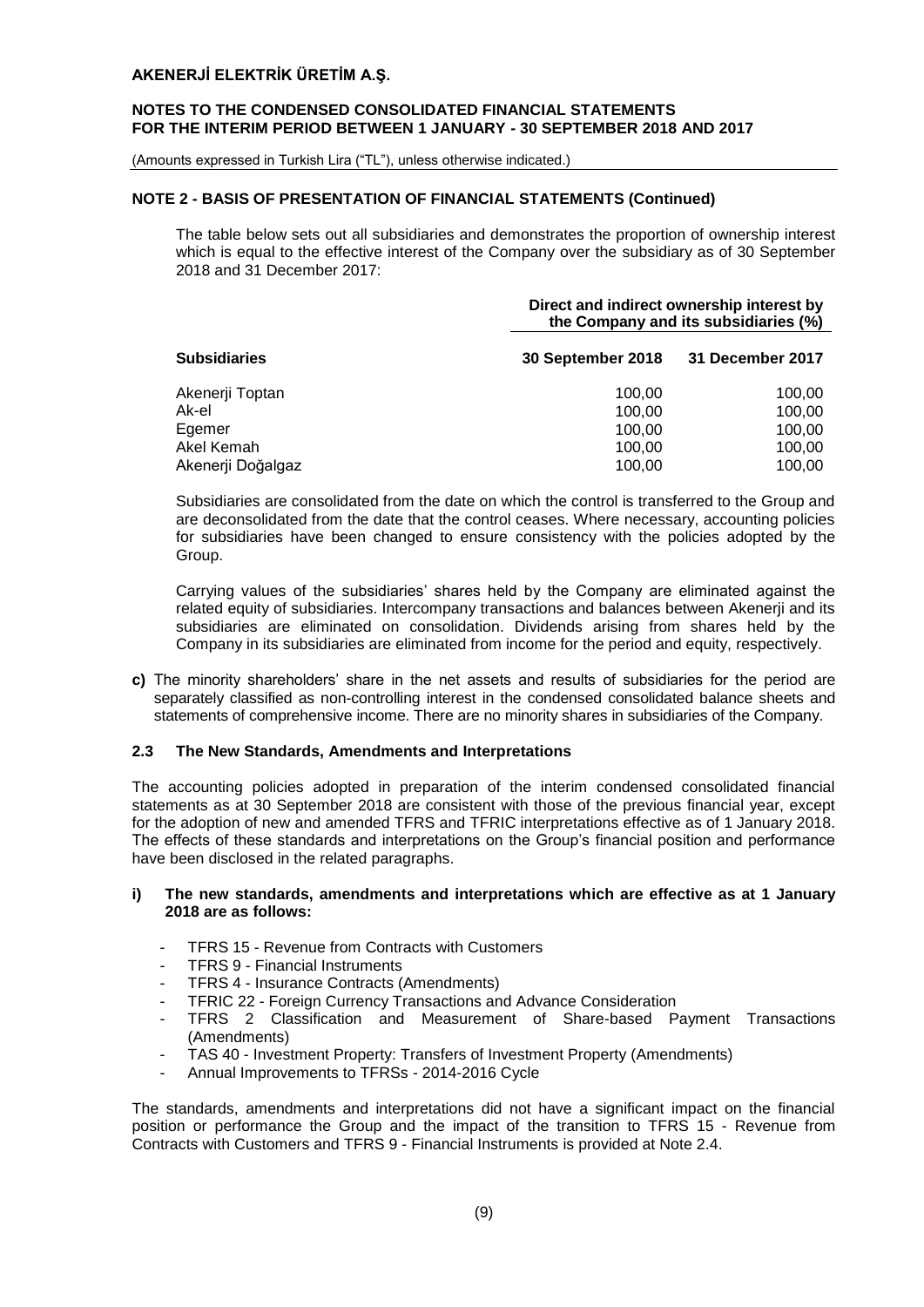#### **NOTES TO THE CONDENSED CONSOLIDATED FINANCIAL STATEMENTS FOR THE INTERIM PERIOD BETWEEN 1 JANUARY - 30 SEPTEMBER 2018 AND 2017**

(Amounts expressed in Turkish Lira ("TL"), unless otherwise indicated.)

## **NOTE 2 - BASIS OF PRESENTATION OF FINANCIAL STATEMENTS (Continued)**

#### **ii) Standards issued but not yet effective and not early adopted**

Standards, interpretations and amendments to existing standards that are issued but not yet effective up to the date of issuance of the interim condensed consolidated financial statements are as follows. The Group will make the necessary changes if not indicated otherwise, which will be affecting the consolidated financial statements and disclosures, when the new standards and interpretations become effective.

- TFRS 16 Leases
- Amendments to TAS 28 Investments in Associates and Joint Ventures (Amendments)
- TFRS 10 and TAS 28: Sale or Contribution of Assets between an Investor and its Associate or Joint Venture (Amendments)
- TFRIC 23 Uncertainty over Income Tax Treatments

The Group is in the process of assessing the impact of the standard on financial position or performance of the Group.

## **iii) The new standards, amendments and interpretations that are issued by the International Accounting Standards Board ("IASB") but not issued by Public Oversight Authority ("POA")**

The following standards, interpretations and amendments to existing IFRS standards are issued by the IASB but not yet effective up to the date of issuance of the financial statements. However, these standards, interpretations and amendments to existing IFRS standards are not yet adapted/issued by the POA, thus they do not constitute part of TFRS. The Group will make the necessary changes to its consolidated financial statements after the new standards and interpretations are issued and become effective under TFRS.

- Annual Improvements 2010–2012 Cycle
- Annual Improvements 2011–2013 Cycle
- IFRS 17 The new Standard for insurance contracts
- Prepayment Features with Negative Compensation (Amendments to IFRS 9)
- Annual Improvements 2015–2017 Cycle
- [Plan Amendment, Curtailment or Settlement"](https://www.iasplus.com/en/news/2018/02/ias-19) (Amendments to IAS 19)

The Group is in the process of assessing the impact of the standard on financial position or performance of the Group.

#### **2.4 Summary of Significant Accounting Policies**

The Group adopted TFRS 15 Revenue from Contracts with Customers and TFRS 9 Financial Instruments for the period starting from 1 January 2018, the accounting policies of these standards are set out below. Except for these newly adopted standards, the accounting policies adopted in preparation of the interim condensed consolidated financial statements are consistent with those adopted of the previous financial year. Accordingly these interim condensed consolidated financial statements should be read in conjunction with the annual consolidated financial statements for the year ended 31 December 2017.

#### **TFRS 9 Financial Instruments:**

#### **Financial assets - Classification and measurement**

Group classified its financial assets in three categories as financial assets carried at amortized cost, financial assets carried at fair value though profit of loss, financial assets carried at fair value though other comprehensive income. Classification is performed in accordance with the business model determined based on the purpose of benefits from financial assets and expected cash flows. Management performs the classification of financial assets at the acquisition date.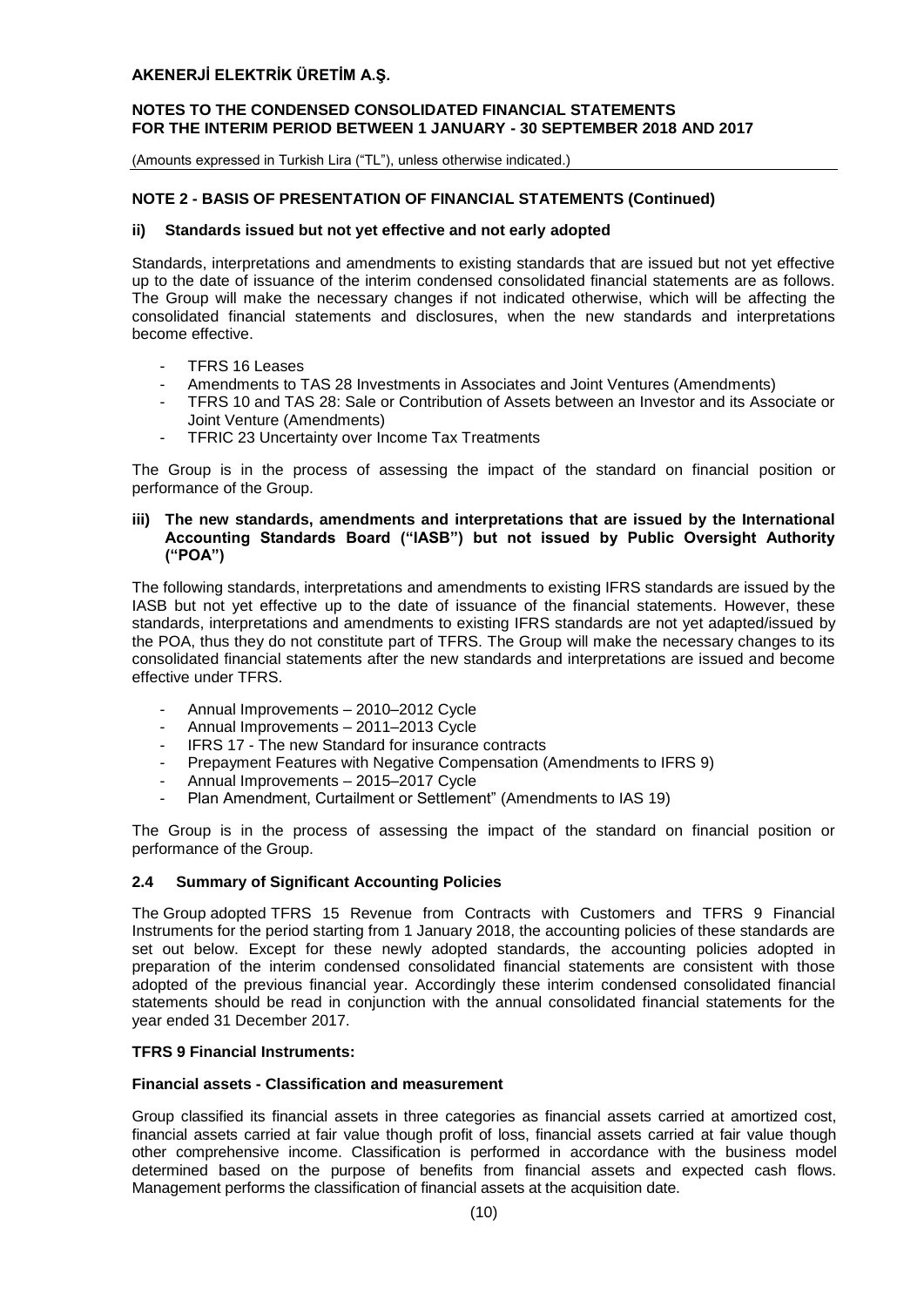#### **NOTES TO THE CONDENSED CONSOLIDATED FINANCIAL STATEMENTS FOR THE INTERIM PERIOD BETWEEN 1 JANUARY - 30 SEPTEMBER 2018 AND 2017**

(Amounts expressed in Turkish Lira ("TL"), unless otherwise indicated.)

## **NOTE 2 - BASIS OF PRESENTATION OF FINANCIAL STATEMENTS (Continued)**

#### **(a) Financial assets carried at amortised cost**

Assets that are held for collection of contractual cash flows where those cash flows represent solely payments of principal and interest, whose payments are fixed or predetermined, which are not actively traded and which are not derivative instruments are measured at amortized cost. They are included in current assets, except for maturities more than12 months after the balance sheet date. Those with maturities more than 12 months are classified as non-current assets. The Group's financial assets carried at amortized cost comprise "trade receivables", "other receivables" and "cash and cash equivalents" in the statement of financial position.

#### *Impairment*

Group has applied simplified approach and used impairment matrix for the calculation of impairment on its receivables carried at amortized cost on its interim condensed consolidated financial statements, since they do not comprise of any significant finance component. In accordance with this method, if any provision provided to the trade receivables as a result of a specific events, Group measures expected credit loss from these receivables by the life-time expected credit loss. The calculation of expected credit loss is performed based on the past experience of the Group and its expectation based on the macroeconomic indications.

## **(b) Financial assets carried at fair value**

Assets that are held by the management for collection of contractual cash flows and for selling the financial assets are measured at their fair value. If the management do not plan to dispose these assets in 12 months after the balance sheet date, they are classified as non-current assets. The Group make a choice for the equity instruments during the initial recognition and elect profit or loss or other comprehensive income for the presentation of fair value gain and loss:

#### *i) Financial assets carried at fair value through profit or loss*

Financial assets carried at fair value through profit or loss comprise of "derivative financial instruments" in the statement of financial position. Derivative financial instruments are recognized as asset when the fair value of the instrument is positive, as liability when the fair value of the instrument is negative. Group's financial instruments at fair value through profit or loss consist of forward contracts and currency swaps.

#### *ii) Financial assets carried at fair value through other comprehensive income*

Financial assets carried at fair value through other comprehensive income comprise of "financial assets" in the statement of financial position.

### *Transition to TFRS 9 "Financial instruments"*

The Group has applied TFRS 9 "Financial instruments" on 1 January 2018. The amendments include the classification and measurement of financial assets and liabilities and the expected credit risk model which will replace incurred credit risk model. The effect of the transition to TFRS 9 does not have a significant impact on the consolidated financial statements of the Group as at 1 January 2018.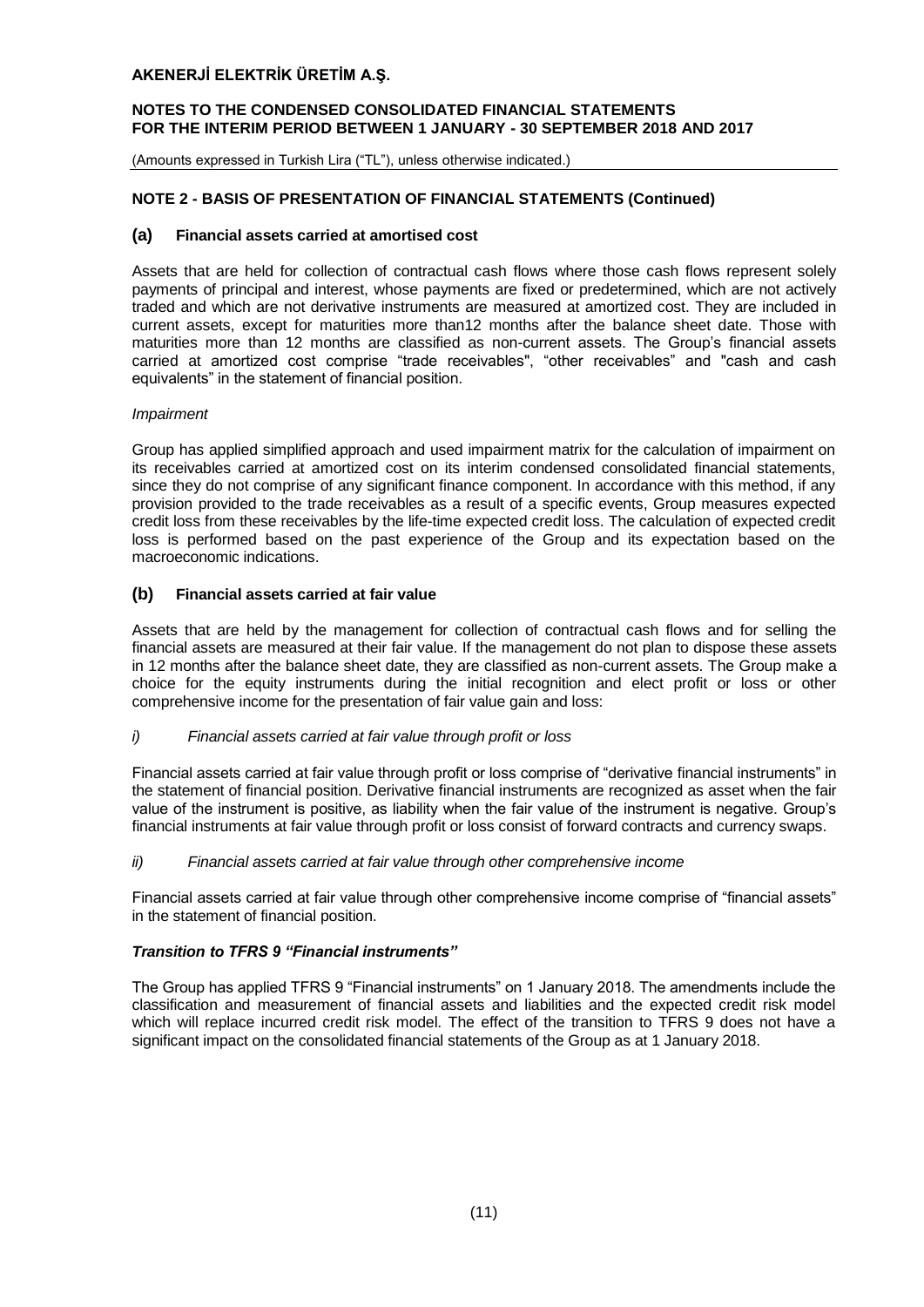#### **NOTES TO THE CONDENSED CONSOLIDATED FINANCIAL STATEMENTS FOR THE INTERIM PERIOD BETWEEN 1 JANUARY - 30 SEPTEMBER 2018 AND 2017**

(Amounts expressed in Turkish Lira ("TL"), unless otherwise indicated.)

## **NOTE 2 - BASIS OF PRESENTATION OF FINANCIAL STATEMENTS (Continued)**

Changes related to the classification of financial assets and liabilities are as follows and these changes in the classification do not result in changes in measurement of assets.

|                           | <b>Original classification</b>      | <b>New classification</b>       |
|---------------------------|-------------------------------------|---------------------------------|
| <b>Financial assets</b>   | under TAS 39                        | under TFRS 9                    |
| Cash and cash equivalents | Loans and receivables               | Amortised cost                  |
| Trade receivables         | Loans and receivables               | Amortised cost                  |
|                           | Fair value through statement of     | Fair value through statement of |
| Derivative instruments    | profit or loss                      | profit or loss                  |
|                           |                                     | Fair value through other        |
| Financial assets (*)      | Available for sale financial assets | comprehensive income            |
|                           | <b>Original classification</b>      | <b>New classification</b>       |

|                              | _____________________           |                                 |
|------------------------------|---------------------------------|---------------------------------|
| <b>Financial liabilities</b> | under TAS 39                    | under TFRS 9                    |
|                              | Fair value through statement of | Fair value through statement of |
| Derivative instruments       | profit or loss                  | profit or loss                  |
| <b>Borrowings</b>            | Amortised cost                  | Amortised cost                  |
| Financial lease liabilities  | Amortised cost                  | Amortised cost                  |
| Trade payables               | Amortised cost                  | Amortised cost                  |

(\*) Financial assets carried at cost due to the lack of fair value information in accordance with TAS 39 are carried at their fair values in accordance with TFRS 9.

## **TFRS 15 Revenue from Contracts with Customers:**

Group recognizes revenue when the goods or services is transferred to the customer and when performance obligation is fulfilled. Goods is counted to be transferred when the control belongs to the customer.

Group recognizes revenue based on the following main principles:

- Identification of customer contracts
- Identification of performance obligations
- Determination of transaction price in the contract
- Allocation of price to performance obligations
- Recognition of revenue when the performance obligations are fulfilled

Group recognizes revenue from its customers only when all of the following criteria are met:

- The parties to the contract have approved the contract (in writing, orally or in accordance with other customary business practices) and are committed to perform their respective obligations,
- Group can identify each party's rights regarding the goods or services to be transferred,
- Group can identify the payment terms for the goods or services to be transferred;
- The contract has commercial substance,
- It is probable that Group will collect the consideration to which it will be entitled in exchange for the goods or services that will be transferred to the customer. In evaluating whether collectability of an amount of consideration is probable, an entity shall consider only the customer's ability and intention to pay that amount of consideration when it is due.

At the contract inception date, the Group evaluates the goods and services committed to be provided to the customer based on the contract and identifies each commitment as a separate performance obligation. In addition to that, the Group determines whether it satisfies the performance obligation over time or satisfies the performance obligation at a point in time.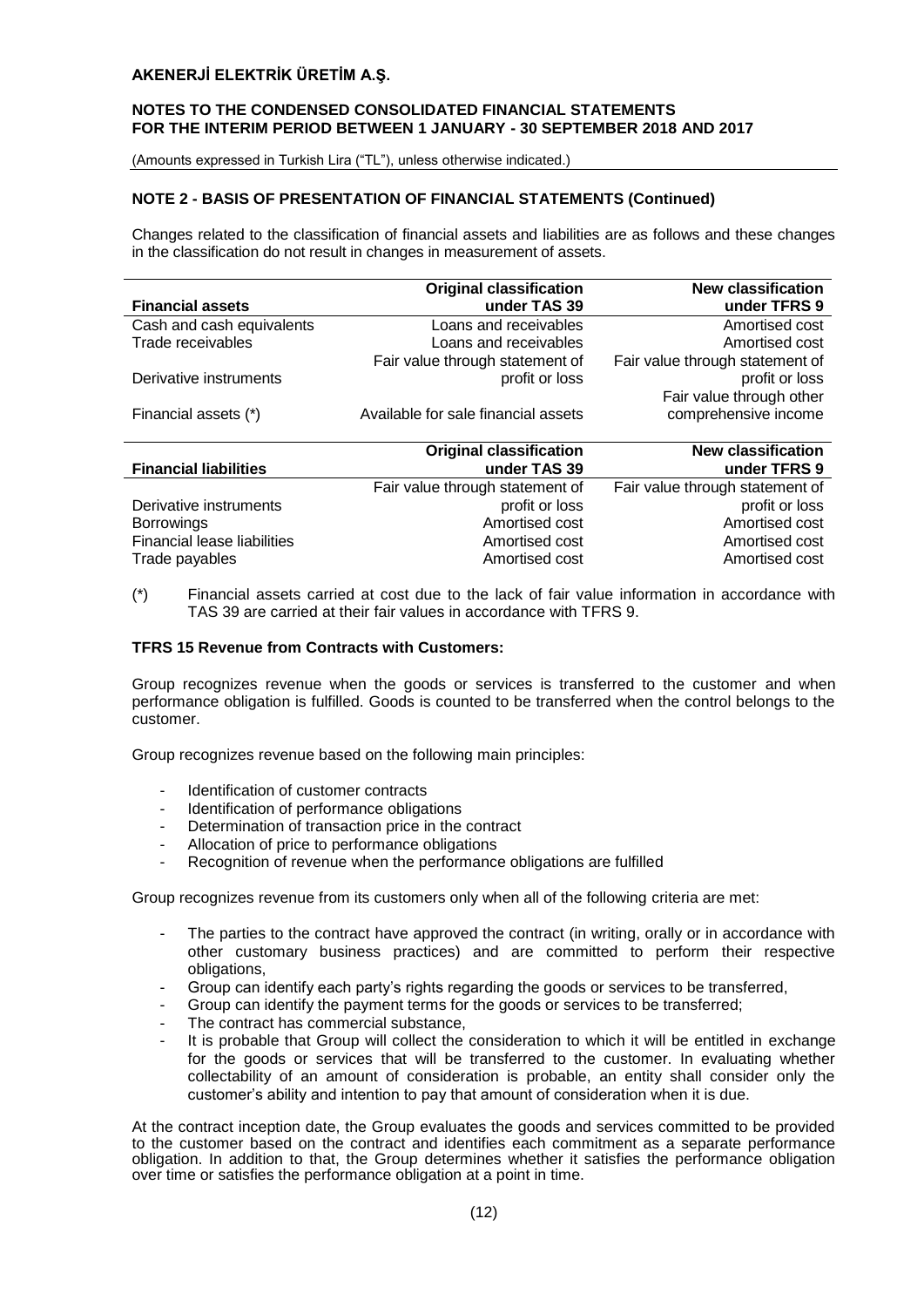## **NOTES TO THE CONDENSED CONSOLIDATED FINANCIAL STATEMENTS FOR THE INTERIM PERIOD BETWEEN 1 JANUARY - 30 SEPTEMBER 2018 AND 2017**

(Amounts expressed in Turkish Lira ("TL"), unless otherwise indicated.)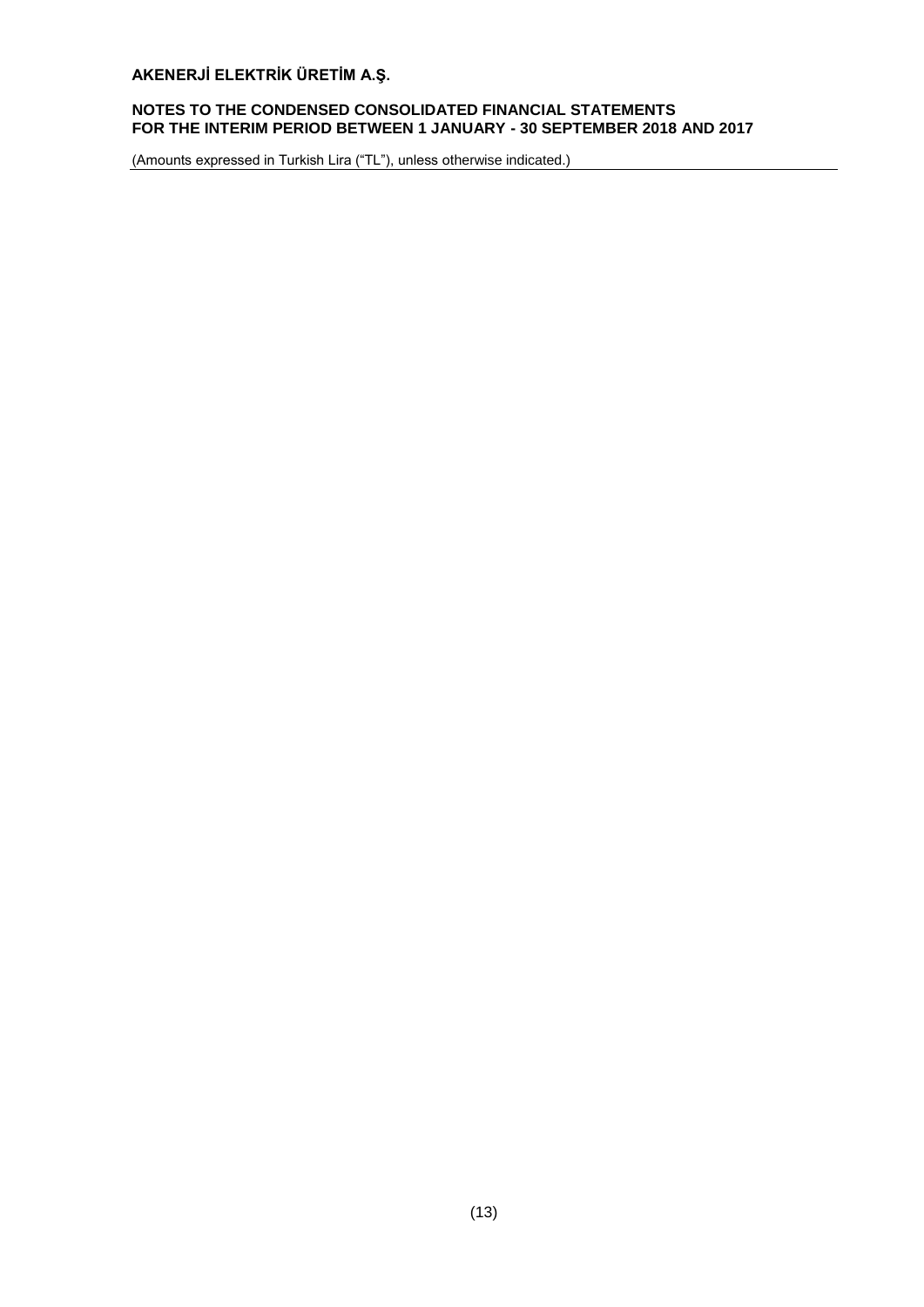#### **NOTES TO THE CONDENSED CONSOLIDATED FINANCIAL STATEMENTS FOR THE INTERIM PERIOD BETWEEN 1 JANUARY - 30 SEPTEMBER 2018 AND 2017**

(Amounts expressed in Turkish Lira ("TL"), unless otherwise indicated.)

## **NOTE 2 - BASIS OF PRESENTATION OF FINANCIAL STATEMENTS (Continued)**

When another party is involved in providing goods or services to a customer, the group determines whether the nature of its promise is a performance obligation to provide the specified goods or services itself or to arrange for the other party to provide those goods or services. The group is a principal if it controls a promised good or service before the group transfers the good or service to a customer. When a group that is a principal satisfies a performance obligation, it recognizes as revenue the gross amount of consideration which it expects to be entitled to in exchange for those goods or services. The group is an agent if its performance obligation is to arrange for the provision of goods or services by another party and in such a position, the Group does not recognize the revenue of the consideration at gross amount.

The Group determines the transaction price in accordance with contract terms and customs of trade. Transaction price is the amount of consideration which is expected to be entitled in exchange for transferring promised goods or services to a customer, excluding amounts collected on behalf of third parties. The Group, allocates the transaction price to each performance obligation (or distinct goods or services), by reference to the consideration is considered to be deserved in return of the goods and services transferred to the customer. In this allocation, the Group allocates the transaction price determined in the contract to the standalone independent sales prices of these goods and services, where the Group identifies the prices of goods and services committed to be provided in the contract at the date of the inception of the contract and allocates the transaction price on these independent relative prices proportionally.

If the aggregate independent sales prices of the goods and services undertaken in the contract exceeds the transaction price in the contract, the customer has received discount on the purchase of goods or services. The Group allocates the discount to the all performance obligations retained in the contract proportionally except for the circumstances where there are observable inputs indicating that, the discount is provided for some but not all of the performance obligations.

The performance obligations of the Group consists of wholesale electricity sales and in return of this sale, a wholesale electricity sales revenue is recognized. The electricity sold is transferred to the customer by the electricity transmission lines owned by the government agencies. The Group does not deal with retail sale of electricity. The customer consumes the economic benefit of the performance obligation of the Company at the same time it is transferred, accordingly, the Group transfers the control of the goods and services to the customer and fulfills its performance obligation simultaneously and the revenue is recognized at the time the performance obligation is fulfilled. Considering the operations of the Group, TFRS 15, does not have significant impact on the financial position and financial performance of the Group.

#### **2.5 Comparatives and restatement of prior year financial statements**

The financial statements are prepared in a comparative manner with respect to the financial statements and performance trends. Consolidated financial statements are reclassified in accordance with the amendment in order to provide comparability when presentation or classification of financial statements are changed.

The Group recognised the option fee on the put option transaction as an expense item, which expired and not utilized in the year ended 31 December 2017, in the accompanying financial statements as of 31 December 2017. The restatement has made an impact of reducing the prepaid expenses provided in the statement of financial position as at 31 December 2017 by TL 2.152.770 and increasing other operating expenses and net loss for the period provided in the statement of profit or loss by TL 2.152.770. The restatement does not make any impact of the statement of profit or loss and statement of other comprehensive income as of 30 September 2017.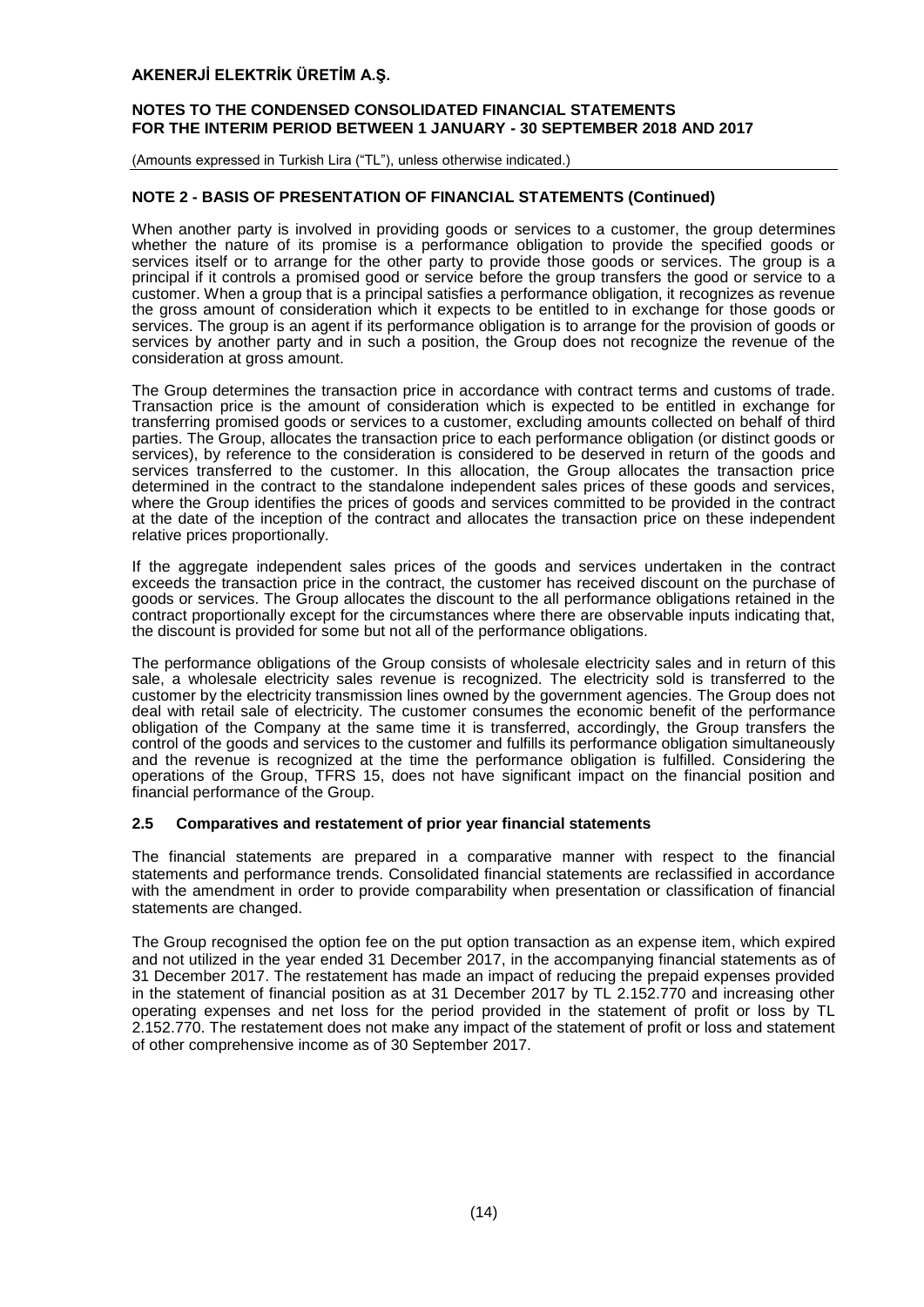#### **NOTES TO THE CONDENSED CONSOLIDATED FINANCIAL STATEMENTS FOR THE INTERIM PERIOD BETWEEN 1 JANUARY - 30 SEPTEMBER 2018 AND 2017**

(Amounts expressed in Turkish Lira ("TL"), unless otherwise indicated.)

## **NOTE 2 - BASIS OF PRESENTATION OF FINANCIAL STATEMENTS (Continued)**

The Group evaluated the effect of elimination adjustment of the borrowing costs capitalized on property plant and equipment at stand-alone financial statements of Akenerji and Egemer, since these borrowings costs are considered as part of the financing of the investments made during the investment period. It is understood that, these elimination adjustments booked at consolidated level should be recorded on the stand-alone financial statements those are included consolidation in order to have land, land improvements, buildings, machinery and equipment belonging to the power plants, which are accounted at fair value, are correctly presented with their respective fair values. The restatement resulted with an impact of increase in property, plant and equipment for an amount of TL 83.790.422 and increase in deferred tax liabilities for an amount of 16.759.106 TL and increase in revaluation of property, plant and equipment for an amount of TL 67.031.317 provided in the accompanying statement of financial position as at 31 December 2017.

As a result of the assessments made by the Group, the provision for unused vacation rights of employees amounting to TL 502.185 has been reclassified from short-term provisions for employee benefits to long-term provisions for employee benefits in the accompanying statement of financial position as of 31 December 2017.

As a result of the assessments made by the Group, long-term trade receivables from third parties incurred from the sale of a turbine amounting to TL 7.009.504 has been reclassified to long-term other receivables from third parties in the accompanying statement of financial position as of 31 December 2017.

As a result of the assessments made by the Group, short-term other receivables from related parties amounting to TL 52.962 has been reclassified to short-term trade receivables from related parties in the accompanying statement of financial position as of 31 December 2017.

As a result of the assessments made by the Group, Banking and Insurance Transaction Tax liability incurred from the interest rate swap contracts of the Group amounting to TL 111.376 accounted under short-term other provisions has been reclassified to short-term other liabilities to third parties in the accompanying statement of financial position as of 31 December 2017.

As a result of the assessments made by the Group, income from provisions no longer required arising from unused vacation rights and employee termination benefits amounting to TL 394.503 accounted other operating income has been reclassified to personnel expenses under general administrative expenses in the accompanying statement of profit or loss for the interim period ended 30 September 2017.

As a result of the assessments made by the Group, banking commission and expenses amounting to TL 2.195.443 accounted general administrative expenses has been reclassified to finance expenses in the accompanying statement of profit or loss for the interim period ended 30 September 2017.

#### **2.6 Critical accounting estimates and judgments**

The preparation of condensed consolidated financial statements necessitates the use of estimates and judgments that affect asset and liability amounts reported as of the balance sheet date, explanations of contingent liabilities and assets; and income judgments and expense amounts reported for the accounting period. Although these estimates and assumptions are based on all management information related to the events and transactions, actual results may differ from them. The estimates and judgments that are material to the carrying values of assets and liabilities are outlined below:

Deferred tax assets for the carry forward tax losses: Deferred tax assets are accounted for only where it is likely that related temporary differences and accumulated losses will be recovered through expected future profits when accounting for deferred tax assets it is necessary to make critical estimations and evaluations with regard to taxable profits in the future periods.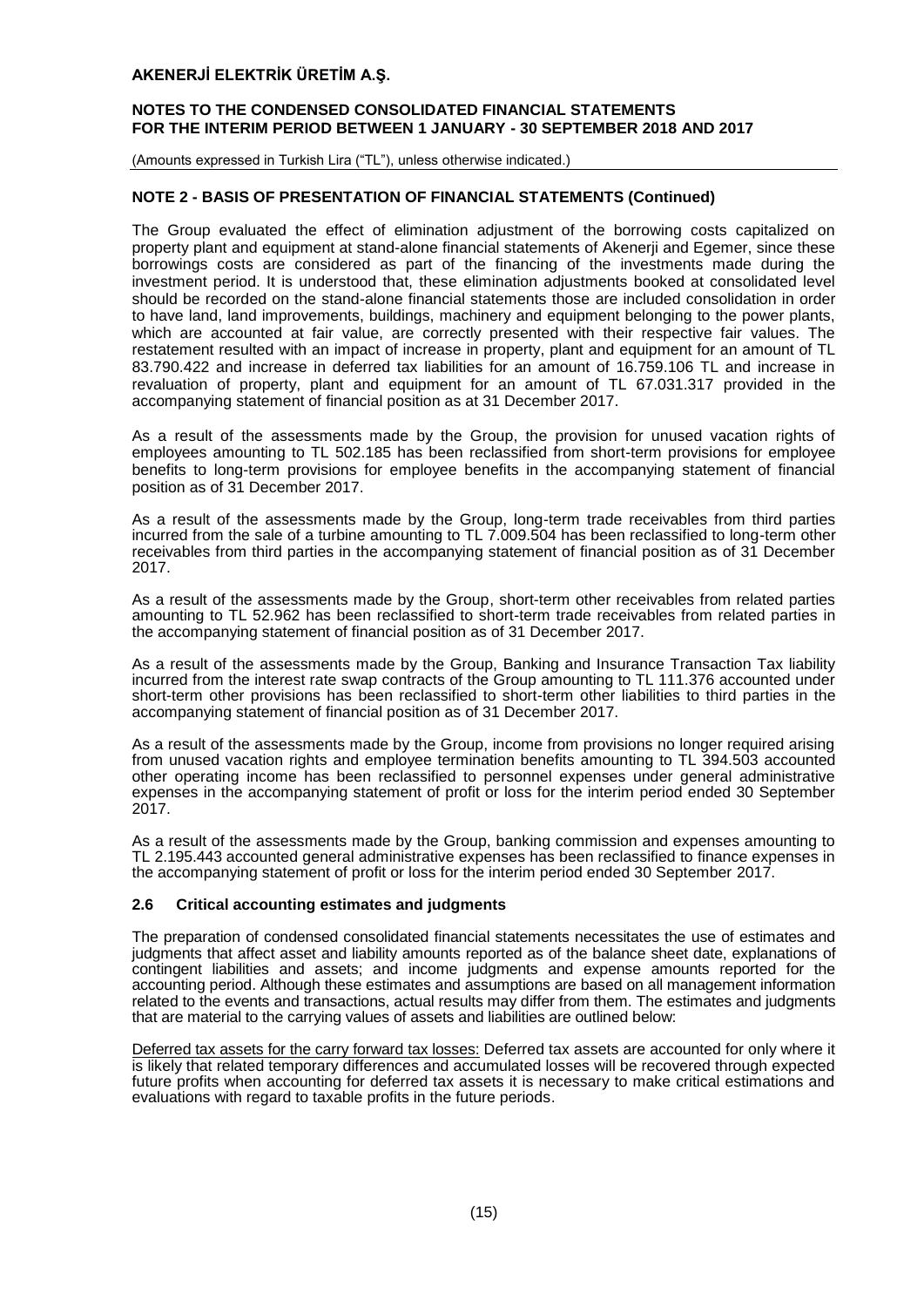#### **NOTES TO THE CONDENSED CONSOLIDATED FINANCIAL STATEMENTS FOR THE INTERIM PERIOD BETWEEN 1 JANUARY - 30 SEPTEMBER 2018 AND 2017**

(Amounts expressed in Turkish Lira ("TL"), unless otherwise indicated.)

## **NOTE 2 - BASIS OF PRESENTATION OF FINANCIAL STATEMENTS (Continued)**

As of 30 September 2018, the Group has carry forward tax losses amounting to TL 546.949.852 (31 December 2017: TL 245.045.520) which are expected to be deducted from future profits and did not recognize deferred tax assets for the carry forward tax losses amounting to TL 822.167.281 (31 December 2017: TL 534.454.080) for which the Group believes it will not utilize in the future. If the net income projections which are explained in Note 9 are not realized, related deferred tax assets for the carry forward tax losses will be accounted as an expense in the consolidated statements of income.

Fair value of derivative financial instruments contracts: Derivative financial instruments contracts are determined using valuation techniques of fair value. Each balance sheet date, Group predicts the future changes of swap majorly based on market data.

Explanations for revaluation method and fair value measurement: Group has chosen revaluation method as an accounting policy among application methods mentioned under IAS 16 for lands, land improvements, buildings, machinery and equipment belonging its power plants commencing from 30 September 2015. The Group has applied revaluation method initially at 31 December 2015 and then 31 December 2017. The critical accounting estimates and judgments related to revaluation has been disclosed in financial statements of 31 December 2015 and 31 December 2017. Any difference in realization of these estimates and assumptions may have material impact on the fair value of these assets.

## **2.7 Going concern**

The Group has prepared its consolidated financial statements on a going concern basis in a foreseeable future. During the interim period 1 January - 30 September 2018, the Group generated cash and cash equivalents from the recognized operating profit before depreciation and amortization and was able to pay the interest of its borrowings which were due. With the effect of revenue generated in USD terms as part of the Renewable Energy Resources Support Mechanism ("YEKDEM"), total revenues of the Group for the interim period 1 January – 30 September 2018 has increased significantly. The 12 years termed refinancing loan agreement with a one year nonrefundable period, signed with Yapı ve Kredi Bankası A.Ş. on 30 September 2015, positively contributed to the cash flows of the Company. Additionally, the exposure to exchange rate risk of the Group is reduced because a portion of this refinanced loan was converted into TL. Additionally, as part of its daily operations, the Group is continuously seeking for new opportunities through consultations with financial institutions that could be in favor the Group and may positively affect the cash flows of the Group.

The Group continuously monitors the financial and operational risks (changes in natural gas prices, changes in natural gas supply conditions and their impact on the electricity market, changes in foreign exchange rates (i.e. approximately 59% depreciation of TL against USD and approximately 54% depreciation of TL against EUR between 31 December 2017 and 30 September 2018 etc.) through its risk inventory and takes necessary actions to reduce the effects of risks.

On 1 August 2018, Boru Hatları ile Petrol Taşıma A.Ş. ("BOTAŞ"), increased the natural gas prices of the natural gas sold to power plants which is used in electricity production by 49,5% and decided the consideration to be paid in TL which will be converted from USD using the official spot rate of TCMB at the payment day. Then on 15 August 2018, BOTAŞ decided to sell natural gas to power plants with a fixed TL price effective for the purchases in related month. Additionally, BOTAŞ decreased the natural gas prices of the natural gas sold to power plants which is used in electricity production by 3% on 31 August 2018 and 8,8% on 31 October 2018.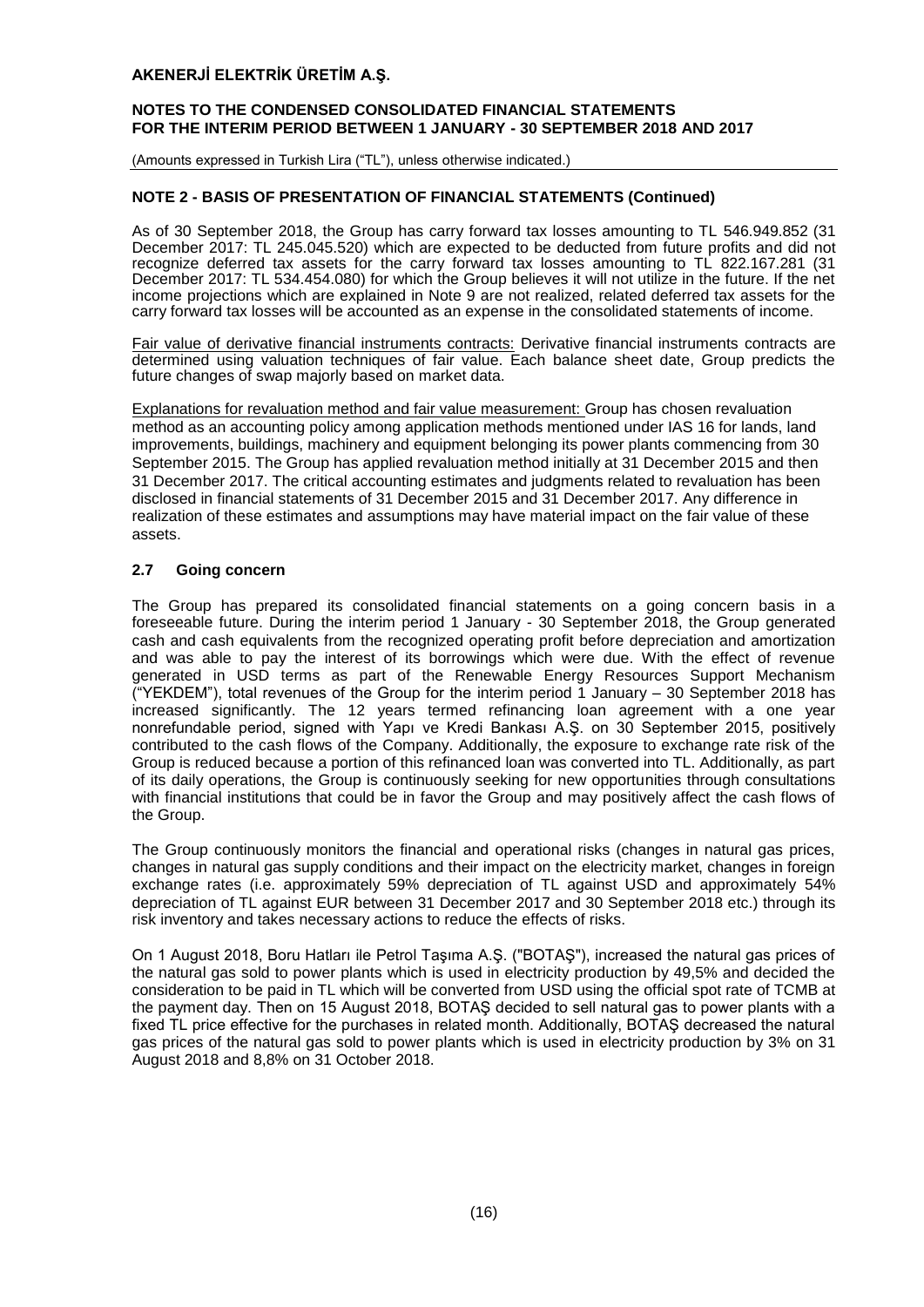#### **NOTES TO THE CONDENSED CONSOLIDATED FINANCIAL STATEMENTS FOR THE INTERIM PERIOD BETWEEN 1 JANUARY - 30 SEPTEMBER 2018 AND 2017**

(Amounts expressed in Turkish Lira ("TL"), unless otherwise indicated.)

## **NOTE 2 - BASIS OF PRESENTATION OF FINANCIAL STATEMENTS (Continued)**

The cost of natural gas is a significant item on the cost of production of the Group due to Erzin combined natural gas cycle power plant of Egemer, which is a subsidiary of the Group. However, the Group management is in the opinion that, the impact of the increase in natural gas prices on the total consolidated cost of production will be limited through the Group's differentiation strategy of balanced, flexible and efficient portfolio by having different type of power plants and taking advantage of YEKDEM mechanism. Erzin, which has an advantageous position in terms of efficiency, operation and location, has high financial potential in medium and long term. The Group management anticipates that, when cost-based pricing becomes the basis, low-efficient power plants come out of the system and the purchase guarantees for the Build-Operate centers terminates, electricity prices will be set at a more rational basis and the Group management believes that, potential adverse effects of natural gas prices on the consolidated financial statements increase will be eliminated on spot and futures electricity markets.

As BOTAŞ approved the monthly spot natural gas purchase from the private sector as of 1 February 2018, the private sector provided natural gas for the Erzin power plant at a discounted price as compared to the prices declared by BOTAŞ. If it is needed in the following months, the natural gas supply can continue to be provided from the private sector to maintain cost advantage. Erzin combined natural gas cycle power plant has the significant advantage on competition in the daily profitability compared to similar plants under favor of its largest amount of reserves in Turkey in daily operations and the maximum amount of benefit from the ancillary services market operations (Primary Frequency Control and Secondary Frequency Control services). In addition, "Revenue on Capacity Mechanism", which was introduced in 2018 to support primary level electricity generation sources, contributes positively to the financial position of the Group. In addition, within the termed electricity trade, the studies carried out for the purpose of increasing the transaction intensity of the products indexed to BOTAS natural gas sale tariff are coming to an end and it is predicted that the profitability of electricity generation facilities based on natural gas consumption will be preserved as a long term as a result of these studies.

With the Communique of Ministry of Commence regarding the regulation on loss of capital and overindebtness in relation to Article 376 of 6102 numbered Turkish Commercial Code, it has been decided that, unrealized foreign exchange losses incurred from the foreign exchange based financial liabilities which are not yet fulfilled can be excluded on the calculation of loss of capital and over-indebtness. In relation to this regulation, necessary calculations are made and unrealized foreign exchange losses recognised under retained earnings/losses under equity amounting to TL 577.359.773 and unrealized foreign exchange losses recognised understatement of profit or loss amounting to TL 1.609.571.734 and in total amounting to TL 2.186.931.507 is calculated. The respective amount is considered in the calculation of loss of capital and over-indebtness by addition to the total equity. Accordingly the Group does not experience an issue of loss of capital and over-indebtness.

Akenerji, aware of all of its short term and long term liabilities, has been taking the necessary actions maintain its operations in a healthy financial structure within the framework of proactive approach.

## **2.8 Seasonality of Group's operations**

The results of Group's operations do not show a significant change by season.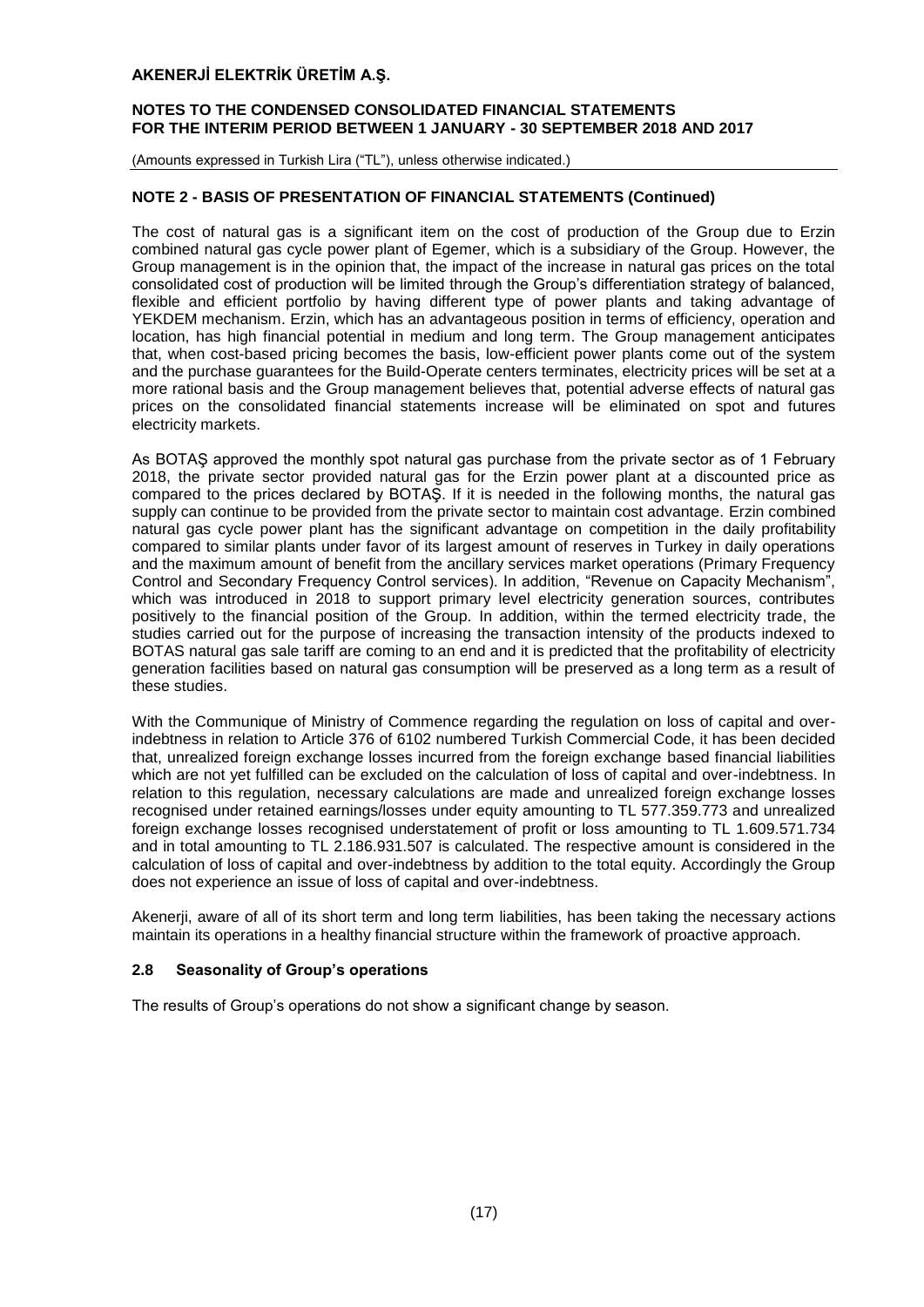#### **NOTES TO THE CONDENSED CONSOLIDATED FINANCIAL STATEMENTS FOR THE INTERIM PERIOD BETWEEN 1 JANUARY - 30 SEPTEMBER 2018 AND 2017**

(Amounts expressed in Turkish Lira ("TL"), unless otherwise indicated.)

## **NOTE 3 - BORROWINGS**

The details of borrowings of the Group as of 30 September 2018 and 31 December 2017 is as follows:

|                                                  | 30 September 2018 31 December 2017 |               |
|--------------------------------------------------|------------------------------------|---------------|
| <b>Short term borrowings</b>                     |                                    |               |
| -Bank loans                                      | 277.372.429                        |               |
| <b>Total short term borrowings</b>               | 277.372.429                        |               |
| Short-term portion of long term borrowings       |                                    |               |
| -Bank loans (*)                                  | 653.063.755                        | 377.892.651   |
| -Financial leasing payables <sup>(**)</sup>      | 7.084.510                          | 4.898.505     |
| Total short-term portion of long term borrowings | 660.148.265                        | 382.791.156   |
| Long term borrowings                             |                                    |               |
| -Bank loans <sup>(*)</sup>                       | 3.991.560.206                      | 2.783.727.773 |
| - Financial leasing payables <sup>(**)</sup>     | 70.509.919                         | 50.059.418    |
| <b>Total long term borrowings</b>                | 4.062.070.125                      | 2.833.787.191 |
| Total short term and long term borrowings        | 4.999.590.819                      | 3.216.578.347 |

As of 30 September 2018, the accrued interest expense on short-term and long-term bank borrowings is TL 175.098.023 (31 December 2017: TL 59.357.881).

- (\*) The loan obtained pursuant to the loan agreement ("Loan Agreement") signed with Yapı ve Kredi Bankası A.Ş. on 30 September 2015, amounts to TL 4.711.184.461 (TL 4.711.184.464 and USD 710.171.699). Commissions amounting to TL 66.560.500, including the new loan arrangement commission of TL 25.921.522 arrangement commission for paid-off loans amounting to TL 15.404.071 and early payment commission amounting to TL 25.234.907 were paid and deducted from the total loan amount. Such commissions are amortized during the term of the loans. As the loan agreement signed on 30 September 2015 is the modification of the loan agreement signed with the bank consortium consisting of T. Garanti Bankası A.Ş., Yapı ve Kredi Bankası A.Ş. and T. Vakıflar Bankası T.A.O. on October 11, 2011, commissions paid for the loans used pursuant to this agreement is also deducted from the loan amount as of 30 September 2018.
- (\*\*) Financial leasing is related to machinery and equipment with a leasing period of 12 years. The ownership of the machinery and equipment will transfer to the Group at the end of the 12 year leasing term. The Group's financial lease liabilities are secured by the lessor's ownership interest on the leased asset.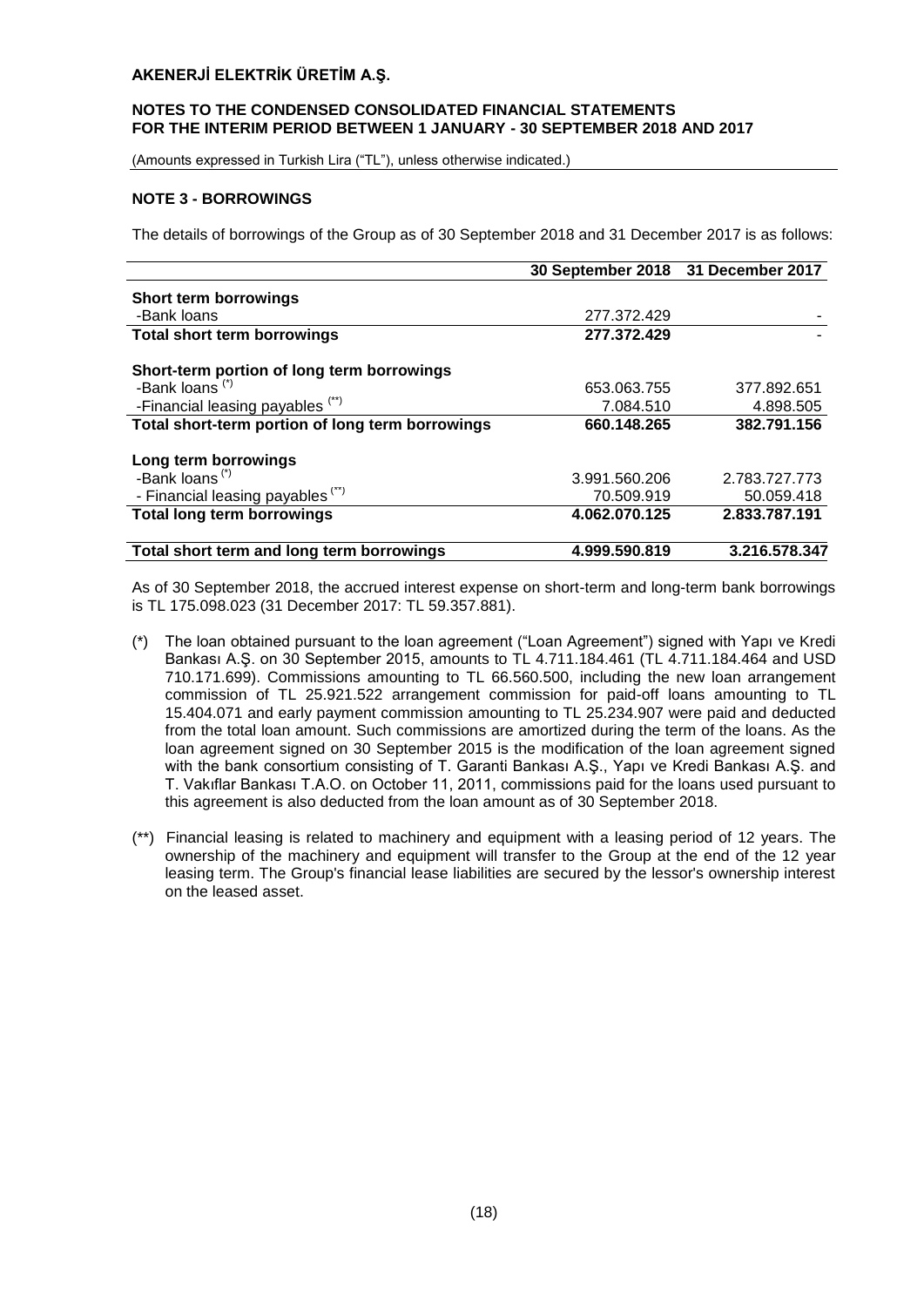## **NOTES TO THE CONDENSED CONSOLIDATED FINANCIAL STATEMENTS FOR THE INTERIM PERIOD BETWEEN 1 JANUARY - 30 SEPTEMBER 2018 AND 2017**

(Amounts expressed in Turkish Lira ("TL"), unless otherwise indicated.)

## **NOTE 3 – BORROWINGS (Continued)**

The detail of short-term portion of long-term bank borrowings of the Group as of 30 September 2018 and 31 December 2017 is as follows:

|                                                                                                                                                                                                                                  |                                                |                                               |                                                         | 30 September 2018                                          |
|----------------------------------------------------------------------------------------------------------------------------------------------------------------------------------------------------------------------------------|------------------------------------------------|-----------------------------------------------|---------------------------------------------------------|------------------------------------------------------------|
|                                                                                                                                                                                                                                  | <b>Currency</b>                                | <b>Effective</b><br><b>Interest</b><br>rate % | Original<br><b>Amount</b>                               | <b>Amount in</b><br>TL                                     |
| Short-term bank loans                                                                                                                                                                                                            | TL                                             | 42,12                                         | 277.372.429                                             | 277.372.429                                                |
| Total short-term bank loans                                                                                                                                                                                                      |                                                |                                               |                                                         | 277.372.429                                                |
| Short-term portion of long-term bank loans<br>Short-term portion of long-term bank loans<br>Short-term portion of long-term finance lease<br>payables<br>Cost of short-term portion of long-term finance<br>leasing payables (-) | <b>USD</b><br>TL<br><b>EURO</b><br><b>EURO</b> | 6,66<br>11,95<br>3,40<br>3,40                 | 96.693.438<br>73.850.720<br>1.310.016<br>(290.736)      | 579.213.035<br>73.850.720<br>9.105.271<br>(2.020.761)      |
| <b>Total short-term borrowings</b>                                                                                                                                                                                               |                                                |                                               |                                                         | 660.148.265                                                |
| Long term bank loans<br>Long term bank loans<br>Long-term finance lease payables<br>Cost of long-term finance leasing payables (-)                                                                                               | <b>USD</b><br>TL<br><b>EURO</b><br>EURO        | 6,66<br>11,95<br>3,40<br>3,40                 | 613.478.261<br>379.079.397<br>12.465.157<br>(2.320.575) | 3.612.480.809<br>379.079.397<br>86.639.074<br>(16.129.155) |

#### **Total long-term borrowings 4.062.070.125**

|                                                                                                                                           |                                                |                                               |                                                         | 31 December 2017                                           |
|-------------------------------------------------------------------------------------------------------------------------------------------|------------------------------------------------|-----------------------------------------------|---------------------------------------------------------|------------------------------------------------------------|
|                                                                                                                                           | <b>Currency</b>                                | <b>Effective</b><br><b>Interest</b><br>rate % | Original<br>Amount                                      | <b>Amount in</b><br>TL                                     |
| Short-term portion of long-term bank loans<br>Short-term portion of long-term bank loans<br>Short-term portion of long-term finance lease | <b>USD</b><br>TL                               | 6,23<br>11,95                                 | 84.150.304<br>60.486.119                                | 317.406.532<br>60.486.119                                  |
| payables<br>Cost of short-term portion of long-term finance<br>leasing payables (-)                                                       | <b>EURO</b>                                    | 3,40                                          | 1.310.016                                               | 5.915.378                                                  |
|                                                                                                                                           | EURO                                           | 3,40                                          | (225.196)                                               | (1.016.873)                                                |
| <b>Total short-term borrowings</b>                                                                                                        |                                                |                                               |                                                         | 382.791.156                                                |
| Long term bank loans<br>Long term bank loans<br>Long-term finance lease payables<br>Cost of long-term finance leasing payables (-)        | <b>USD</b><br>TL<br><b>EURO</b><br><b>EURO</b> | 11,95<br>3,40<br>3,40                         | 649.565.217<br>399.269.982<br>13.775.173<br>(2.689.044) | 2.384.457.791<br>399.269.982<br>62.201.795<br>(12.142.377) |
| <b>Total long-term borrowings</b>                                                                                                         |                                                |                                               |                                                         | 2.833.787.191                                              |

Guarantees, pledges and mortgages given related to borrowings are explained in Note 6.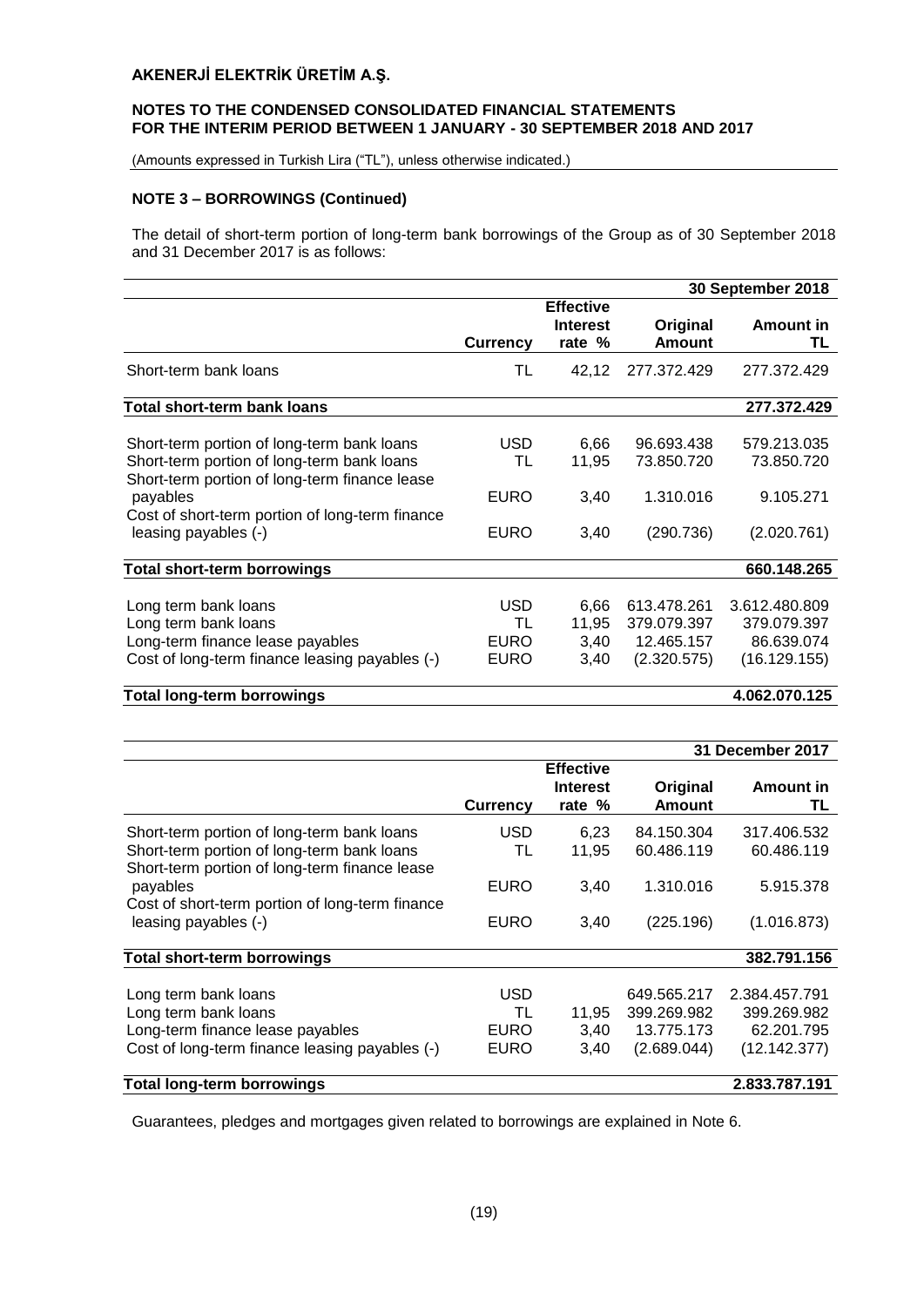## **NOTES TO THE CONDENSED CONSOLIDATED FINANCIAL STATEMENTS FOR THE INTERIM PERIOD BETWEEN 1 JANUARY - 30 SEPTEMBER 2018 AND 2017**

(Amounts expressed in Turkish Lira ("TL"), unless otherwise indicated.)

## **NOTE 3 – BORROWINGS (Continued)**

The loan repayment of the long-term bank borrowings as of 30 September 2018 and 31 December 2017 is as follows:

|                     | 30 September 2018 31 December 2017 |               |
|---------------------|------------------------------------|---------------|
|                     |                                    |               |
| Up to 1 - 2 years   | 469.595.318                        | 309.303.086   |
| Up to $2 - 3$ years | 469.595.318                        | 309.303.086   |
| Up to $3 - 4$ years | 469.595.318                        | 309.303.086   |
| Up to $4 - 5$ years | 469.595.318                        | 309.303.086   |
| More than 5 years   | 2.113.178.934                      | 1.546.515.429 |
|                     |                                    |               |
|                     | 3.991.560.206                      | 2.783.727.773 |

The financial leasing repayment schedule of the long-term financial leasing payables as of 30 September 2018 and 31 December 2017 is as follows:

|                    |                                | <b>Minimum</b><br>rent payments | <b>Present value of</b><br>financial leasing payables |                     |  |
|--------------------|--------------------------------|---------------------------------|-------------------------------------------------------|---------------------|--|
|                    | 30<br><b>September</b><br>2018 | 31 December<br>2017             | 30 September<br>2018                                  | 31 December<br>2017 |  |
| Up to 1-2 years    | 9.105.268                      | 5.915.379                       | 6.768.295                                             | 4.251.557           |  |
| Up to 2-3 years    | 9.105.268                      | 5.915.379                       | 7.000.039                                             | 4.397.128           |  |
| Up to 3-4 years    | 9.105.268                      | 5.915.379                       | 7.239.717                                             | 4.547.683           |  |
| Up to 4-5 years    | 9.105.268                      | 5.915.379                       | 7.487.604                                             | 4.703.395           |  |
| Up to 5-6 years    | 9.105.268                      | 5.915.379                       | 7.743.979                                             | 4.864.438           |  |
| Up to 6-7 years    | 9.105.268                      | 5.915.379                       | 8.009.133                                             | 5.030.996           |  |
| Up to 7-8 years    | 9.105.268                      | 5.915.379                       | 8.283.366                                             | 5.203.257           |  |
| Up to 8-9 years    | 9.105.268                      | 5.915.379                       | 8.566.991                                             | 5.381.417           |  |
| Up to 9-10 years   | 9.105.268                      | 5.915.379                       | 8.860.327                                             | 5.565.678           |  |
| More than 10 years | 4.691.662                      | 8.963.384                       | 550.468                                               | 6.113.869           |  |
|                    | 86.639.074                     | 62.201.795                      | 70.509.919                                            | 50.059.418          |  |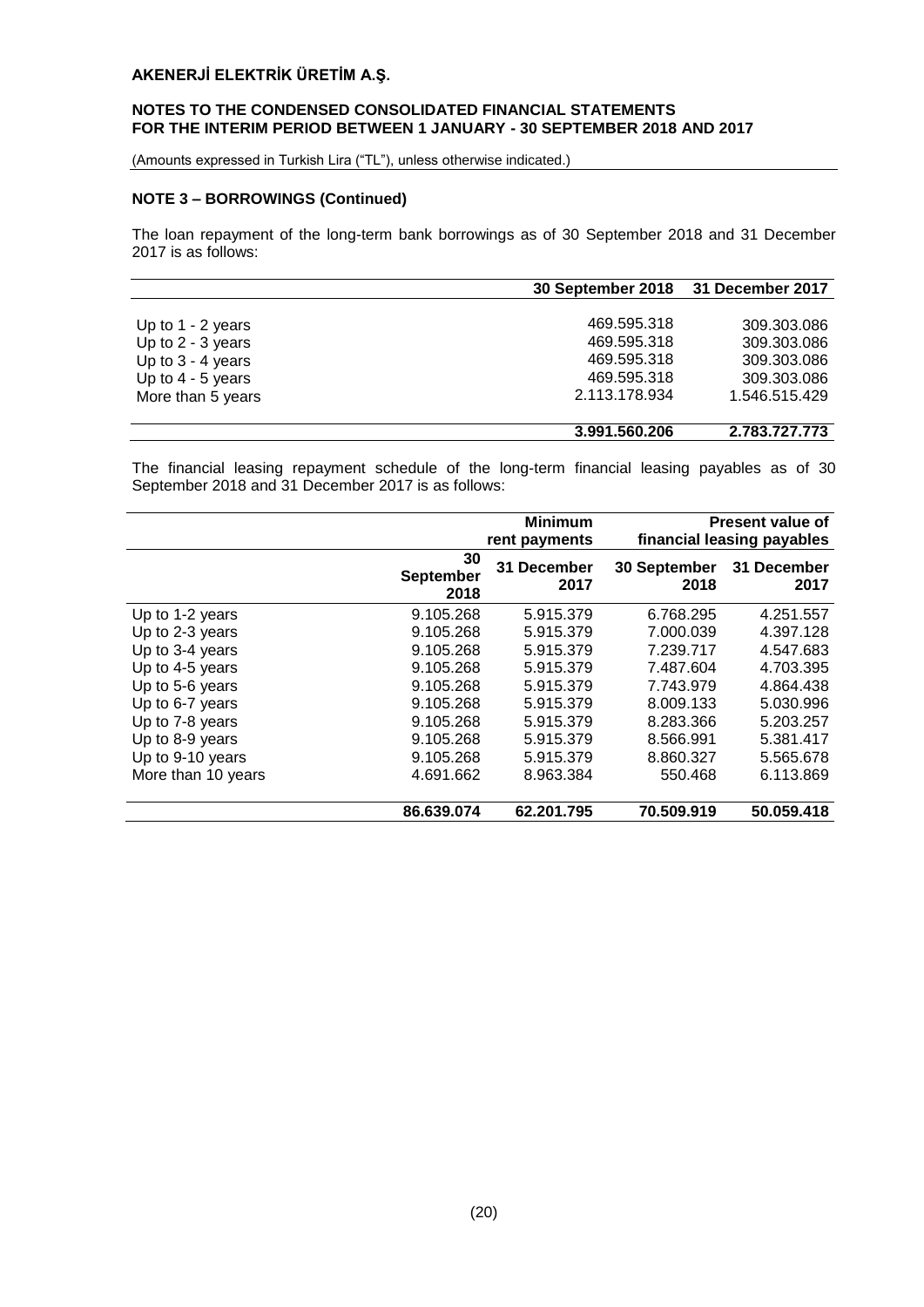#### **NOTES TO THE CONDENSED CONSOLIDATED FINANCIAL STATEMENTS FOR THE INTERIM PERIOD BETWEEN 1 JANUARY - 30 SEPTEMBER 2018 AND 2017**

(Amounts expressed in Turkish Lira ("TL"), unless otherwise indicated.)

## **NOTE 4 - PROPERTY, PLANT AND EQUIPMENT**

|                                           | 1 January<br>$2018 -$ |                          | 1 January     |                  |                  |               |
|-------------------------------------------|-----------------------|--------------------------|---------------|------------------|------------------|---------------|
|                                           | previously            | Restatement              | $2018 -$      |                  |                  | 30 September  |
|                                           | reported              | effect                   | restated      | <b>Additions</b> | <b>Disposals</b> | 2018          |
| Cost:                                     |                       |                          |               |                  |                  |               |
| Lands                                     | 159.340               |                          | 159.340       |                  |                  | 159.340       |
| Land improvements <sup>(*)</sup>          | 2.363.244.144         | 8.329.827                | 2.371.573.971 | 180.800          |                  | 2.371.754.771 |
| <b>Buildings</b>                          | 652.618.266           | 20.643.968               | 673.262.234   |                  |                  | 673.262.234   |
| Machinery and equipment (**)              | 2.714.836.619         | 85.063.970               | 2.799.900.589 | 715.739          | $\blacksquare$   | 2.800.616.328 |
| Motor vehicles                            | 1.048.929             |                          | 1.048.929     | 111.438          | (259.653)        | 900.714       |
| Furniture and fixture                     | 10.276.857            |                          | 10.276.857    | 382.718          |                  | 10.659.575    |
| Leasehold improvements                    | 1.082.778             |                          | 1.082.778     | 107.928          | ٠                | 1.190.706     |
| Construction in progress <sup>(***)</sup> | 28.843.107            | $\overline{\phantom{a}}$ | 28.843.107    | 4.724.376        | $\blacksquare$   | 33.567.483    |
|                                           |                       |                          |               |                  |                  |               |
|                                           | 5.772.110.040         | 114.037.765              | 5.886.147.805 | 6.222.999        | (259.653)        | 5.892.111.151 |
| <b>Accumulated depreciation:</b>          |                       |                          |               |                  |                  |               |
| Land improvements                         | 156.299.676           | 1.879.367                | 158.179.043   | 61.233.978       | $\blacksquare$   | 219.413.021   |
| <b>Buildings</b>                          | 24.651.424            | 1.789.906                | 26.441.330    | 13.548.873       |                  | 39.990.203    |
| Machinery and equipment                   | 192.289.165           | 26.578.070               | 218.867.235   | 116.480.818      | $\blacksquare$   | 335.348.053   |
| Motor vehicles                            | 745.728               |                          | 745.728       | 95.491           | (258.780)        | 582.439       |
| Furniture and fixture                     | 7.009.494             |                          | 7.009.494     | 616.735          |                  | 7.626.229     |
| Leasehold improvements                    | 755.235               |                          | 755.235       | 82.732           |                  | 837.967       |
|                                           | 381.750.722           | 30.247.343               | 411.998.065   | 192.058.627      | (258.780)        | 603.797.912   |
|                                           |                       |                          |               |                  |                  |               |
| Net book value                            | 5.390.359.318         | 83.790.422               | 5.474.149.740 |                  |                  | 5.288.313.239 |

|                                  |                |                  |                  |                  | 30 September  |
|----------------------------------|----------------|------------------|------------------|------------------|---------------|
|                                  | 1 January 2017 | <b>Additions</b> | Transfers (****) | <b>Disposals</b> | 2017          |
|                                  |                |                  |                  |                  |               |
| Cost:                            |                |                  |                  |                  |               |
| Lands                            | 147.481        |                  |                  |                  | 147.481       |
| Land improvements                | 2.061.004.601  | 648.636          | 11.990.882       | $\blacksquare$   | 2.073.644.119 |
| <b>Buildings</b>                 | 412.844.609    | 37.000           |                  |                  | 412.881.609   |
| Machinery and equipment          | 1.652.477.010  | 49.329.237       | 477.123          | (187.692)        | 1.702.095.678 |
| Motor vehicles                   | 927.308        | 63.425           |                  | (92.573)         | 898.160       |
| Furniture and fixture            | 9.837.999      | 409.763          |                  |                  | 10.247.762    |
| Leasehold improvements           | 999.432        | 72.695           |                  |                  | 1.072.127     |
| Construction in progress         | 42.083.278     | 45.298.809       | (12.468.005)     |                  | 74.914.082    |
|                                  | 4.180.321.718  | 95.859.565       |                  | (280.265)        | 4.275.901.018 |
| <b>Accumulated depreciation:</b> |                |                  |                  |                  |               |
| Land improvements                | 86.979.607     | 51.979.829       |                  |                  | 138.959.436   |
| <b>Buildings</b>                 | 13.596.792     | 8.288.961        |                  |                  | 21.885.753    |
| Machinery and equipment          | 97.546.617     | 70.958.327       | -                | (20.096)         | 168.484.848   |
| Motor vehicles                   | 779.136        | 78.681           |                  | (92.369)         | 765.448       |
| Furniture and fixture            | 6.160.069      | 638.610          |                  |                  | 6.798.679     |
| Leasehold improvements           | 659.777        | 69.991           |                  |                  | 729.768       |
|                                  | 205.721.998    | 132.014.399      |                  | (112.465)        | 337.623.932   |
| Net book value                   | 3.974.599.720  |                  |                  |                  | 3.938.277.086 |

<sup>(\*)</sup> Within the capacity increase project of Ayyıldız wind power plant, the cost of land improvement acquired through financial leasing as of 27 January 2017 is amounting to TL 495.485 (31 December 2017: TL 495.485). As of 30 September 2018, the total amount of accumulated depreciation of related land improvement is TL 22.818 (31 December 2017: TL 13.039).

<sup>(\*\*)</sup> Within the capacity increase project of Ayyıldız wind power plant, the cost of machinery and equipment acquired through financial leasing as of 27 January 2017 is amounting to TL 49.219.854 (31 December 2017: TL 49.219.854). As of 30 September 2018, the total amount of accumulated depreciation of the related machinery and equipment is TL 8.613.475 (31 December 2017: TL 4.921.986).

<sup>(\*\*\*)</sup> The construction in progress as of 30 September 2018, construction in progress mainly consists of Feke II dam building and fish passage productions in several hydropower plants (30 September 2017: Additional investments made for Egemer Erzin natural Gas Combined Power Plant).

<sup>(\*\*\*\*)</sup> Transfers made in 1 January – 30 September 2017 resulted from capitalization of the capacity increase investments of the Group made for the Ayyıldız wind power plant in Bandırma.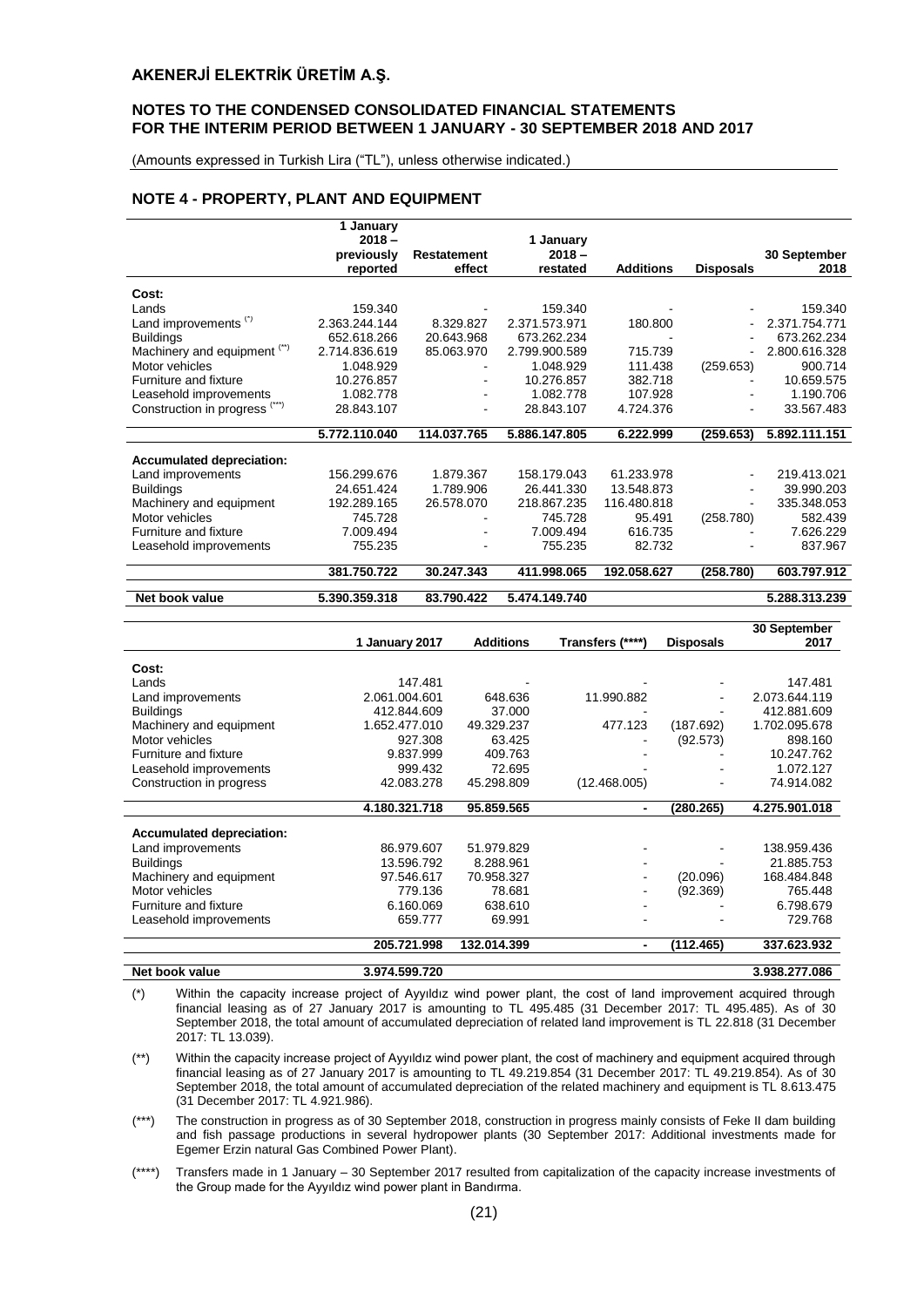#### **NOTES TO THE CONDENSED CONSOLIDATED FINANCIAL STATEMENTS FOR THE INTERIM PERIOD BETWEEN 1 JANUARY - 30 SEPTEMBER 2018 AND 2017**

(Amounts expressed in Turkish Lira ("TL"), unless otherwise indicated.)

## **NOTE 4 - PROPERTY, PLANT AND EQUIPMENT (Continued)**

Current period depreciation expense of amounting to TL 191.672.148 TL has been included in cost of sales (30 September 2017: TL 131.625.488) and TL 386.479 has been included in general administrative expenses (30 September 2017: TL 388.911).

There are no borrowing costs capitalized in the cost of construction in progress for the period ended 30 September 2018 (30 September 2017: None).

Details of the guarantees, pledges and mortgages on property, plant and equipment as of 30 September 2018 and 31 December 2017 are disclosed in Note 6.

|                                  | 1 January   |                  |                  |                  | 30 September |
|----------------------------------|-------------|------------------|------------------|------------------|--------------|
|                                  | 2018        | <b>Additions</b> | <b>Transfers</b> | <b>Disposals</b> | 2018         |
|                                  |             |                  |                  |                  |              |
| Costs:                           |             |                  |                  |                  |              |
| <b>Rights</b>                    | 7.339.785   | 12.003           |                  |                  | 7.351.788    |
| Licenses                         | 125.931.583 |                  |                  | ۰                | 125.931.583  |
|                                  |             |                  |                  |                  |              |
|                                  | 133.271.368 | 12.003           |                  | -                | 133.283.371  |
|                                  |             |                  |                  |                  |              |
| <b>Accumulated amortisation:</b> |             |                  |                  |                  |              |
| <b>Rights</b>                    | 3.472.262   | 673.187          |                  |                  | 4.145.449    |
| Licenses                         | 16.490.947  | 1.306.182        |                  |                  | 17.797.129   |
|                                  |             |                  |                  |                  |              |
|                                  | 19.963.209  | 1.979.369        | $\blacksquare$   | -                | 21.942.578   |
|                                  |             |                  |                  |                  |              |
| Net book value                   | 113.308.159 |                  |                  |                  | 111.340.793  |

#### **NOTE 5 - INTANGIBLE ASSETS**

|                                  | 1 January   |                  |                  |                  | 30 September |
|----------------------------------|-------------|------------------|------------------|------------------|--------------|
|                                  | 2017        | <b>Additions</b> | <b>Transfers</b> | <b>Disposals</b> | 2017         |
|                                  |             |                  |                  |                  |              |
| Costs:                           |             |                  |                  |                  |              |
| <b>Rights</b>                    | 5.326.229   | 261.225          | ٠                |                  | 5.587.454    |
| Licenses                         | 125.878.527 |                  | ٠                | ٠                | 125.878.527  |
|                                  |             |                  |                  |                  |              |
|                                  | 131.204.756 | 261.225          | $\blacksquare$   | $\blacksquare$   | 131.465.981  |
|                                  |             |                  |                  |                  |              |
| <b>Accumulated amortisation:</b> |             |                  |                  |                  |              |
| <b>Rights</b>                    | 3.136.815   | 208.755          | ٠                |                  | 3.345.570    |
| Licenses                         | 14.703.898  | 1.342.016        | $\blacksquare$   | ٠                | 16.045.914   |
|                                  |             |                  |                  |                  |              |
|                                  | 17.840.713  | 1.550.771        | $\blacksquare$   |                  | 19.391.484   |
|                                  |             |                  |                  |                  |              |
| Net book value                   | 113.364.043 |                  |                  |                  | 112.074.497  |

Current period amortization expense amounting to TL 121.010 (30 September 2017: TL 97.957) has been included in cost of sales and remaining TL 1.858.359 (30 September 2017: TL 1.452.814) has been included in general administrative expenses.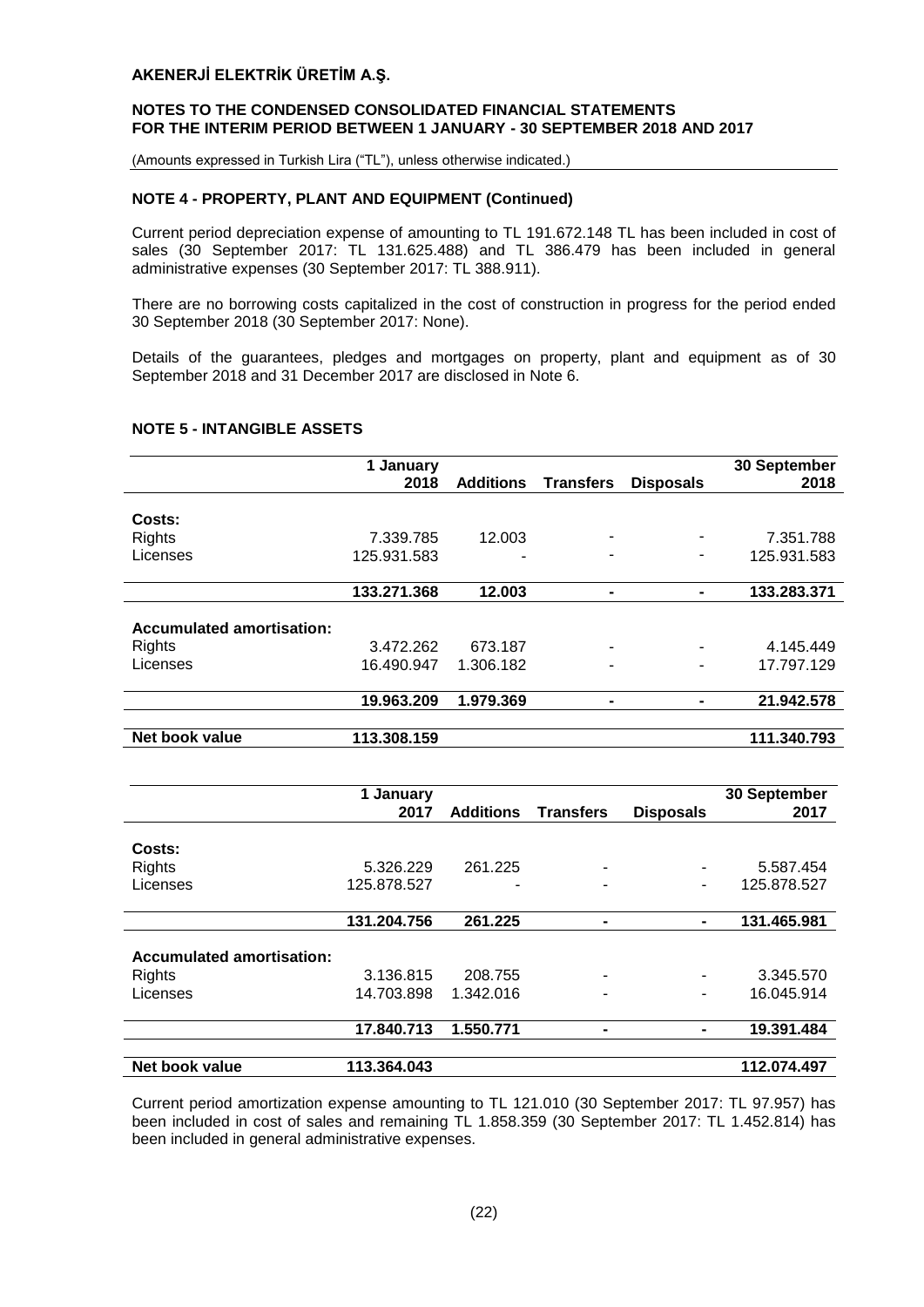#### **NOTES TO THE CONDENSED CONSOLIDATED FINANCIAL STATEMENTS FOR THE INTERIM PERIOD BETWEEN 1 JANUARY - 30 SEPTEMBER 2018 AND 2017**

(Amounts expressed in Turkish Lira ("TL"), unless otherwise indicated.)

## **NOTE 6 - PROVISIONS, COMMITMENTS, CONTINGENT ASSETS AND LIABILITIES**

#### **a) Other short-term provisions**

As of 30 September 2018, there are various lawsuits against or in favor of the Group. The Group management estimates the outcomes of these lawsuits and the financial effects thereof, and the required provisions are accounted for based on these estimates. The amount of provisions for the lawsuits as of 30 September 2018 is TL 15.735.155 (31 December 2017: TL 16.355.919).

|                                              | 30 September 2018       | 31 December 2017        |
|----------------------------------------------|-------------------------|-------------------------|
| Litigation provision<br>Expense accruals (*) | 15.735.155<br>3.062.968 | 16.355.919<br>1.085.058 |
|                                              | 18.798.123              | 17.440.977              |

(\*) Provision for cost expenses consists of periodical maintenance provisions.

The movements of litigation provision are as follows:

|                                                                | 2018                                 | 2017                                  |
|----------------------------------------------------------------|--------------------------------------|---------------------------------------|
| 1 January<br>Current period charges (*)<br>Released provisions | 16.355.919<br>697.884<br>(1.318.648) | 8.411.594<br>1.639.651<br>(1.178.007) |
| 30 September                                                   | 15.735.155                           | 8.873.238                             |

(\*) Current period charges consist of additional litigation provision amounting to TL 227.093 (Note 12) and interest expense arising from existing litigation amounting to TL 470.091.

#### **b) Contingent Liabilities**

#### - **Guarantees given**

The commitments and contingent liabilities of the Group those are not expected to be resulted in a significant loss or liability to the Group are summarized below:

|                             |                      | 30 September 2018  |                  | 31 December 2017     |                    |
|-----------------------------|----------------------|--------------------|------------------|----------------------|--------------------|
|                             | Original<br>currency | Original<br>amount | TL<br>equivalent | Original<br>currency | Original<br>amount |
| Letters of guarantees given | TL                   | 142.282.029        | 142.282.029      | 330.676.117          | 330.676.117        |
| Letters of guarantees given | Euro                 | 200,000            | 1.390.100        | 200.000              | 903.100            |
|                             |                      |                    | 143.672.129      |                      | 331.579.217        |

Guarantees given, in general, are comprised of the letters of guarantees given to the several institutions and organizations within the operations of the Group (mainly to EMRA and electricity transmission and distribution related government authorities) and to the judicial authorities for some of the on-going lawsuits.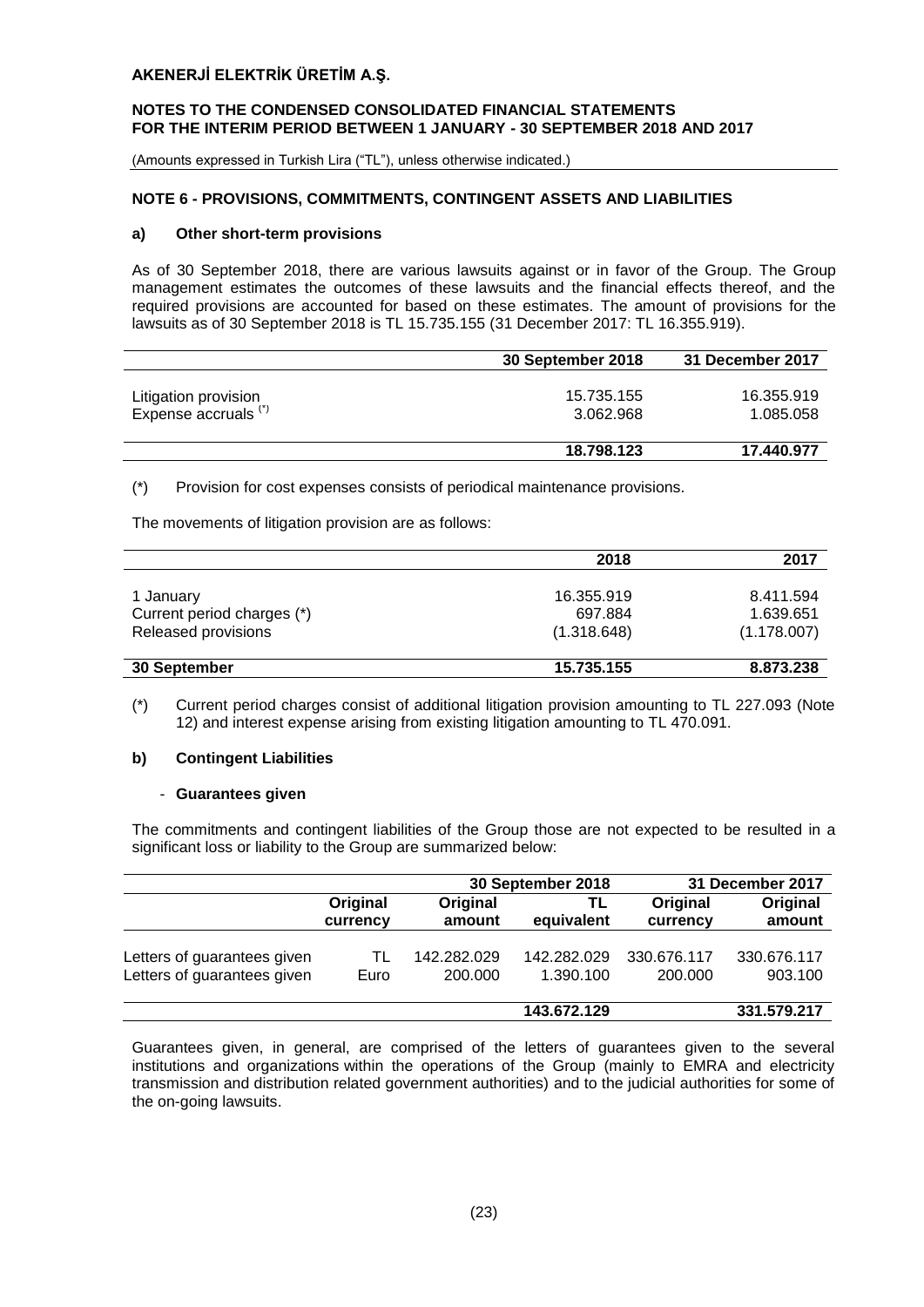#### **NOTES TO THE CONDENSED CONSOLIDATED FINANCIAL STATEMENTS FOR THE INTERIM PERIOD BETWEEN 1 JANUARY - 30 SEPTEMBER 2018 AND 2017**

(Amounts expressed in Turkish Lira ("TL"), unless otherwise indicated.)

## **NOTE 6 - PROVISIONS, COMMITMENTS, CONTINGENT ASSETS AND LIABILITIES (Continued)**

Guarantees, pledges, mortgages ("GPM") given by the Group as of 30 September 2018 and 31 December 2017 are as follows:

|                                                                                                      |             |               | 30 September 2018 |               | 31 December 2017 |  |  |
|------------------------------------------------------------------------------------------------------|-------------|---------------|-------------------|---------------|------------------|--|--|
|                                                                                                      |             | Original      | TL                | Original      | <b>TL</b>        |  |  |
|                                                                                                      | Currency    | currency      | equivalent        | currency      | equivalent       |  |  |
| <b>GPMs given by the Group</b><br>A. GPMs given                                                      |             |               |                   |               |                  |  |  |
| for companies' own legal entity                                                                      | TL          | 5.752.282.029 | 5.752.282.029     | 5.940.676.117 | 5.940.676.117    |  |  |
|                                                                                                      | <b>EURO</b> | 200.000       | 1.390.100         | 200.000       | 903.100          |  |  |
| B. Total amount of GPM given for<br>the subsidiaries and associates in<br>the scope of consolidation |             |               |                   |               |                  |  |  |
| C. Total amount of GPM given for the<br>purpose of maintaining operating<br>activities               |             |               |                   |               |                  |  |  |
|                                                                                                      |             |               |                   |               |                  |  |  |
| D. Total other GPMs given<br>amount of<br>Total<br>CPMB's<br>i)<br>given on behalf of the majority   |             |               |                   |               |                  |  |  |
| shareholder<br>Total amount of CPMB's given<br>ii)<br>to on behalf of other which are                |             |               |                   |               |                  |  |  |
| not in scope of B and C.<br>Total amount of CPMB's<br>iii)<br>given on behalf of third parties       |             |               |                   |               |                  |  |  |
| which are not in scope of C.                                                                         |             |               |                   |               |                  |  |  |
|                                                                                                      |             |               | 5.753.672.129     |               | 5.941.579.217    |  |  |

Details of the guarantees given by Akenerji for its own legal entity as of 30 September 2018 are as follows:

On 30 September 2015, a Refinancing Loan Agreement of USD 1.1 billion was concluded by and between Yapı ve Kredi Bankası A.Ş. ("Bank") and Akenerji and Egemer (collectively "Borrowers") for a total period of 12 years, 1 year of which is nonrefundable, in order to ensure refinancing and extension of term for all current debts of our the Group. In addition to the related Loan Agreement to provide guarantees for the loans that it has used under the loan contract, Akenerji has signed the following agreements: Loan Settlement (Trade receivables including EPİAŞ, insurance, shareholder receivables, etc.), Account Pledge, Share Pledge (only for Egemer shares in Akenerji) and Mortgage Agreements. In accordance with the Commercial Business Pledge Agreements signed between Akenerji and Egemer and the Bank, a commercial enterprise pledge amounting to TL 5.610.000.000 has been established in order to create an upper limit together for Akenerji and Egemer.

In order to constitute guarantee of the loan repayments of Egemer amounting to a borrowing of USD 633.000.000 retained, a pledge (shares, accounts and pledges of commercial enterprises) and a claim of receivables and mortgage agreements signed between Yapı ve Kredi Bankası A.Ş. and Egemer.

In addition, within the context of the guarantee letters signed between borrowers and Yapı ve Kredi Bankası A.Ş., Akenerji and Egemer stood a guarantor for each other regarding the repayment of the loan borrowed and provided the necessary commitments to the bank to pay the debt service and the debt. In addition, Yapı ve Kredi Bankası A.Ş. is defined as a pledge creditor in insurance policies of power plants.

As of 30 September 2018, GPMs given by the Group to equity ratio is 2.573%.(31 December 2017: 318%)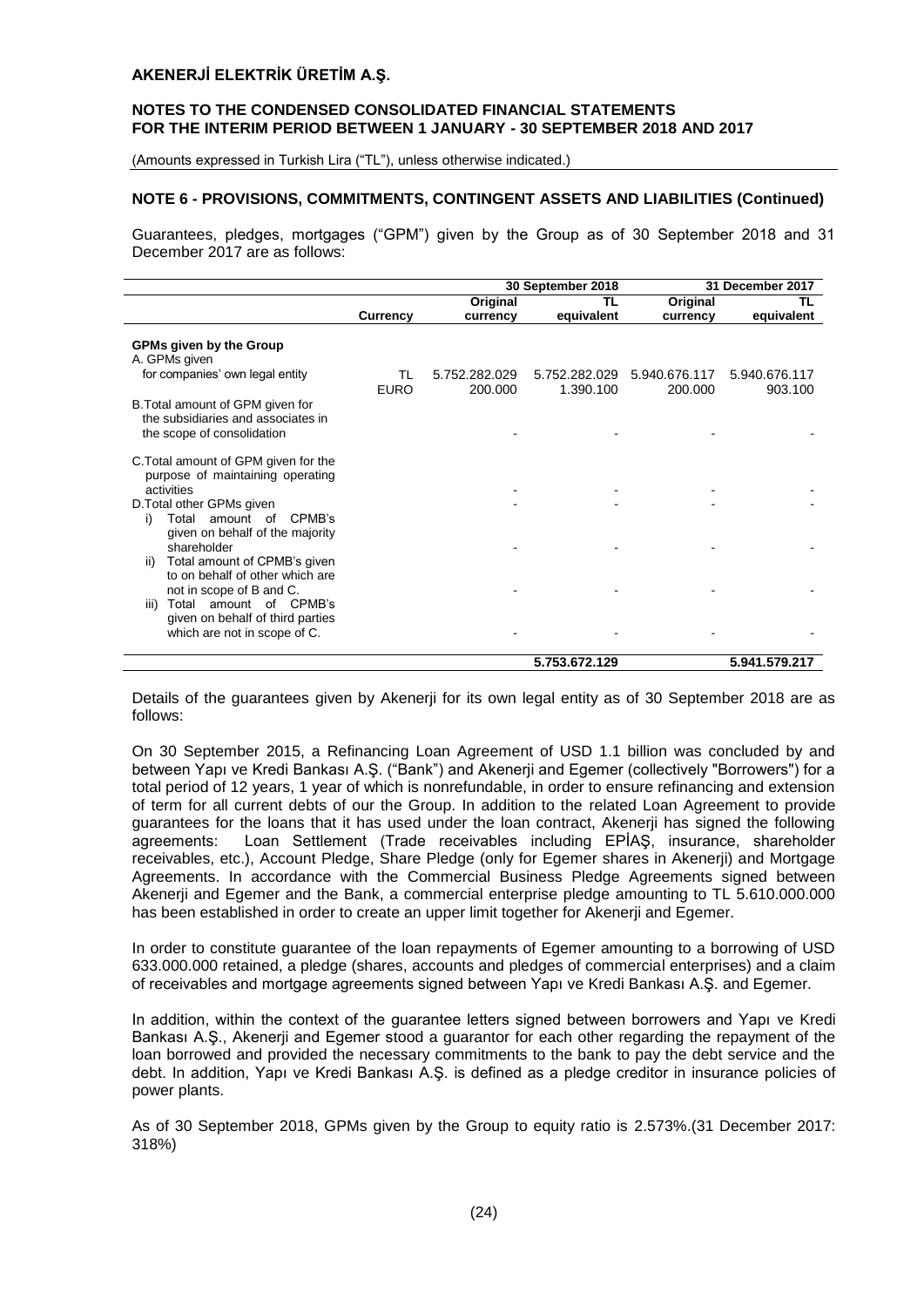#### **NOTES TO THE CONDENSED CONSOLIDATED FINANCIAL STATEMENTS FOR THE INTERIM PERIOD BETWEEN 1 JANUARY - 30 SEPTEMBER 2018 AND 2017**

(Amounts expressed in Turkish Lira ("TL"), unless otherwise indicated.)

## **NOTE 6 - PROVISIONS, COMMITMENTS, CONTINGENT ASSETS AND LIABILITIES (Continued)**

#### **Other significant matters**

As a result of the lawsuits brought for the Kemah Dam & Hydroelectric Plant Project, a positive Environmental Impact Assessment ("EIA") report was received for the revised EIA prepared on 10 February 2016. Subsequently, a lawsuit requesting the cancellation of the positive EIA report received from the Ministry of Environment and Urban Planning of Turkey in 2014 was finalised and the

previous positive EIA report was cancelled.

Another lawsuit was brought against the revised positive EIA report on February 2016 and on 28 February 2018, it has been decided by the court of first instance to cancel the positive EIA report. Both the Group and the Ministry of Environment and Urban Planning of Turkey, lodged an appeal with the Supreme Court for the cancellation of the decision. As a result of the investigation performed on the appeal by the Supreme Court, the decision of the court of first instance is cancelled and the application on cancellation of the positive EIA report is dismissed. The decision held by the Supreme Court in favor of the Group is the final definitive judgment and cannot be appealed.

Since the appeal process on the EAI report is finalized in favor of the Group, the application on the revised EIA report to the Ministry of Environment and Urban Planning of Turkey will be cancelled as this is not necessary anymore.

In addition, the suspension of all rights on the electricity production license of Kemah Dam & Hydroelectric Plant Project which is established following the application of the Group to EMRA will requested to be restored.

#### - **Purchase Commitment**

#### *Electricity purchase and sale commitments:*

As of 30 September 2018, the Group has committed to sell 3.375.588 MWh of electricity energy within the scope of electricity energy sales contracts made with energy companies in 2018 and as of 30 September 2018, 3.096.914 MWh of the electricity energy was comitted to be sold is completed.

As of 30 September 2018, the Group has commited to purchase 1.530.984 MWh of electricity energy within the scope of electricity energy purchase agreements with energy companies in 2018 and as of 30 September 2018, 1.276.302 MWh of the electricity enerji was committed to be purchased is completed.

Within the context of the electricity purchase and sales transactions and within the scope of risk sharing agreements signed between the energy companies, as of 30 September 2018, the Group has committed to sell 834.330 MWh risk sharing sales and comitted to buy 51.360 MWh risk sharing purchase transactions. As of 30 September 2018, 761.850 MWh of the risk sharing sales transaction committed and 51.360 MWh of the risk sharing purchase transaction committed has been completed.

#### **c) Contingent Assets**

#### **Guarantees received**

|                                |                 |            | 30 September 2018 |             | 31 December 2017  |
|--------------------------------|-----------------|------------|-------------------|-------------|-------------------|
|                                |                 | Original   | TL                | Original    | TL                |
|                                | <b>Currency</b> | currency   | <b>Equivalent</b> | currency    | <b>Equivalent</b> |
| Letters of quarantees received | TL              | 76.415.555 | 76.415.555        | 119.516.381 | 119.516.381       |
| Letters of quarantees received | <b>EURO</b>     | 5.175.000  | 35.968.838        | 15.916.000  | 71.868.698        |
| Letters of guarantees received | USD             | 4.000      | 23.961            | 4.000       | 15.088            |
| Notes of guarantees received   | TL              | 4.130.209  | 4.130.209         | 4.130.209   | 4.130.209         |
| Notes of guarantees received   | USD             | 4.656.023  | 27.890.511        | 4.656.023   | 17.562.053        |
| Notes of guarantees received   | <b>EURO</b>     | 93.229     | 647.991           | 93.229      | 420.976           |
| Notes of quarantees received   | <b>GBP</b>      | 5.675      | 44.310            | 5.675       | 28.831            |
| Cheques<br>of<br>quarantees    |                 |            |                   |             |                   |
| received                       | TL              | 108.500    | 108.500           | 408.500     | 408.500           |
| Cheques<br>οf<br>quarantees    |                 |            |                   |             |                   |
| received                       | USD             | 100.559    | 602.369           | 100.559     | 379.298           |
| Mortgages received             | TL              | 3.242.000  | 3.242.000         |             |                   |
|                                |                 |            | 149.074.244       |             | 214.330.034       |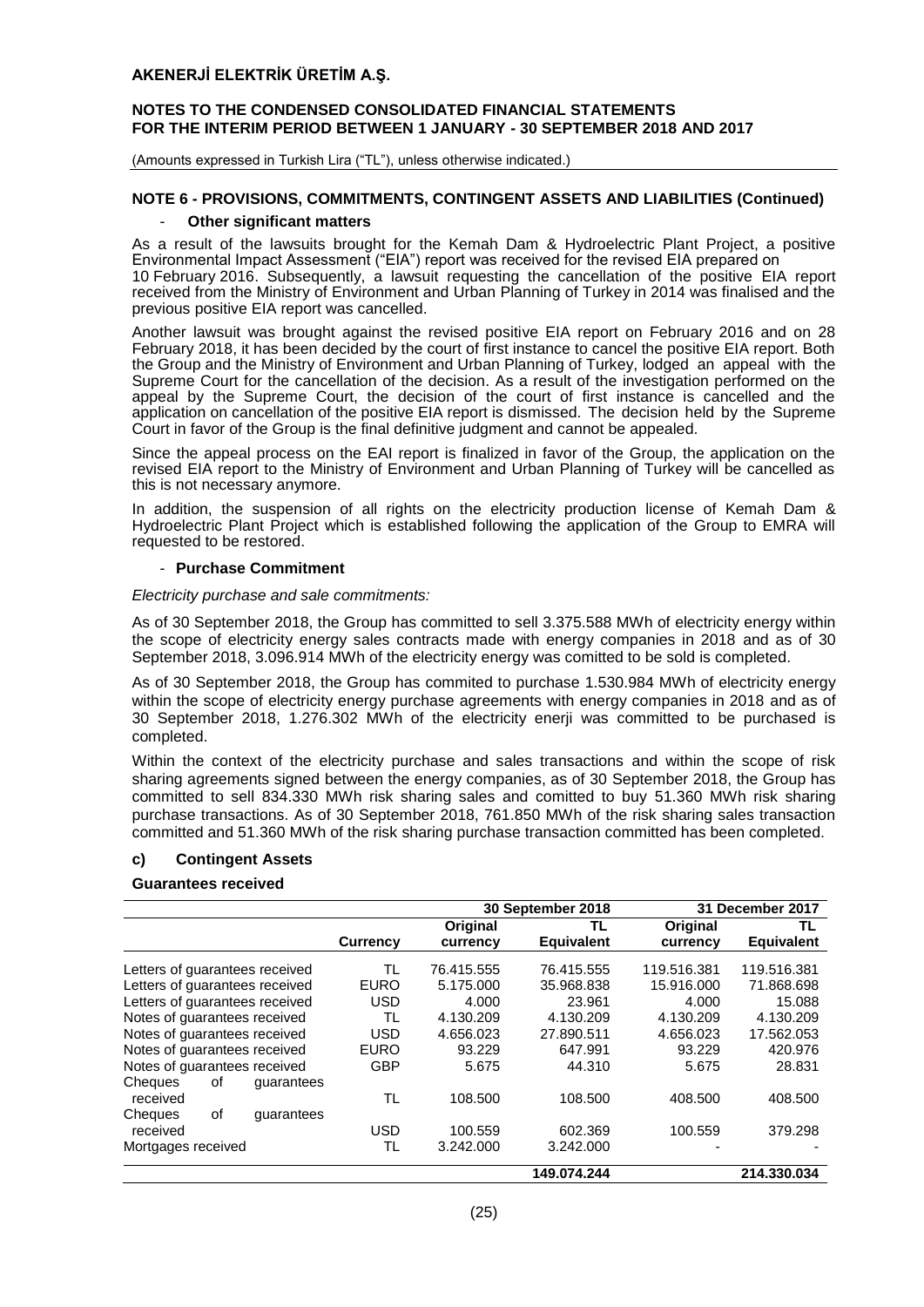## **NOTES TO THE CONDENSED CONSOLIDATED FINANCIAL STATEMENTS FOR THE INTERIM PERIOD BETWEEN 1 JANUARY - 30 SEPTEMBER 2018 AND 2017**

(Amounts expressed in Turkish Lira ("TL"), unless otherwise indicated.)

Letters of guarantees received, in general, comprised of the letters of guarantees received from the customers in relation to the Group's electricity sales operations.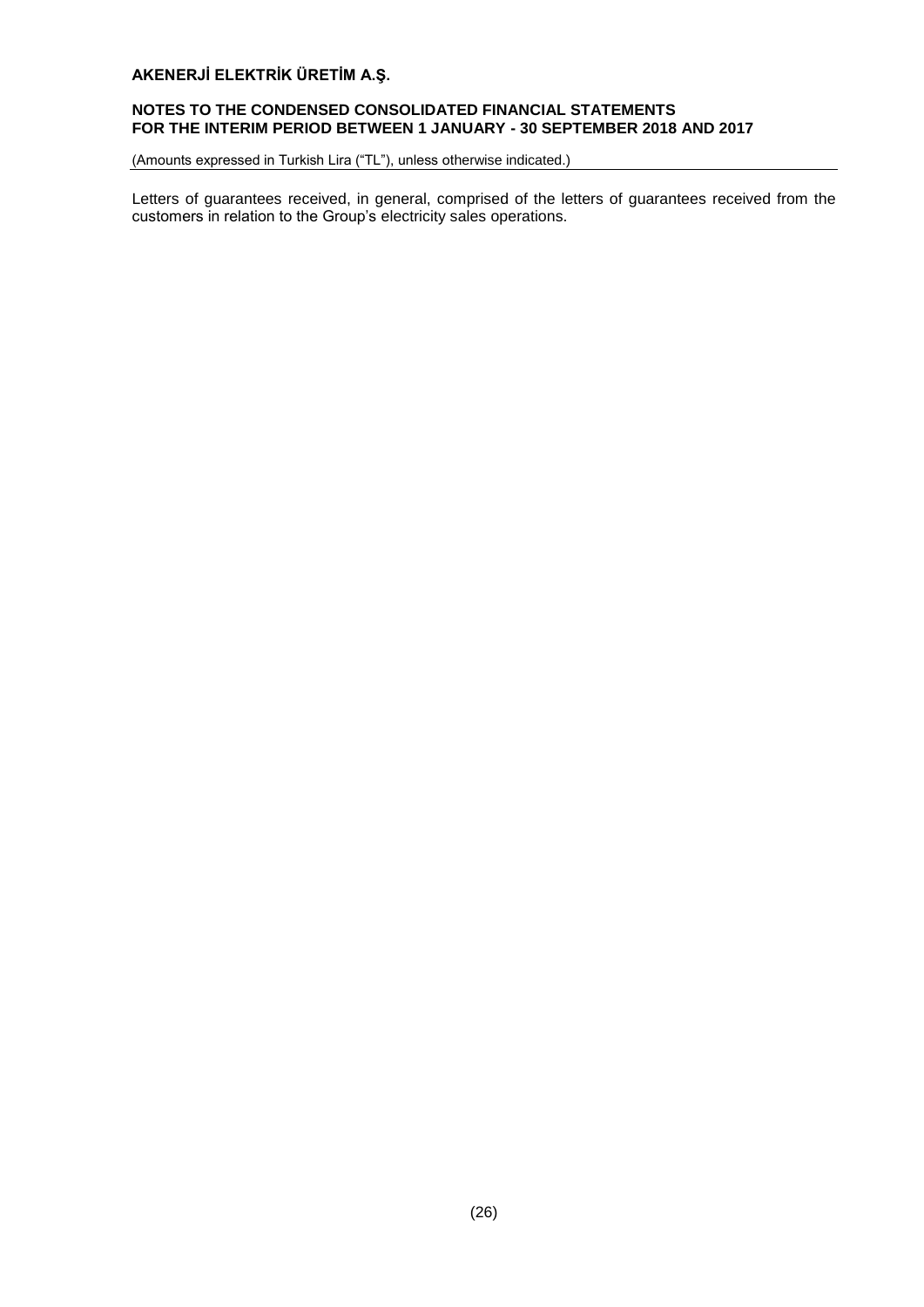#### **NOTES TO THE CONDENSED CONSOLIDATED FINANCIAL STATEMENTS FOR THE INTERIM PERIOD BETWEEN 1 JANUARY - 30 SEPTEMBER 2018 AND 2017**

(Amounts expressed in Turkish Lira ("TL"), unless otherwise indicated.)

## **NOTE 7 - DERIVATIVE FINANCIAL INSTRUMENTS**

|                                         |               | 30 September 2018 | 31 December 2017 |            |
|-----------------------------------------|---------------|-------------------|------------------|------------|
|                                         | Contract      | Fair              | <b>Contract</b>  | Fair       |
|                                         | amount        | Value             | amount           | value      |
| Forward contracts                       |               |                   |                  |            |
| Short term                              | ۰             | ٠                 | 33.947.100       | 497.923    |
|                                         |               |                   |                  |            |
| <b>Derivative financial assets</b>      |               |                   |                  | 497.923    |
|                                         |               |                   |                  |            |
| Forward contracts                       |               |                   |                  |            |
| Short term                              | 82.065.740    | 4.217.017         |                  |            |
|                                         |               |                   |                  |            |
| Interest rate swaps                     |               |                   |                  |            |
| Short term                              | 184.456.229   | 2.669.502         | 386.071.336      | 15.163.211 |
| Long term<br>$\overline{\phantom{a}}$   | 1.004.068.339 | 14.531.161        | 447.750.536      | 17.585.703 |
| <b>Derivative financial liabilities</b> |               | 21.417.680        |                  | 32.748.914 |
|                                         |               |                   |                  |            |

At the time the derivative contract is concluded, the Group determines that a cash flow hedge is a cash flow hedge that arises from a particular risk in the cash flows of a recorded asset or liability or a transaction that is probable and a possible outcome of a particular risk.

Interest rate swap transactions that provided effective economic hedges under the Group risk management position and carrying the necessary conditions for hedge accounting, were accounted as hedging derivative financial instruments in the consolidated financial statements. The effective portion of the gains and losses of the derivative instruments designated as hedging instrument were accounted under equity under as "Gains/(losses) on cash flow hedging". Due to the change in principle amount and repayment dates of Group's borrowings following the Loan Agreement signed on 30 September 2015, the Group ceased the hedge accounting for interest rate swap contracts.

When a hedging instrument sold, expired or when hedge no longer met the criteria for hedge accounting or when a pledged or forecasted transaction is no longer expected to be occurred, the Group continues to classify separately within equity as far as the commitments or possible future transactions will realized.

The realization of promised or probable future transactions are recorded in the statement of profit or loss, if not realized, accumulated gains or losses are recognized as profit or loss in the consolidated financial statements. Since the Group has ceased to apply hedge accounting on September 30, 2015, the "Gains / (losses) on cash flow hedging", which is included in equity, has been recorded in the profit or loss statement for the duration of related contracts.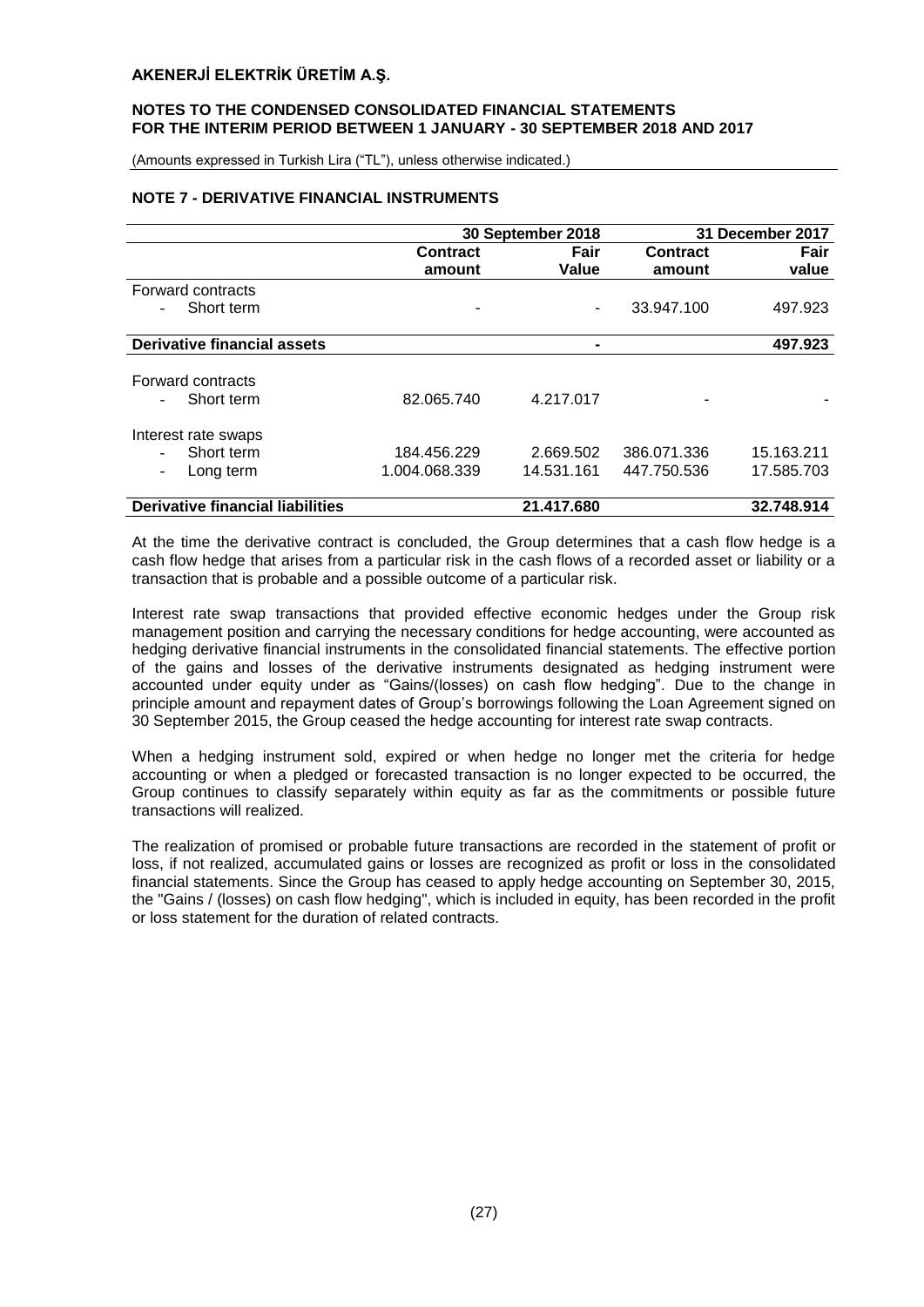#### **NOTES TO THE CONDENSED CONSOLIDATED FINANCIAL STATEMENTS FOR THE INTERIM PERIOD BETWEEN 1 JANUARY - 30 SEPTEMBER 2018 AND 2017**

(Amounts expressed in Turkish Lira ("TL"), unless otherwise indicated.)

## **NOTE 8 - EQUITY**

#### **Share capital**

Akenerji adopted the registered capital system applicable to the companies registered on the CMB and defined a limit to its registered capital for shares whose nominal value is TL 1 ("One Turkish Lira"). As of 30 September 2018 and 31 December 2017 the share capital held is as follows:

|                                                | 30 September 2018 | <b>31 December 2017</b> |
|------------------------------------------------|-------------------|-------------------------|
|                                                |                   |                         |
| Limit on registered share capital (historical) | 1.500.000.000     | 1.500.000.000           |
| Issued capital                                 | 729.164.000       | 729.164.000             |

The Company's shareholders and shareholding structure as of 30 September 2018 and 31 December 2017 are as follows:

|                                                                  | 30 September 2018 |                            | 31 December 2017 |                            |
|------------------------------------------------------------------|-------------------|----------------------------|------------------|----------------------------|
|                                                                  | Share (%)         | <b>Amount</b>              | Share (%)        | Amount                     |
| CEZ a.s.<br>Akkök Holding A.S.<br>Akarsu Enerji Yatırımları San. | 37,36<br>20,43    | 272.425.943<br>148.989.090 | 37,36<br>20.43   | 272.425.943<br>148.989.090 |
| ve Ticaret A.Ş. ("Akarsu")<br>Publicly held                      | 16,93<br>25.28    | 123.436.852<br>184.312.115 | 16,93<br>25.28   | 123.436.852<br>184.312.115 |
|                                                                  | 100,00            | 729.164.000                | 100.00           | 729.164.000                |
| Adjustment to share capital                                      |                   | 101.988.910                |                  | 101.988.910                |
| <b>Total paid-in capital</b>                                     |                   | 831.152.910                |                  | 831.152.910                |

The share capital of the Company consists of 72.916.400.000 shares with a nominal value of 1 Kr for each where no privilege rights are provided for any kind of shares.

#### **Share Premium**

Share premiums presented in the consolidated financial statements represent the proceeds from the excess of the amount of shares compared to their nominal values.

#### **Reserves**

|                | 30 September 2018 | 31 December 2017 |  |
|----------------|-------------------|------------------|--|
| Legal reserves | 12.053.172        | 12.053.172       |  |

The legal reserves consist of first and second reserves, appropriated in accordance with the Turkish Commercial Code ("TCC"), The TCC stipulates that the first legal reserve is appropriated out of statutory profits at the rate of 5% per annum, until the total reserve reaches 20% of a company's paid-in share capital. The second legal reserve is appropriated at the rate of 10% per annum of all cash distributions in excess of 5% of the paid-in share capital, Under the TCC, the legal reserves can be used only to offset losses and are not available for any other usage unless they exceed 50% of paid-in share capital. Under the CMB, those amounts are required to be classified in "Reserves on retained earnings".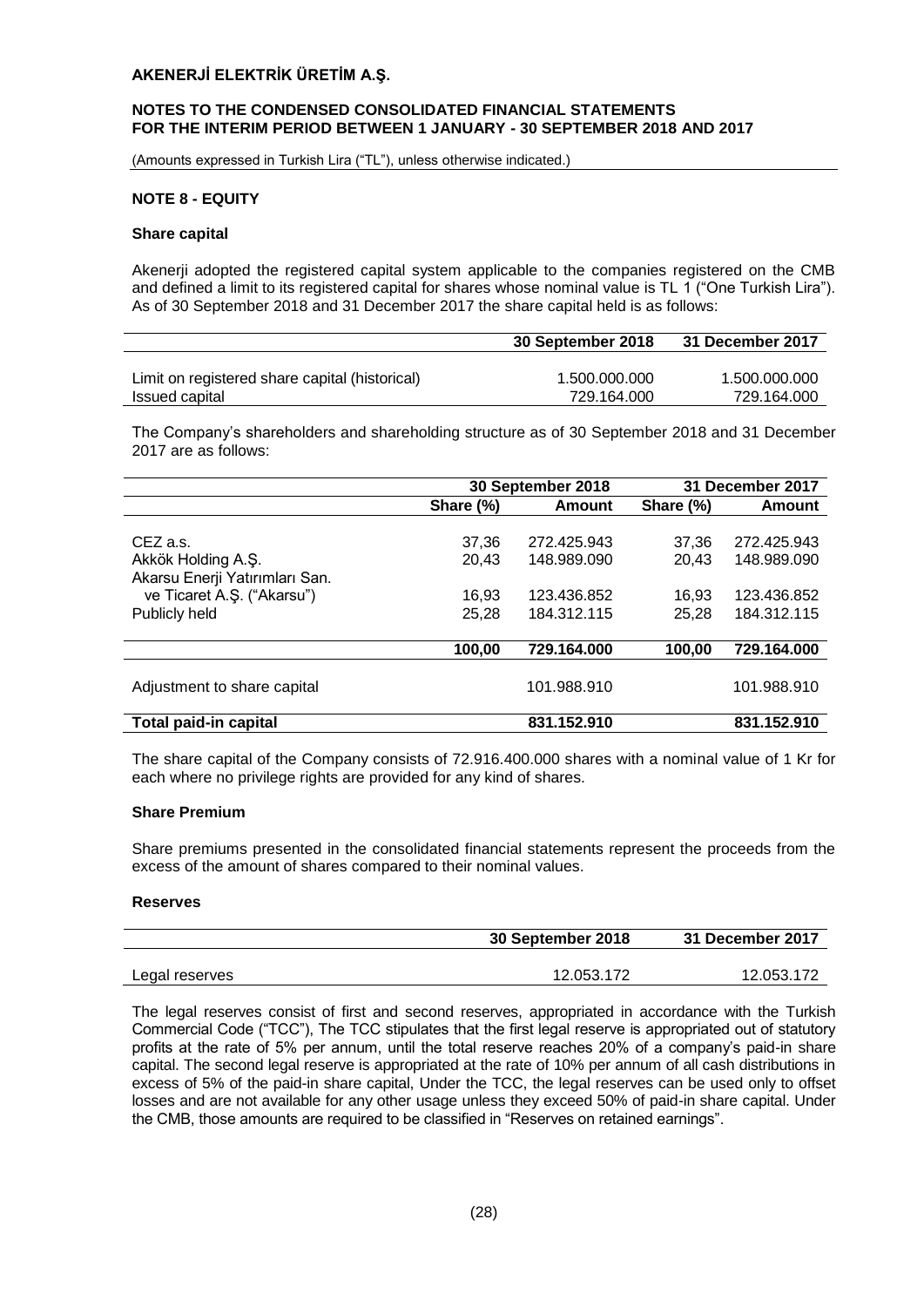#### **NOTES TO THE CONDENSED CONSOLIDATED FINANCIAL STATEMENTS FOR THE INTERIM PERIOD BETWEEN 1 JANUARY - 30 SEPTEMBER 2018 AND 2017**

(Amounts expressed in Turkish Lira ("TL"), unless otherwise indicated.)

## **NOTE 9 - TAXES ASSETS AND LIABILITIES**

|                                        | 30 September 2018 | 31 December 2017 |
|----------------------------------------|-------------------|------------------|
| Current income tax expense             | 3.358.352         | 2.058.717        |
| Less: Prepaid taxes                    | (2.990.192)       | (3.752.376)      |
| Current income tax liabilities /       |                   |                  |
| (Current income tax assets), net       | 368.160           | (1.693.659)      |
|                                        |                   |                  |
|                                        | 30 September 2018 | 31 December 2017 |
|                                        |                   |                  |
| Deferred tax assets                    | 208.629.244       | 16.795.470       |
| Deferred tax liabilities               | (206.782.227)     | (345.385.759)    |
|                                        |                   |                  |
| Deferred tax assets/(liabilities), net | 1.847.017         | (328.590.289)    |

#### *Corporation Tax*

The Group is subject to corporate income tax effective in Turkey. Provisions are made in the accompanying financial statements for the estimated tax liabilities related to the Company's results for the current period.

In Turkey, the corporate tax rate is 20%. However, in accordance with the addition of temporary 10th article to the Corporate Tax Law, 22% corporate tax rate will be applied to the profits of the entities related to their to 2018, 2019 and 2020 tax periods (for the entities with special accounting period, tax periods commenced in the related year) rather than 20%. This rate is applicable to the tax base derived upon exemptions and deductions stated in the tax legislation and by addition of disallowable expenses to the commercial revenues of the companies with respect to the tax legislation. Losses can be carried for a maximum 5 years for deducted from the taxable profit to be incurred in future years. However, the losses cannot be deducted retrospectively from the retained earnings.

In Turkey, there is no application with the tax authorities on the tax reconciliation. The corporate tax declaration is declared until the evening of the 25th day of the fourth month following the end of the accounting period and paid until the end of the month.

Corporations are required to pay advance corporation tax quarterly at the rate of 20% on their corporate income (22% for the taxation periods 2018, 2019 and 2020). Advance tax is payable by the 17th of the second month following each calendar quarter end. Advance tax paid by corporations is credited against the annual corporation tax liability. The balance of the advance tax paid may be refunded or used to offset against other liabilities to the government.

#### *Income Tax Withholding*

Limited taxpayer that earn income through by a permanent establishment or permanent representative and paid to companies (dividends) resident in Turkey not subject to withholding tax. Dividend payments made to persons other than these are subject to 15% withholding tax. The profit included to the capital is not a profit distribution.

The details of tax income / expense for the period 1 January – 30 September 2018 and 2017 are as follows:

|                               | 1 January -  | 1 January -  | 1 July -            | 1 July -            |
|-------------------------------|--------------|--------------|---------------------|---------------------|
|                               | 30 September | 30 September | <b>30 September</b> | <b>30 September</b> |
|                               | 2018         | 2017         | 2018                | 2017                |
| Current income tax expense    | (3.358.352)  | (1.513.318)  | (1.925.296)         | (543.475)           |
| Deferred tax (expense)/income | 331.154.169  | (38.181.314) | 205.985.697         | (12.169.178)        |
|                               | 327.795.817  | (39.694.632) | 204.060.401         | (12.712.653)        |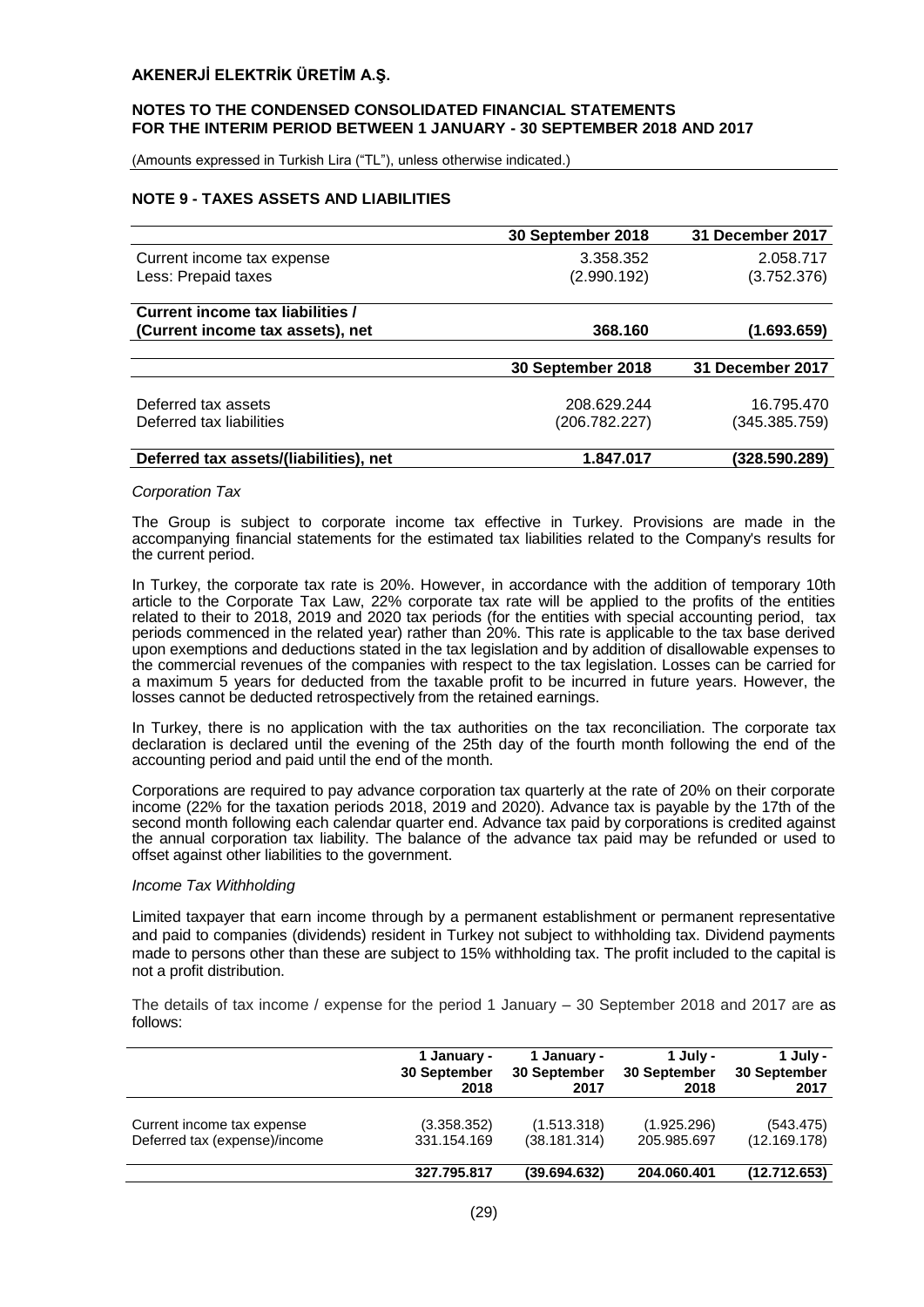## **NOTES TO THE CONDENSED CONSOLIDATED FINANCIAL STATEMENTS FOR THE INTERIM PERIOD BETWEEN 1 JANUARY - 30 SEPTEMBER 2018 AND 2017**

(Amounts expressed in Turkish Lira ("TL"), unless otherwise indicated.)

#### **NOTE 9 - TAXES ON INCOME (Continued)**

#### *Deferred taxes*

The Group recognizes deferred tax assets and liabilities based upon temporary differences arising from its financial statements prepared in compliance with TAS and its statutory tax financial statements. The temporary differences usually result from the recognition of revenue and expenses in different reporting periods according to TAS and Tax Laws.

The tax rate applied in calculation of deferred tax asset and liabilities for the temporary differences expected to be closed by 2018, 2019 and 2020 is 22% and after 2020 is 20%. (2017: temporary differences expected to be closed in 2018, 2019 and 2020 22% and after 2020 is 20%).

The breakdown of cumulative temporary differences and the resulting deferred income tax assets / (liabilities) are as follows:

|                                                                                                                                                                                                                                                                                                                                                                                                                                 |                                                                                                                                                                                | Temporary<br>differences                                                                                                                                                                   |                                                                                                                                                         | Deferred tax<br>assets / (liabilities)                                                                                                                         |
|---------------------------------------------------------------------------------------------------------------------------------------------------------------------------------------------------------------------------------------------------------------------------------------------------------------------------------------------------------------------------------------------------------------------------------|--------------------------------------------------------------------------------------------------------------------------------------------------------------------------------|--------------------------------------------------------------------------------------------------------------------------------------------------------------------------------------------|---------------------------------------------------------------------------------------------------------------------------------------------------------|----------------------------------------------------------------------------------------------------------------------------------------------------------------|
|                                                                                                                                                                                                                                                                                                                                                                                                                                 | 30 September<br>2018                                                                                                                                                           | 31 December<br>2017                                                                                                                                                                        | 30 September<br>2018                                                                                                                                    | 31 December<br>2017                                                                                                                                            |
| Deferred tax assets on tax losses<br>Derivative financial instruments<br>Investment incentives ()<br>Provisions for lawsuits<br>Provision for employment termination<br>benefit<br>Provision for unused vacations<br>Other provisions<br>Adjustments to property, plant and<br>equipment<br>Adjustments to borrowings<br>Unrecognised credit finance expense<br>Unrecognised credit finance revenue<br>Bonus provision<br>Other | (546.949.852)<br>(16.127.995)<br>(78.906.675)<br>(15.735.155)<br>(3.315.241)<br>(811.000)<br>(762.422)<br>642.912.586<br>25.914.814<br>1.038.952<br>(2.121.929)<br>(1.538.582) | (245.045.520)<br>(28.914.130)<br>(78.906.675)<br>(16.355.919)<br>(3.244.119)<br>(502.185)<br>(111.376)<br>1.989.961.945<br>31.593.508<br>(223.114)<br>3.679.640<br>(2.975.000)<br>(81.475) | 112.341.122<br>3.240.115<br>15.781.335<br>3.147.031<br>663.048<br>177.643<br>152.484<br>(128.988.031)<br>(5.182.963)<br>(228.570)<br>436.086<br>307.717 | 50.579.904<br>5.782.826<br>15.781.335<br>3.271.184<br>648.824<br>107.533<br>22,275<br>(398.435.597)<br>(6.318.702)<br>44.623<br>(731.534)<br>640.745<br>16.295 |
| Deferred tax assets/(liabilities), net                                                                                                                                                                                                                                                                                                                                                                                          |                                                                                                                                                                                |                                                                                                                                                                                            | 1.847.017                                                                                                                                               | (328.590.289)                                                                                                                                                  |

(\*) Within the scope of Article 19 of GVK Mülga, the related amount of investment incentive is mainly due to investment expenditures of Uluabat HEPP.

The details of tax losses on which deferred taxes are recognized, along with the year it is incurred and the maximum year it can be utilized, are provided below:

| Year incurred | Year can be used | 30 September 2018 31 December 2017 |             |
|---------------|------------------|------------------------------------|-------------|
|               |                  |                                    |             |
| 2015          | 2020             | 147.557.567                        | 78.540.000  |
| 2016          | 2021             | 142.765.785                        | 100.550.000 |
| 2017          | 2022             | 184.332.955                        | 65.955.520  |
| 2018          | 2023             | 72.293.545                         |             |
|               |                  | 546.949.852                        | 245.045.520 |

The details of tax losses on which deferred taxes are not recognized, along with the year it is incurred and the maximum year it can be utilized, are provided below:

| Year incurred | Year can be used | 30 September 2018 31 December 2017 |             |
|---------------|------------------|------------------------------------|-------------|
|               |                  |                                    |             |
| 2013          | 2018             | 74.805.541                         | 74.805.541  |
| 2014          | 2019             | 233.051.421                        | 235.153.357 |
| 2015          | 2020             | 4.934.047                          | 4.934.047   |
| 2016          | 2021             | 63.729.320                         | 63.729.320  |
| 2017          | 2022             | 152.664.573                        | 155.831.815 |
| 2018          | 2023             | 292.982.379                        |             |
|               |                  | 822.167.281                        | 534.454.080 |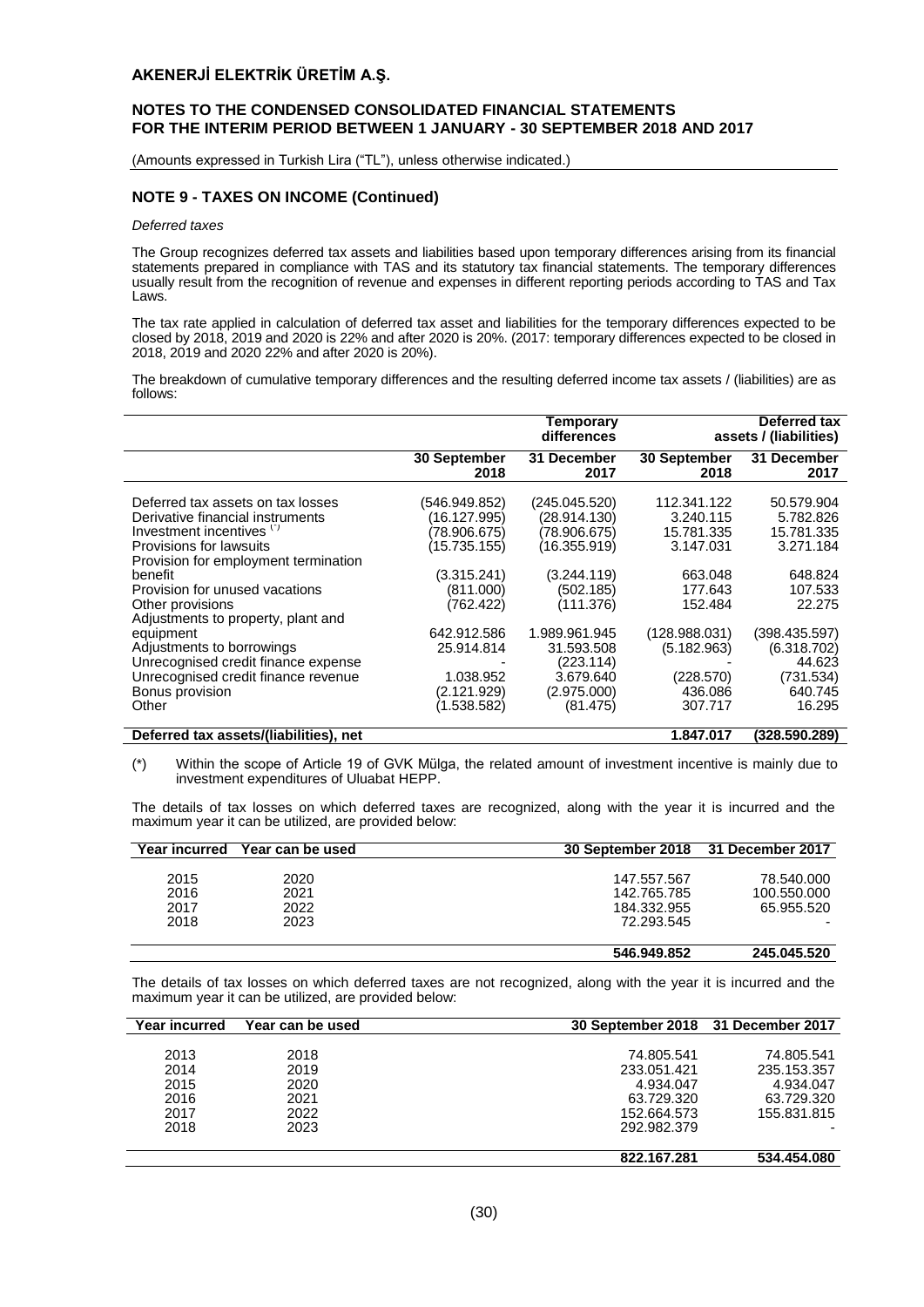#### **NOTES TO THE CONDENSED CONSOLIDATED FINANCIAL STATEMENTS FOR THE INTERIM PERIOD BETWEEN 1 JANUARY - 30 SEPTEMBER 2018 AND 2017**

(Amounts expressed in Turkish Lira ("TL"), unless otherwise indicated.)

#### **NOTE 10 – REVENUE**

The Group distinguishes the revenue in the financial statements by categories that sets out how the quality, amount, timing and uncertainty of revenue are affected by economic factors.

|                                                                                                                                                                                                                                                                                                              | 1 January -<br>2018                                                                                    | 1 January -<br>2017                                                                                     | 1 January -<br>30 September 30 September 30 September 30 September<br>2018                            | $1$ July -<br>2017                                                       |
|--------------------------------------------------------------------------------------------------------------------------------------------------------------------------------------------------------------------------------------------------------------------------------------------------------------|--------------------------------------------------------------------------------------------------------|---------------------------------------------------------------------------------------------------------|-------------------------------------------------------------------------------------------------------|--------------------------------------------------------------------------|
| Wholesale electricity sales revenue<br>Revenue on imbalance mechanism<br>Revenue on YEKDEM mechanism<br>Revenue on capacity mechanism<br>Revenue on seconder frequency control<br>Revenue on loading instructions<br>Revenue on past period correction item<br>Revenue on primary frequency control<br>Other | 100.102.243<br>85.958.182<br>47.601.584<br>43.222.686<br>39.379.643<br>1.356.112<br>121.778<br>311.401 | 1.274.190.032 1.153.619.450<br>53.593.687<br>51.059.927<br>۰<br>٠<br>76.626.372<br>1.537.198<br>361.520 | 534.921.697<br>47.905.259<br>22.917.118<br>16.470.703<br>19.153.943<br>17.778.974<br>46.014<br>86.957 | 487.669.133<br>17.988.552<br>8.531.139<br>15.326.498<br>55.495<br>28.139 |
|                                                                                                                                                                                                                                                                                                              | 1.592.243.661                                                                                          | 1.336.798.154                                                                                           | 659.280.665                                                                                           | 529.598.956                                                              |

## **NOTE 11 – EXPENSES BY NATURE**

|                                            | 1 January -   | 1 January -                                    | 1 July -    | 1 July -             |
|--------------------------------------------|---------------|------------------------------------------------|-------------|----------------------|
|                                            | 2018          | 30 September 30 September 30 September<br>2017 | 2018        | 30 September<br>2017 |
|                                            |               |                                                |             |                      |
| Direct raw materials consumed              | 1.309.683.584 | 1.122.576.857                                  | 582.965.353 | 460.080.593          |
| Depreciation and amortization expenses (1) | 194.037.996   | 133.565.170                                    | 69.004.989  | 44.528.258           |
| Personnel expenses <sup>(**)</sup>         | 29.489.648    | 28.959.213                                     | 9.677.099   | 8.072.134            |
| Maintenance and repair expenses            | 15.987.960    | 11.698.874                                     | 5.942.182   | 4.608.095            |
| Consultancy expenses                       | 11.814.813    | 8.630.248                                      | 4.410.404   | 2.830.538            |
| Insurance expenses <sup>(***)</sup>        | 9.205.600     | 8.743.966                                      | 3.108.257   | 3.061.633            |
| Other materials and spare parts consumed   | 5.380.508     | 1.609.098                                      | 1.004.320   | 691.266              |
| Taxes and duties                           | 3.196.451     | 3.622.311                                      | 844.917     | 2.299.103            |
| Rent expenses                              | 1.723.326     | 1.198.279                                      | 593.674     | 395.666              |
| <b>IT</b> expenses                         | 1.427.775     | 1.380.894                                      | 499.934     | 389.451              |
| Office expenses                            | 1.401.110     | 1.316.615                                      | 449.974     | 405.865              |
| Vehicle expenses                           | 1.141.966     | 990.583                                        | 427.999     | 331.246              |
| Travel expenses                            | 425.681       | 657.419                                        | 82.254      | 154.918              |
| Transportation and logistics expenses      | 386.933       | 319.793                                        | 124.771     | 91.641               |
| Advertising expenses                       | 227.124       | 301.209                                        | 88.147      | 107.460              |
| Other expenses                             | 4.340.637     | 2.721.190                                      | 1.096.724   | 855.671              |
|                                            | 1.589.871.112 | 1.328.291.719                                  | 680.320.998 | 528.903.538          |

- (\*) Depreciation and amortization expenses amounting to TL 191.793.158 (30 September 2017: TL 131.723.445) is classified in cost of sales, TL 2.244.838 (30 September 2017: TL 1.841.725) of amortization and depreciation expenses is classified in general administrative expenses.
- (\*\*) Personnel expenses amounting to TL 15.938.076 (30 September 2017: TL 14.505.807) is classified in cost of sales, TL 13.551.572 (30 September 2017: TL 14.453.406) is classified in general and administrative expenses.
- (\*\*\*) Insurance expenses amounting to TL 9.064.390 (30 September 2017: TL 8.580.110) is classified in cost of sales, TL 141.210 (30 September 2017: TL 163.856) is classified in general and administrative expenses.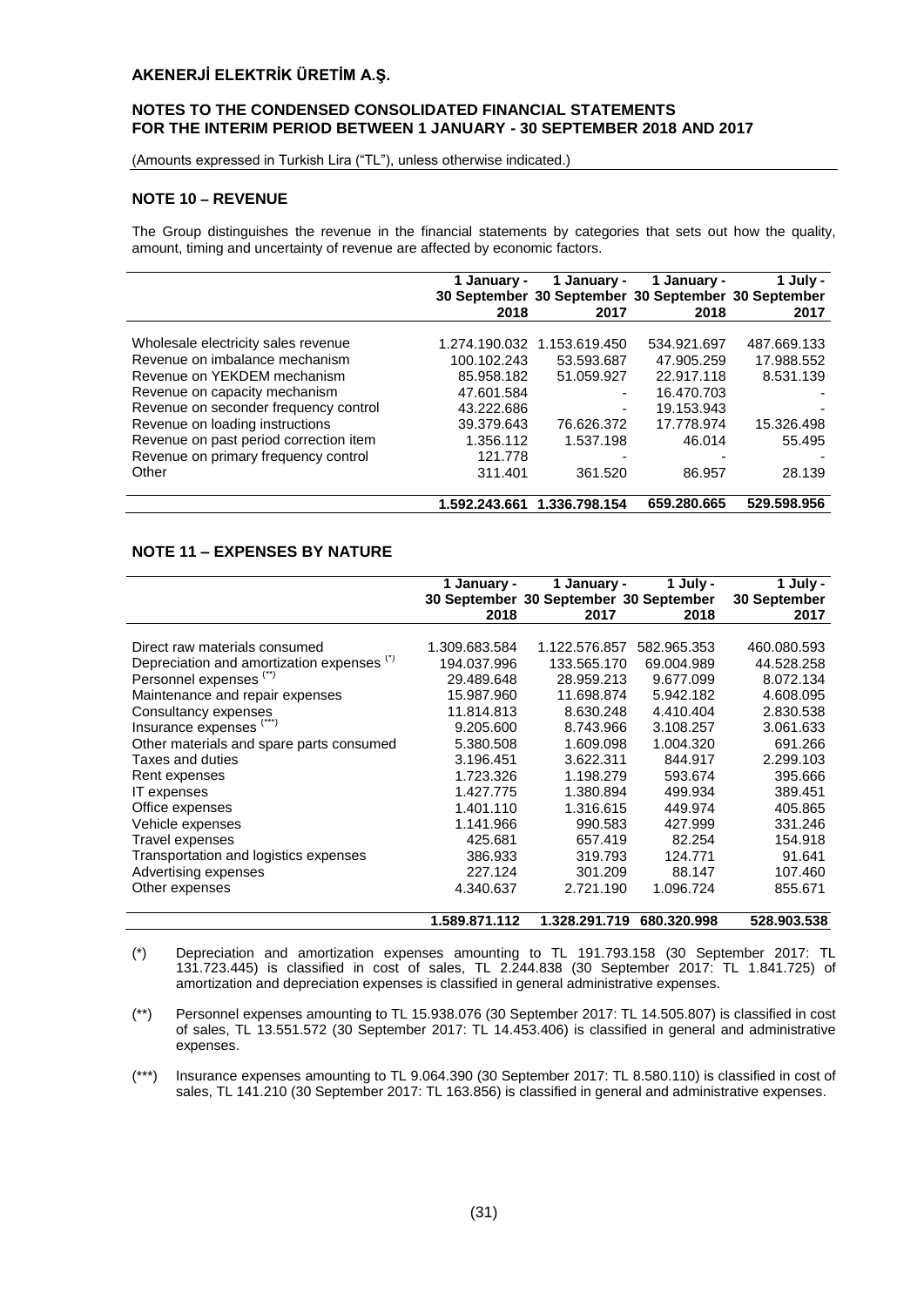#### **NOTES TO THE CONDENSED CONSOLIDATED FINANCIAL STATEMENTS FOR THE INTERIM PERIOD BETWEEN 1 JANUARY - 30 SEPTEMBER 2018 AND 2017**

(Amounts expressed in Turkish Lira ("TL"), unless otherwise indicated.)

#### **NOTE 12 - OTHER OPERATING INCOME AND EXPENSE**

#### **a) Other operating income**

**b) Other operating expenses**

|                                           | 1 January -<br>30 September<br>2018 | 1 January -<br>2017 | 1 July -<br>30 September 30 September 30 September<br>2018 | 1 July -<br>2017 |
|-------------------------------------------|-------------------------------------|---------------------|------------------------------------------------------------|------------------|
| Gain on derivative contracts for          |                                     |                     |                                                            |                  |
| natural gas payments                      | 10.869.300                          |                     | 10.869.300                                                 |                  |
| Foreign exchange gains from               |                                     |                     |                                                            |                  |
| trading activities                        | 8.821.455                           | 2.752.415           | 4.360.911                                                  | 295.626          |
| Provisions no longer required (1)         | 3.122.448                           | 2.695.846           | 844.898                                                    | 215.480          |
| Income from compensation (***)            | 2.549.517                           |                     | 2.549.517                                                  |                  |
| Rediscount income                         | 1.262.066                           | 735.699             | 1.038.952                                                  | (360.868)        |
| Income from option premiums               | 1.009.008                           | 1.004.280           |                                                            | 752.520          |
| Energy services income                    | 518.200                             | 217.800             | 159.000                                                    | 171.000          |
| Income from insurances                    | 448.126                             | 903.431             |                                                            | 497.360          |
| Income from delay interest <sup>(")</sup> | 168.337                             | 58.647              | 136.281                                                    | 3.871            |
| Other                                     | 2.367.704                           | 2.048.859           | (541.460)                                                  | 338.013          |
| Total                                     | 31.136.161                          | 10.416.977          | 19.417.399                                                 | 1.913.002        |

(\*) As of 30 September 2018, TL 1.318.648 (30 September 2017: TL 1.178.007) of the provisions no longer required comprised of released provisions of litigation provisions, TL 1.802.175 (30 September 2017: TL 629.700) comprised of the released provisions of the personnel bonus provisions which is not realized and TL 1.625 (30 September 2017: TL 888.139) comprised of the released other provisions.

- (\*\*) Comprised of delay interest charges for trade receivables which are not collected at their due dates. The interest rate applied is 2,00% (30 September 2017: 1,40%).
- (\*\*\*) Compensation income resulted from compensation received from the contractor within the scope of a maintenance contract of the Group (30 September 2017: None).

|                                    | 1 January -  | 1 January - | 1 July -                               | 1 July -   |
|------------------------------------|--------------|-------------|----------------------------------------|------------|
|                                    | 30 September |             | 30 September 30 September 30 September |            |
|                                    | 2018         | 2017        | 2018                                   | 2017       |
| Risk sharing expenses (*)          | 54.012.988   | 43.242.217  | 46.439.780                             | 19.534.434 |
| Foreign exchange losses from       |              |             |                                        |            |
| trading activities                 | 24.566.768   | 2.221.361   | 20.360.511                             | 592.596    |
| Rediscount expenses                | 3.679.640    |             | 2.229.529                              |            |
| Losses on derivative contracts for |              |             |                                        |            |
| natural gas payments               | 3.491.237    |             | 3.491.237                              |            |
| Expenses on option premiums        | 1.572.994    |             | 1.200.946                              | (222.024)  |
| Expenses on energy services        | 658.695      | 251,000     | 259.410                                | 171.000    |
| Previous period expenses           | 456.325      | 944.818     |                                        | (111.078)  |
| Provisions for litigations         | 227.093      | 1.639.651   | 153.436                                | 301.465    |
| Other                              | 975.712      | 3.861.589   | 247.416                                | 1.753.656  |
| <b>Total</b>                       | 89.641.452   | 52.160.636  | 74.382.265                             | 22.020.049 |

#### (\*) Risk sharing expenses consists of the expenses and income incurred under the "Risk Sharing Agreements". Risk sharing agreements are financial assets signed between parties based on electricity Market Clearance Price. In these agreements, the difference between the contract price and the simple average of Market Clearance Price is invoiced as settlement price in cash between the parties depending on the direction of current position. The purpose of these agreements is to compensate financial losses to occur due to daily Market Clearance Price fluctuations.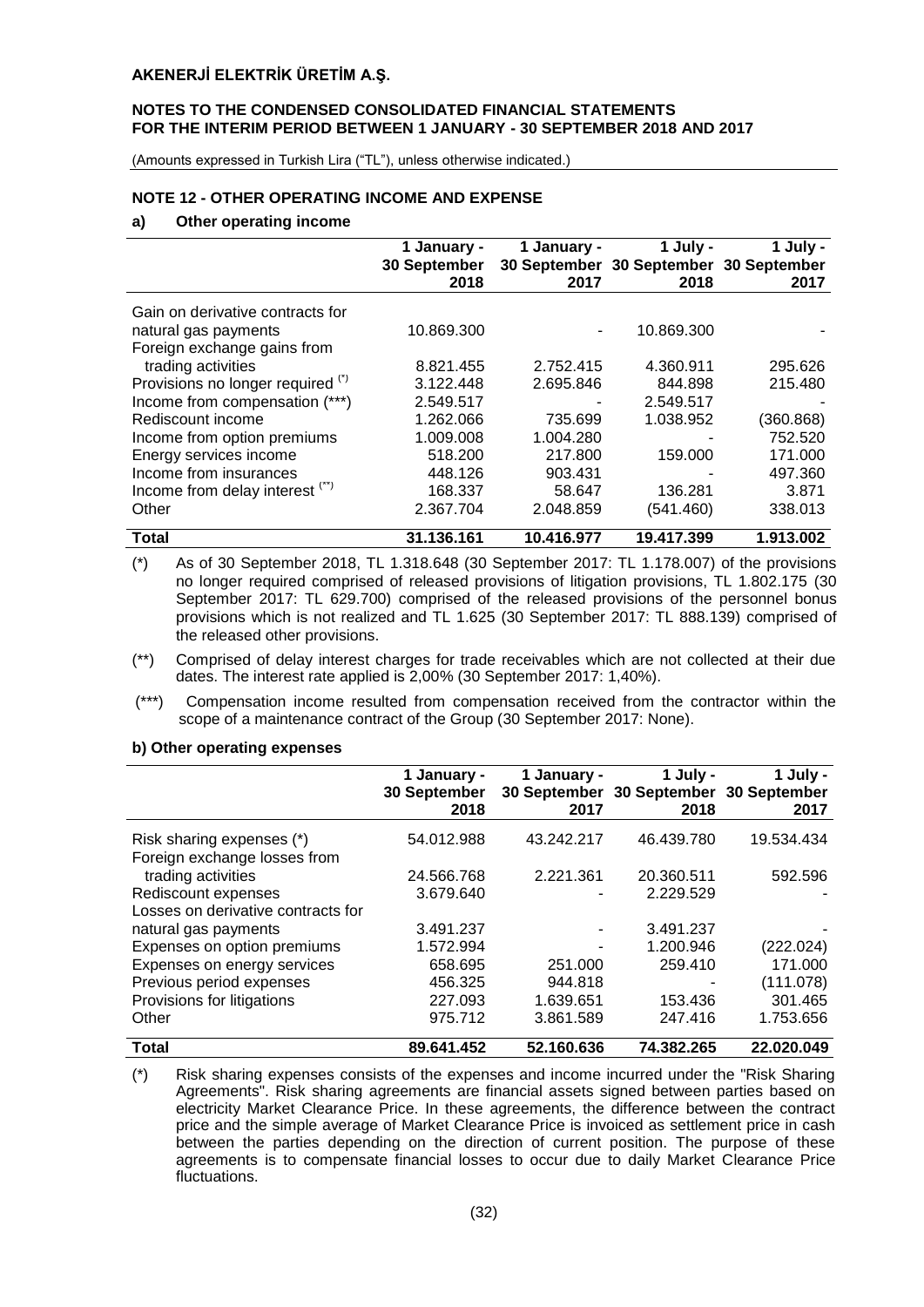#### **NOTES TO THE CONDENSED CONSOLIDATED FINANCIAL STATEMENTS FOR THE INTERIM PERIOD BETWEEN 1 JANUARY - 30 SEPTEMBER 2018 AND 2017**

(Amounts expressed in Turkish Lira ("TL"), unless otherwise indicated.)

## **NOTE 13 – INCOME AND EXPENSES FROM INVESTING ACTIVITIES**

|                                                                | 1 January -<br>30 September<br>2018 | 1 January -<br>30 September<br>2017 | 1 July -<br>30 September<br>2018 | 1 July -<br>30 September<br>2017 |
|----------------------------------------------------------------|-------------------------------------|-------------------------------------|----------------------------------|----------------------------------|
| Gain/(losses) on sale of property,<br>plant and equipment, net | 166.102                             | 18.792                              | ٠                                | 815.018                          |
|                                                                | 166.102                             | 18.792                              | $\blacksquare$                   | 815.018                          |

## **NOTE 14 - FINANCIAL INCOME AND EXPENSES**

#### **a) Financial income:**

|                            | 1 January –<br>30 September<br>2018 | 1 January –<br>2017 | $1$ July $-$<br>30 September 30 September 30 September<br>2018 | $1$ July $-$<br>2017 |
|----------------------------|-------------------------------------|---------------------|----------------------------------------------------------------|----------------------|
| Gain on derivative         |                                     |                     |                                                                |                      |
| financial instruments, net | 18.552.017                          | ۰                   | 1.560.354                                                      |                      |
| Foreign exchange gain      | 13.703.177                          | 12.000.246          | 5.861.429                                                      | (7.360.873)          |
| Interest income            | 2.918.585                           | 10.345.628          | 1.287.525                                                      | 3.145.567            |
|                            | 35.173.779                          | 22.345.874          | 8.709.308                                                      | (4.215.306)          |

#### **b) Financial expenses:**

|                                                    | 1 January –<br>30 September<br>2018 | 1 January –<br>2017 | 1 July –<br>30 September 30 September 30 September<br>2018 | $1$ July $-$<br>2017 |
|----------------------------------------------------|-------------------------------------|---------------------|------------------------------------------------------------|----------------------|
| Foreign exchange losses<br>Interest and commission | 1.615.578.505                       |                     | 31.737.502 1.033.561.503                                   | 26.503.076           |
| expenses<br>Losses on derivative                   | 286.768.386                         | 199.950.965         | 128.055.279                                                | 65.908.991           |
| financial instruments, net                         | ٠                                   | 8.059.097           |                                                            | (410.780)            |
| Other financial expenses (*)                       | 52.352.378                          | 14.714.457          | 31.012.510                                                 | 3.173.263            |
|                                                    | 1.954.699.269                       | 254.462.021         | 1.192.629.292                                              | 95.174.550           |

(\*) For the period 1 January - 30 September 2018, TL 50.928.759 (1 January – 30 September 2017: TL 12.519.014) of the respective amount is comprised of the indexation difference of the liability due to Uluabat DSİ Water Use Agreement calculated by WPT.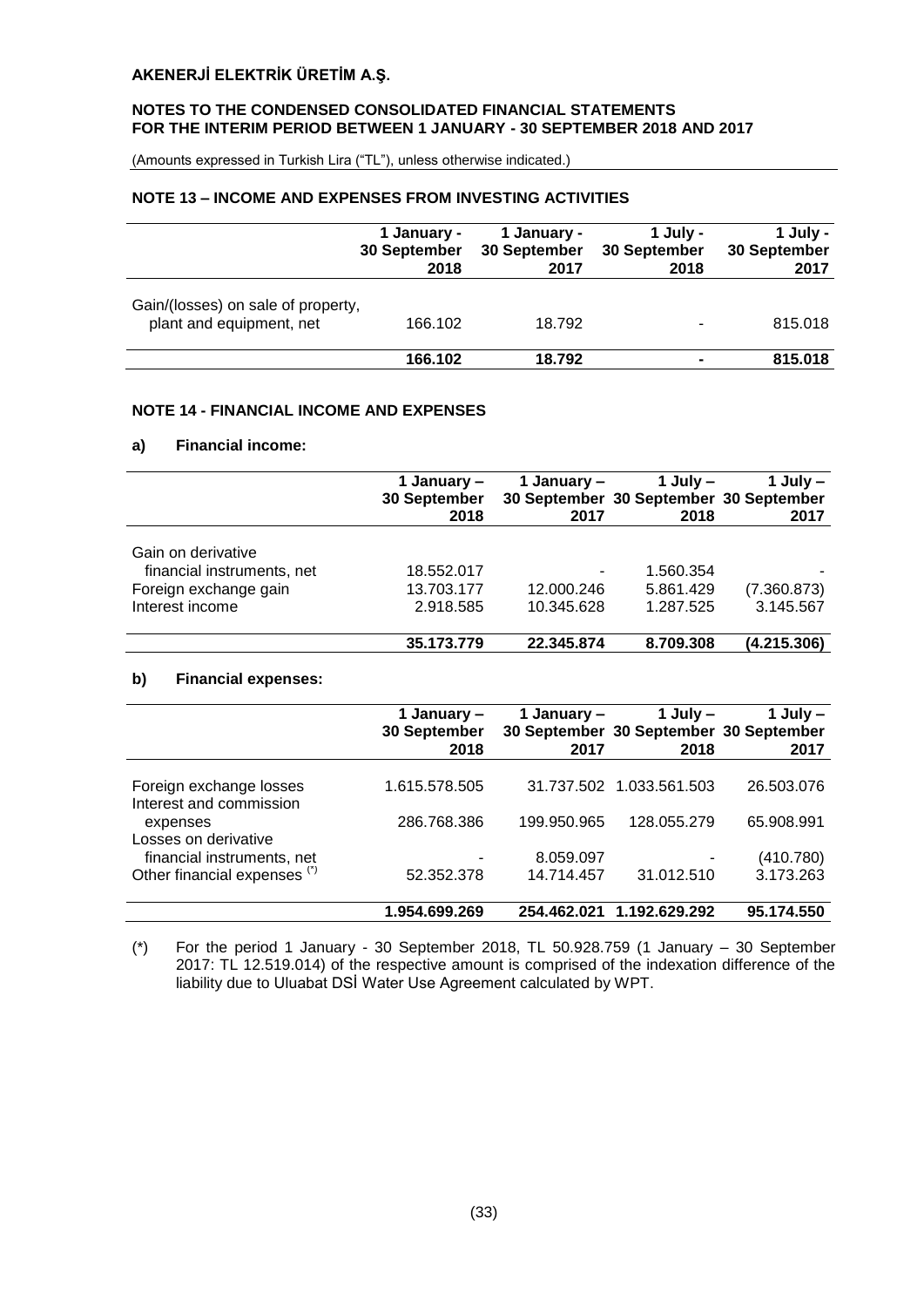#### **NOTES TO THE CONDENSED CONSOLIDATED FINANCIAL STATEMENTS FOR THE INTERIM PERIOD BETWEEN 1 JANUARY - 30 SEPTEMBER 2018 AND 2017**

(Amounts expressed in Turkish Lira ("TL"), unless otherwise indicated.)

## **NOTE 15 - RELATED PARTY DISCLOSURES**

The Group's subsidiaries and joint ventures and related party balances with other related parties are as follows:

#### **a- Transaction with related parties**

- *Purchases from related parties*

|                                                          | 1 January -                                         | 1 January - | 1 July -   | 1 July -   |
|----------------------------------------------------------|-----------------------------------------------------|-------------|------------|------------|
|                                                          | 30 September 30 September 30 September 30 September |             |            |            |
|                                                          | 2018                                                | 2017        | 2018       | 2017       |
|                                                          |                                                     |             |            |            |
| Sakarya Elektrik Perakende Satış A.Ş.                    |                                                     |             |            |            |
| ("Sepas") $(1)$                                          | 74.188.398                                          | 59.937.675  | 53.844.385 | 23.171.304 |
| Dinkal Sigorta Acenteliği A.Ş. ("Dinkal") <sup>(2)</sup> | 17.336.985                                          | 6.564.384   | 829.823    | 866,609    |
| Cez a.s. Turkey Daimi Tem. (3)                           | 5.938.343                                           | 3.355.541   | 2.459.281  | 1.199.231  |
| Akkök Holding A.S. ("Akkök") <sup>(4)</sup>              | 4.223.717                                           | 4.601.607   | 1.426.688  | 1.108.591  |
| Aksa Akrilik Kimya Sanayi A.Ş. ("Aksa) <sup>(5)</sup>    | 2.307.338                                           | 130.175     | 727.334    | 130.175    |
| Aktek Bilgi İletişim Teknolojisi San. ve Tic.            |                                                     |             |            |            |
| A.S. ("Aktek") (6)                                       | 2.302.215                                           | 2.478.732   | 548.462    | 905.761    |
| Ak-Han Bakım Yön. Serv. Hiz. Güv. Malz.                  |                                                     |             |            |            |
| A.S. ("Ak-Han") <sup>(7)</sup>                           | 1.638.812                                           | 1.320.423   | 578.525    | 467.731    |
| Ak-pa Tekstil İhracat Pazarlama A.Ş. ("Ak-               |                                                     |             |            |            |
| pa")                                                     | 64.043                                              | 84.587      | 24.593     | 33.085     |
| Cez a.s.                                                 | 34.313                                              | 68.033      | 27.176     | 23.713     |
| Ak Havacılık ve Ulaştırma Hiz. A.Ş. ("Ak-                |                                                     |             |            |            |
| Hava")                                                   |                                                     | 60.890      |            |            |
| Other                                                    | 3.468                                               | 5.976       | 2.560      |            |
|                                                          |                                                     |             |            |            |
|                                                          | 108.037.632                                         | 78.608.023  | 60.468.827 | 27.906.200 |

(1) Comprised of the Group's risk sharing purchases.<br>
(2) Comprised of the insurances purchased from seve<br>
(3) Consists of the consultancy services received. Comprised of the insurances purchased from several insurance companies by the intermediary of Dinkal.

(3) Consists of the consultancy services received.<br>(4) Comprised of the consultancy and the rent ser  $\overline{A}$  Comprised of the consultancy and the rent services received.<br>(5) Comprised of sharing of instability savings.

Comprised of sharing of instability savings.

(6) Comprised of IT services received.<br>(7) Comprised of building maintenance

Comprised of building maintenance and other services received.

- *Sales to related parties*

|                               | 1 January -<br>30 September<br>2018 | 1 January -<br>30 September<br>2017 | 1 July -<br>30 September<br>2018 | $1$ July -<br>30 September<br>2017 |
|-------------------------------|-------------------------------------|-------------------------------------|----------------------------------|------------------------------------|
|                               |                                     |                                     |                                  |                                    |
| Sepaş <sup>(1)</sup>          | 268.674.373                         | 149.279.830                         | 134.208.559                      | 46.647.485                         |
| Cez Trade Bulgaria Ead. (1)   | 2.602.708                           |                                     | 2.602.708                        |                                    |
| Aksa $^{(2)}$                 | 2.564.479                           | 731.947                             | 473.822                          | 725.447                            |
| Aktek                         | 199.569                             |                                     | 167.413                          |                                    |
| Akiş Gayrimenkul Yatırım A.Ş. | 105.000                             | 75,000                              | 15.000                           | 45.000                             |
| Akcez                         | 137.301                             | 20.691                              | 13.995                           | 8.596                              |
| Cez a.s. Turkey Daimi Tem.    | 27.125                              |                                     | 9.041                            |                                    |
| Other                         |                                     | 230.741                             |                                  | 20.741                             |
|                               | 274.310.555                         | 150.338.209                         | 137.490.538                      | 47.447.269                         |

(1) In general, comprised of sale of electricity and capacity.

(2) In general, comprised of sharing of instability saving.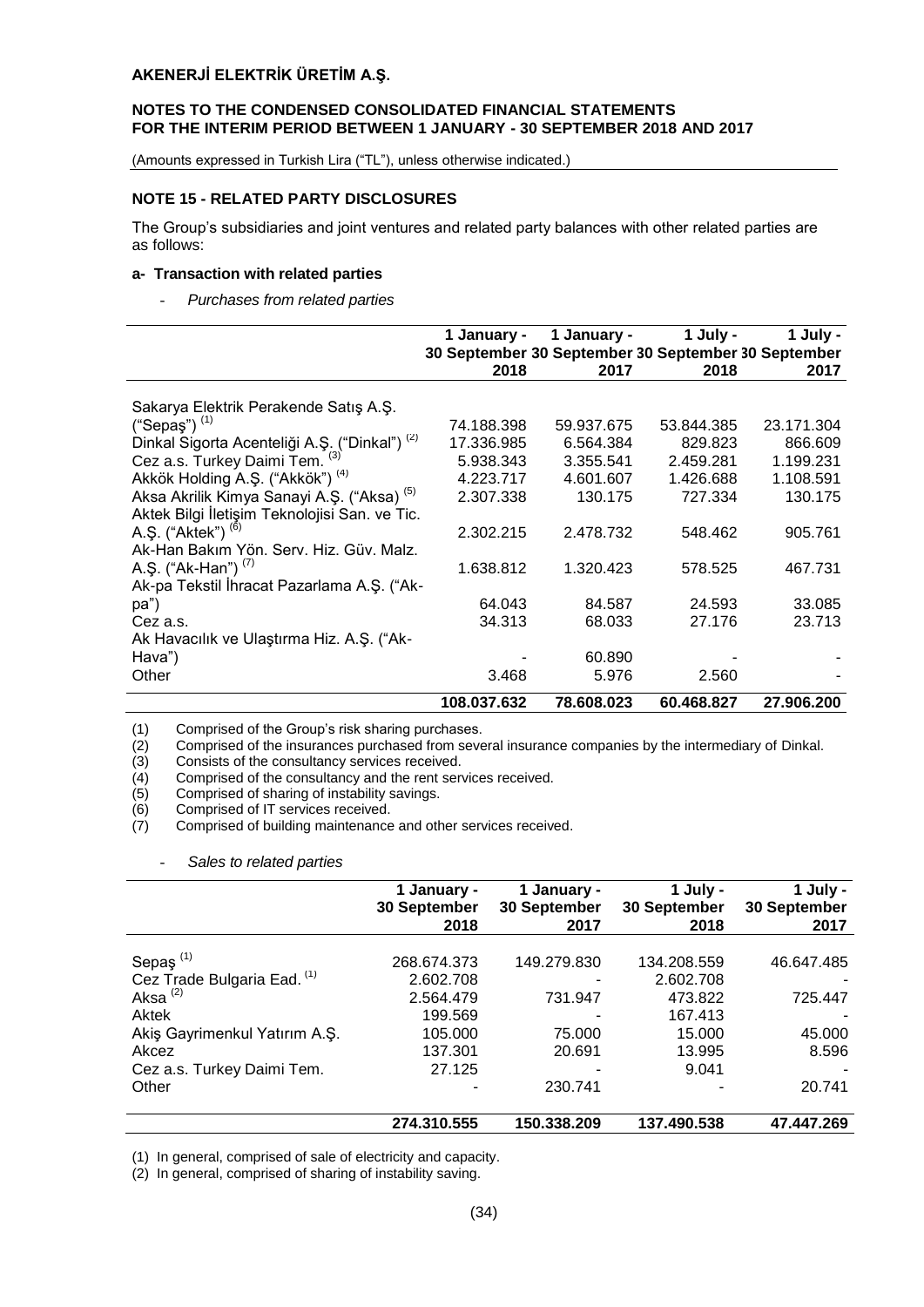#### **NOTES TO THE CONDENSED CONSOLIDATED FINANCIAL STATEMENTS FOR THE INTERIM PERIOD BETWEEN 1 JANUARY - 30 SEPTEMBER 2018 AND 2017**

(Amounts expressed in Turkish Lira ("TL"), unless otherwise indicated.)

#### **NOTE 15 - RELATED PARTY DISCLOSURES (Continued)**

#### **b- Balances with related parties**

- *Short-term trade receivables from related parties*

|                             | 30 September 2018 31 December 2017 |            |
|-----------------------------|------------------------------------|------------|
|                             |                                    |            |
| Sepaş <sup>(1)</sup>        | 66.465.192                         | 20.679.510 |
| CEZ Trade Bulgaria Ead. (2) | 204.342                            |            |
| Aksa $(2)$                  | 144.068                            | 431.346    |
| CEZ a.s. Turkey Daimi Tem   | 14.226                             | 9.385      |
| Akcez                       | 5.505                              | 43.577     |
| Other                       |                                    | 73.072     |
|                             | 66.833.333                         | 21.236.890 |

(1) Comprised of receivables from the sale of electricity.<br>(1) Comprised of receivables from the sale of electricity

(1) Comprised of receivables from the sale of electricity and capacity.<br>(3) Comprised of receivables from sharing of instability saving. Comprised of receivables from sharing of instability saving.

The average maturity days of trade receivables from related parties is 20 days.

- *Short-term trade payables to related parties*

|                                | 30 September 2018 | 31 December 2017 |
|--------------------------------|-------------------|------------------|
|                                |                   |                  |
| Dinkal <sup>(1)</sup>          | 15.107.853        | 1.994.545        |
| CEZ a.s. Turkey Daimi Tem. (3) | 5.878.910         | 891.789          |
| Sepaş $\frac{2}{2}$            | 3.683.298         | 6.560.640        |
| Akkök <sup>(3)</sup>           | 1.095.610         | 1.626.409        |
| Aktek <sup>(4)</sup>           | 341.706           | 412.012          |
| Aksa                           | 330,509           |                  |
| Ak-Han                         | 217.633           | 236.080          |
| Cez a.s                        | 143.252           | 101.336          |
| Other                          | 2.560             | 24.627           |
|                                | 26.801.331        | 11.847.438       |

(1) Comprised of the payables will be made to Dinkal for the insurances purchased from several insurance companies by the intermediary of Dinkal.

(2) Comprised of payables on risk sharing electricity purchases.

(3) Comprised of payables related to consultancy services.<br>(4) Comprised of payables related to IT services received.

Comprised of payables related to IT services received.

The average maturity days of trade payables from related parties is 30 days.

- *Key management compensation*

For the purpose of these consolidated financial statements, key management compensation consists of the payments made to Group shareholders and top management (General Manager and Vice General Managers and directors).

|                       | 1 January -<br>30 September<br>2018 | 1 January -<br>30 September<br>2017 | 1 July -<br>30 September<br>2018 | 1 July -<br><b>30 September</b><br>2017 |
|-----------------------|-------------------------------------|-------------------------------------|----------------------------------|-----------------------------------------|
|                       |                                     |                                     |                                  |                                         |
| Salaries and benefits | 1.921.754                           | 1.599.320                           | 661.761                          | 421.354                                 |
| <b>Bonus</b>          | 337.895                             | 1.225.353                           |                                  | 119.796                                 |
| Attendance fee        | 550.965                             | 672.947                             | 104.271                          | 241.589                                 |
|                       | 2.810.614                           | 3.497.620                           | 766.032                          | 782.739                                 |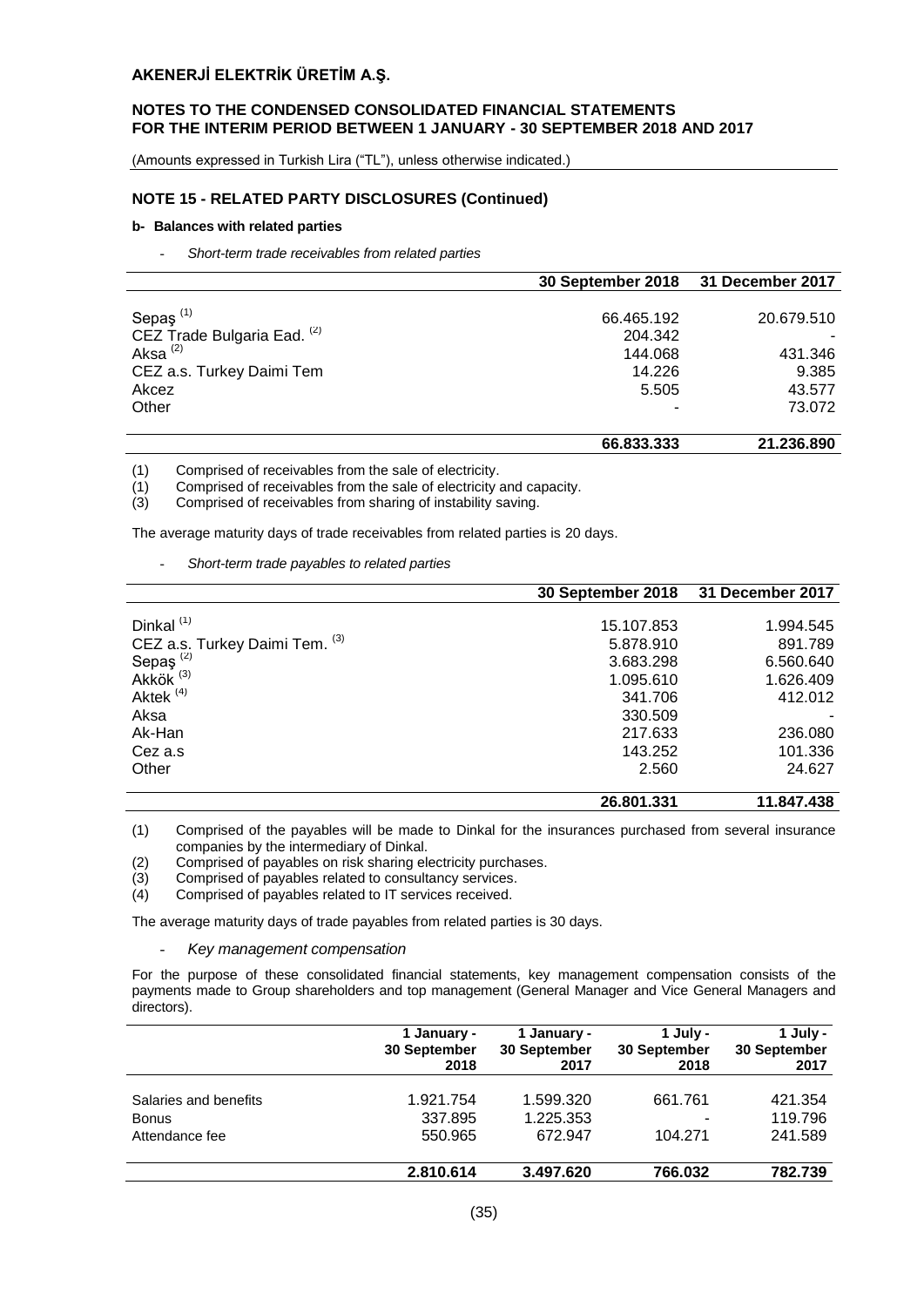#### **NOTES TO THE CONDENSED CONSOLIDATED FINANCIAL STATEMENTS FOR THE INTERIM PERIOD BETWEEN 1 JANUARY - 30 SEPTEMBER 2018 AND 2017**

(Amounts expressed in Turkish Lira ("TL"), unless otherwise indicated.)

## **NOTE 16 – FINANCIAL INSTRUMENTS AND FINANCIAL RISK MANAGEMENT**

#### *Foreign exchange risk*

The Group is exposed to foreign exchange risks due to foreign currency transactions. Foreign exchange risk results from the commercial activities and foreign currency denominated assets and liabilities. The Group controls that risk in a natural manner through netting off the foreign currency denominated assets and liabilities. The management limits the foreign currency position of the Group through analyzing it.

The details of the net foreign currency position of the Group as of 30 September 2018 and 31 December 2017 are as follows:

|                               | 30 September 2018 | 31 December 2017 |
|-------------------------------|-------------------|------------------|
|                               |                   |                  |
| Assets                        | 19.211.294        | 47.655.744       |
| Liabilities                   | 4.588.532.499     | 3.000.579.470    |
|                               |                   |                  |
| Net foreign currency position | (4.569.321.205)   | (2.952.923.726)  |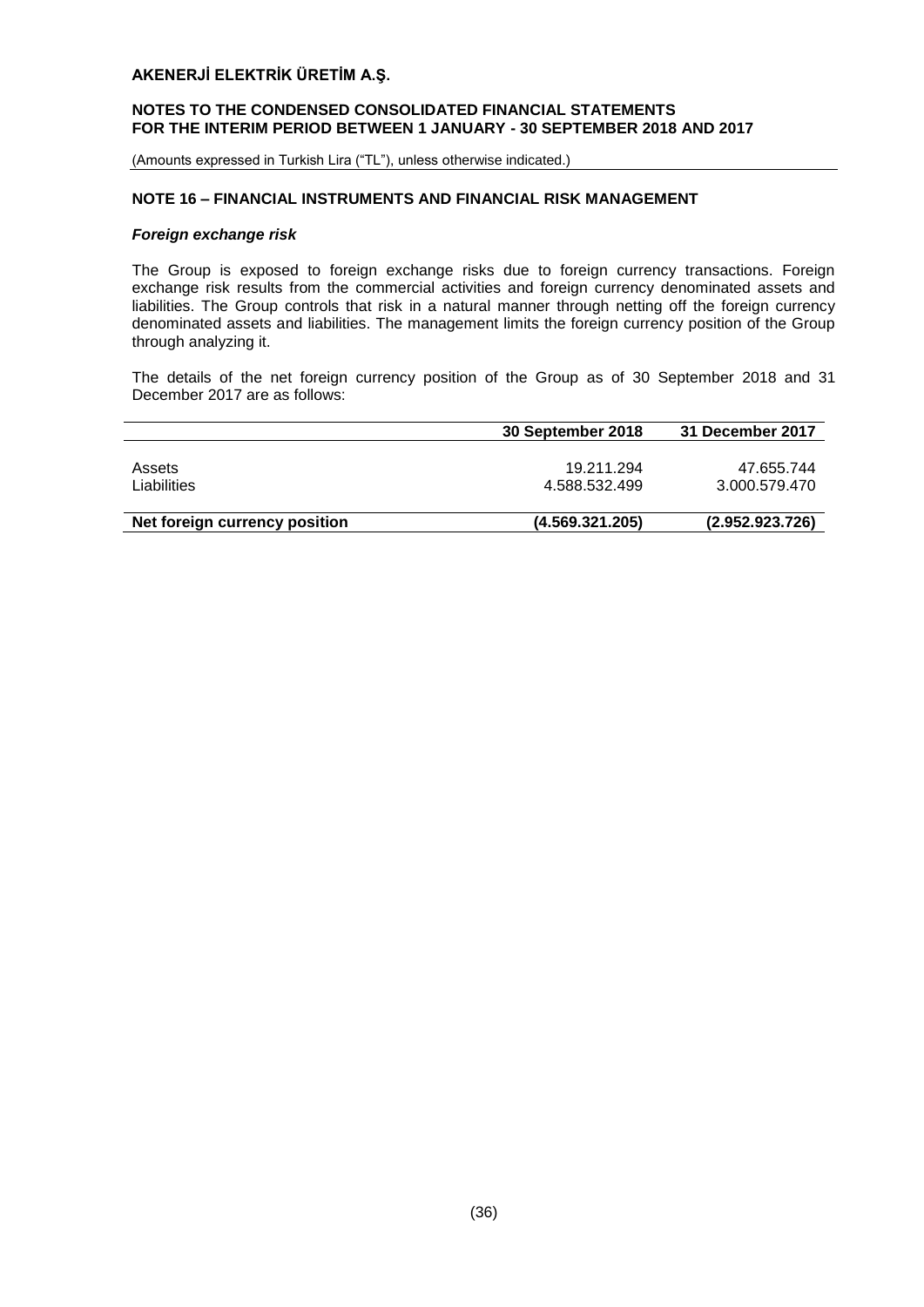#### **NOTES TO THE CONDENSED CONSOLIDATED FINANCIAL STATEMENTS FOR THE INTERIM PERIOD BETWEEN 1 JANUARY - 30 SEPTEMBER 2018 AND 2017**

(Amounts expressed in Turkish Lira ("TL"), unless otherwise indicated.)

## **NOTE 16 - FINANCIAL INSTRUMENTS AND FINANCIAL RISK MANAGEMENT (Continued)**

The exposure of the Group to credit risk as of 30 September 2018 and 31 December 2017 based on type of financial instruments is as follows:

|                                            |                      | 30 September 2018 |              |                          |                      |               | 31 December 2017 |       |
|--------------------------------------------|----------------------|-------------------|--------------|--------------------------|----------------------|---------------|------------------|-------|
|                                            | <b>TL Equivalent</b> | <b>USD</b>        | Euro         | Other                    | <b>TL Equivalent</b> | <b>USD</b>    | Euro             | Other |
|                                            |                      |                   |              |                          |                      |               |                  |       |
| Cash and cash equivalents                  | 6.293.904            | 24.906            | 883.834      | 208                      | 40.324.426           | 8.358.837     | 1.947.897        |       |
| Trade receivables from third parties       | 20.714               | 3.241             | 187          |                          | 83.047               | 13.751        | 6.905            |       |
| Other receivables from third parties       | 12.876.309           | 1.917.500         | 200.000      |                          | 7.232.618            | 1.917.500     |                  |       |
| <b>Current assets</b>                      | 19.190.927           | 1.945.647         | 1.084.021    | 208                      | 47.640.091           | 10.290.088    | 1.954.802        |       |
|                                            |                      |                   |              |                          |                      |               |                  |       |
| Other receivables from third parties       | 20.367               | 3.400             |              |                          | 15.653               | 4.150         |                  |       |
| <b>Non-current assets</b>                  | 20.367               | 3.400             |              | $\overline{\phantom{a}}$ | 15.653               | 4.150         | $\blacksquare$   |       |
| <b>Total assets</b>                        | 19.211.294           | 1.949.047         | 1.084.021    | 208                      | 47.655.744           | 10.294.238    | 1.954.802        |       |
|                                            |                      |                   |              |                          |                      |               |                  |       |
| Derivative financial instruments           | 6.886.520            | 1.149.631         |              |                          | 13.059.920           | 3.462.425     |                  |       |
| Short-term portion of long term borrowings | 579.213.032          | 96.693.438        |              |                          | 317.406.533          | 84.150.304    |                  |       |
| Trade payables to related parties          | 20.466.321           | 2.380.869         | 892.661      |                          | 2.851.128            | 227.879       | 441.056          |       |
| Trade payables to third parties            | 147.821.656          | 24.509.303        | 144.742      |                          | 31.285.644           | 8.001.360     | 244.743          | 35    |
| Other payables to third parties            | 2.645.484            | 107.686           | 287.810      |                          |                      |               |                  |       |
| Financial leasing liabilities              | 7.084.506            |                   | 1.019.280    |                          | 4.898.505            |               | 1.084.820        |       |
| Other short-term provisions                | 3.254.901            | 481.958           | 52.928       | $\blacksquare$           | 5.405.305            | 1.433.046     |                  |       |
| <b>Current liabilities</b>                 | 767.372.420          | 125.322.885       | 2.397.421    | $\blacksquare$           | 374.907.035          | 97.275.014    | 1.770.619        | 35    |
|                                            |                      |                   |              |                          |                      |               |                  |       |
| Derivative financial instruments           | 14.531.159           | 2.425.822         |              |                          | 33.148.503           | 8.788.277     |                  |       |
| <b>Borrowings</b>                          | 3.674.857.479        | 613.478.261       |              |                          | 2.450.095.044        | 649.565.217   |                  |       |
| Financial leasing liabilities              | 70.509.917           |                   | 10.144.582   |                          | 50.059.415           |               | 11.086.129       |       |
| Trade payables to third parties            | 61.259.128           | 10.226.558        |              |                          | 92.367.964           | 24.488.445    |                  |       |
| Other payables to third parties            | 2.396                | 400               |              |                          | 1.509                | 400           |                  |       |
| <b>Non-current liabilities</b>             | 3.821.160.079        | 626.131.041       | 10.144.582   |                          | 2.625.672.435        | 682.842.339   | 11.086.129       |       |
| <b>Total liabilities</b>                   | 4.588.532.499        | 751.453.926       | 12.542.003   |                          | 3.000.579.470        | 780.117.353   | 12.856.748       | 35    |
|                                            |                      |                   |              |                          |                      |               |                  |       |
| Net foreign currency assets/(liabilities)  | (4.569.321.205)      | (749.504.879)     | (11.457.982) | 208                      | (2.952.923.726)      | (769.823.115) | (10.901.946)     | (35)  |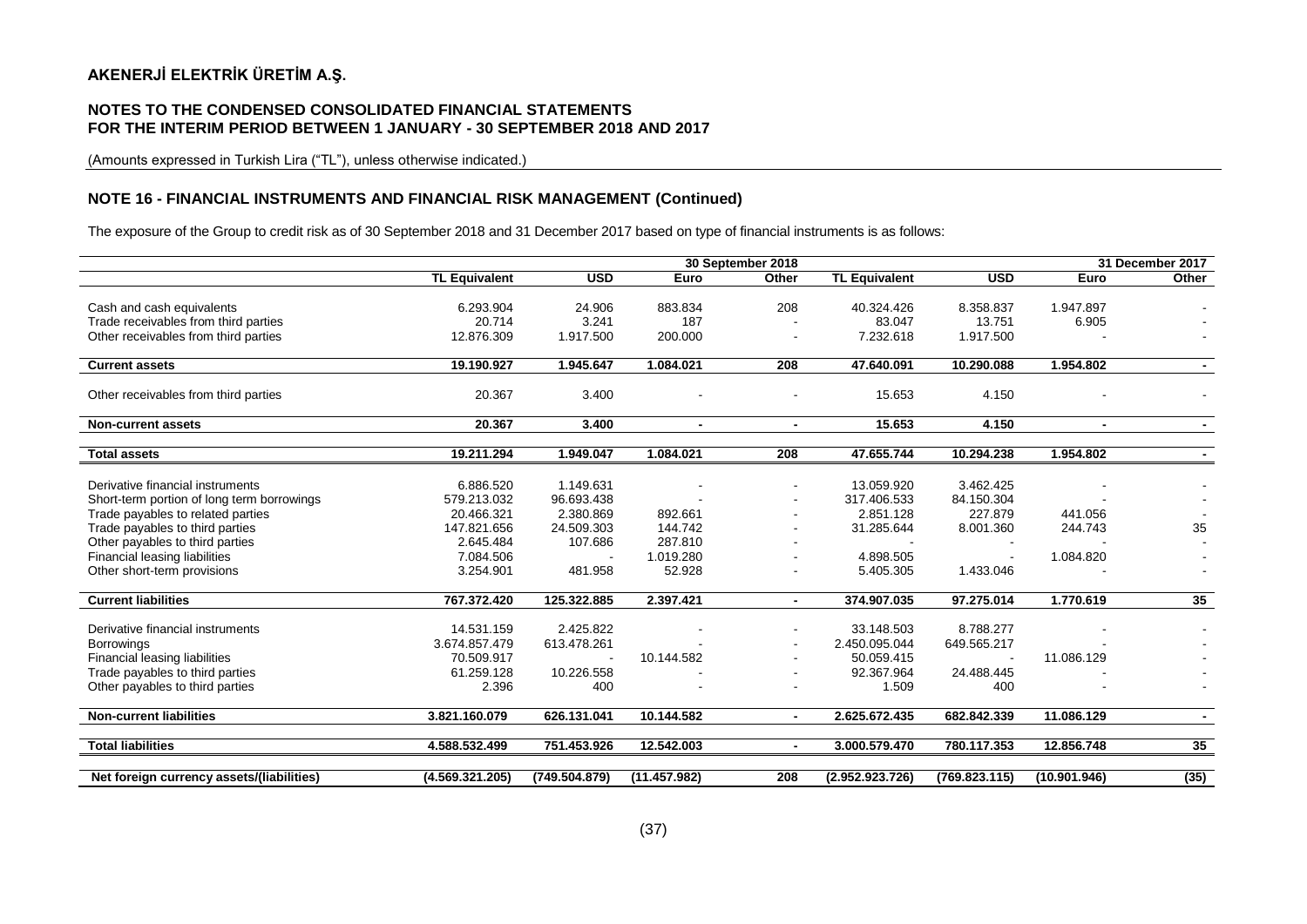## **NOTES TO THE CONDENSED CONSOLIDATED FINANCIAL STATEMENTS FOR THE INTERIM PERIOD BETWEEN 1 JANUARY - 30 SEPTEMBER 2018 AND 2017**

(Amounts expressed in Turkish Lira ("TL"), unless otherwise indicated.)

## **NOTE 16 - FINANCIAL INSTRUMENTS AND FINANCIAL RISK MANAGEMENT (Continued)**

The Group is mainly exposed to foreign exchange risk through the impact of rate changes in the translation of USD and EUR denominated assets and liabilities to local currency. As of 30 September 2018 and 31 December 2017, had the TL appreciated or depreciated by 20% against USD and EUR with all other variables held constant, the effect over current period consolidated net income would be as follows:

|                                                            |                                                 | 30 September 2018                         |                     |  |  |  |
|------------------------------------------------------------|-------------------------------------------------|-------------------------------------------|---------------------|--|--|--|
|                                                            | <b>Profit /Loss</b>                             |                                           | <b>Equity</b>       |  |  |  |
| Appreciation                                               | Depreciation                                    | Appreciation                              | <b>Depreciation</b> |  |  |  |
| οf                                                         | οf                                              | οf                                        | οf                  |  |  |  |
| foreign                                                    | foreign                                         | foreign                                   | foreign             |  |  |  |
| currency                                                   | currency                                        | currency                                  | currency            |  |  |  |
|                                                            |                                                 |                                           |                     |  |  |  |
|                                                            |                                                 |                                           |                     |  |  |  |
|                                                            |                                                 |                                           |                     |  |  |  |
|                                                            |                                                 |                                           |                     |  |  |  |
|                                                            |                                                 |                                           |                     |  |  |  |
| (15.927.741)                                               | 15.927.741                                      |                                           |                     |  |  |  |
|                                                            |                                                 |                                           |                     |  |  |  |
| (15.927.741)                                               | 15.927.741                                      |                                           |                     |  |  |  |
| +/- 20% fluctuation of other currencies rate against to TL |                                                 |                                           |                     |  |  |  |
| 325                                                        | (325)                                           |                                           |                     |  |  |  |
|                                                            |                                                 |                                           |                     |  |  |  |
| 325                                                        | (325)                                           |                                           |                     |  |  |  |
|                                                            |                                                 |                                           |                     |  |  |  |
|                                                            | (897.936.825)<br>(897.936.825)<br>(913.864.241) | 897.936.825<br>897.936.825<br>913.864.241 |                     |  |  |  |

| 31 December 2017                                                 |               |                     |              |                     |  |  |
|------------------------------------------------------------------|---------------|---------------------|--------------|---------------------|--|--|
|                                                                  |               | <b>Profit /Loss</b> |              | <b>Equity</b>       |  |  |
|                                                                  | Appreciation  | <b>Depreciation</b> | Appreciation | <b>Depreciation</b> |  |  |
|                                                                  | οf            | оf                  | οf           | οf                  |  |  |
|                                                                  | foreign       | foreign             | foreign      | foreign             |  |  |
|                                                                  | currency      | currency            | currency     | currency            |  |  |
| +/- 20% fluctuation of USD rate<br>1- USD net asset / liability  | (580.739.161) | 580.739.161         |              |                     |  |  |
| 2- Part of hedged from USD risk (-)<br>3- USD net effect $(1+2)$ | (580.739.161) | 580.739.161         |              |                     |  |  |
| +/- 20% fluctuation of EUR rate<br>4- EUR net asset / liability  | (9.845.547)   | 9.845.547           |              |                     |  |  |
| 5- Part of hedged from EUR risk (-)                              |               |                     |              |                     |  |  |
| 6- EUR net effect $(4+5)$                                        | (9.845.547)   | 9.845.547           |              |                     |  |  |
| +/- 20% fluctuation of other currencies rate against to TL       |               |                     |              |                     |  |  |
| 7- Other currencies net asset / liability                        | (36)          | 36                  |              |                     |  |  |
| 8- Part of hedged from other currencies risk (-)                 |               |                     |              |                     |  |  |
| 9- Other currencies net effect (7+8)                             | (36)          | 36                  |              |                     |  |  |
| Total (3+6+9)                                                    | (590.584.744) | 590.584.744         |              |                     |  |  |